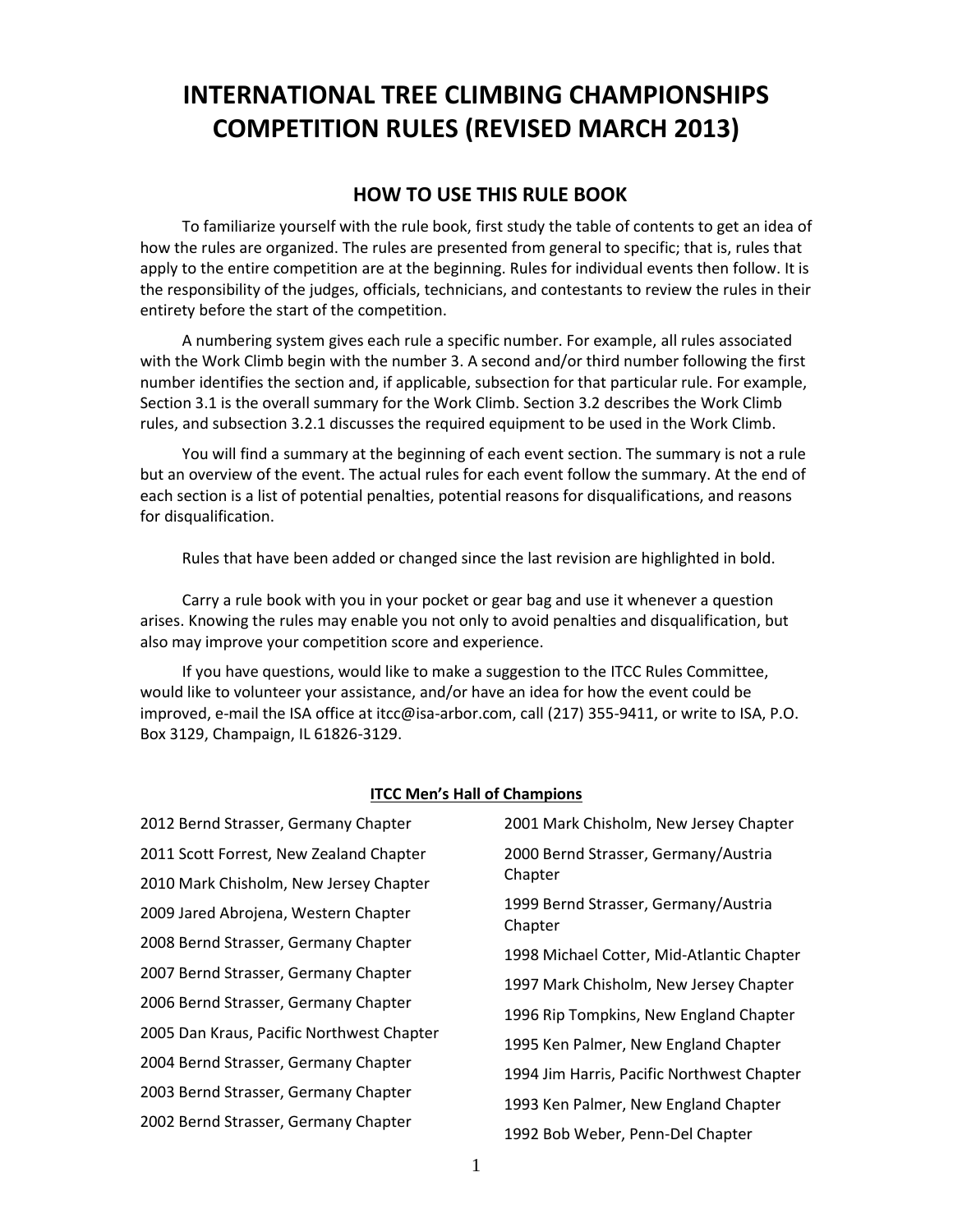1991 Ken Palmer, New England Chapter 1990 Greg Clemens, Ohio Chapter 1989 Bob Weber, Penn-Del Chapter 1988 No Insurance, No Jamboree 1987 No Insurance, No Jamboree 1986 Craig Cutler, New Jersey Chapter 1985 Steve Bannan, Penn-Del Chapter 1984 Rick Husband, Texas Chapter 1983 Bob Maltby, New England Chapter 1982 Bob Hunter, Western Chapter

1981 Bob Hunter, Western Chapter 1980 Paul Harlow, New England Chapter 1979 Sam Noonan, Western Chapter 1978 Sam Noonan, Western Chapter 1977 Tom Smith, Western Chapter 1976 Tom Gosnell, Western Chapter

#### **ITCC Women's Hall of Champions**

2012 Veronika Ericsson, Sweden Chapter 2011 Christina Spence, New Zealand Chapter 2010 Josephine Hedger, UK/Ireland Chapter 2009 Anja Erni, Switzerland 2008 Josephine Hedger, UK/Ireland Chapter 2007 Christina Spence, New Zealand Chapter 2006 Elena O'Neill, New Zealand Chapter

2005 Christina Spence, New Zealand Chapter 2004 Kathy Holzer, Pacific Northwest Chapter 2003 Kiah Martin, Australia Chapter 2002 Wenda Li, Ontario Chapter 2001 Christina Engel, Germany/Austria Chapter

## **Current ITCC Men's Footlock World Record 15 meters**

James Kilpatrick, New Zealand Chapter

World Record Time: 13.65 (Set at 2011 APTCC, Singapore)

## **Current ITCC Women's Footlock World Record 12 meters**

Nicky Ward Allen, New Zealand Chapter

World Record Time: 13.26 (Set at 2010 ITCC, Chicago)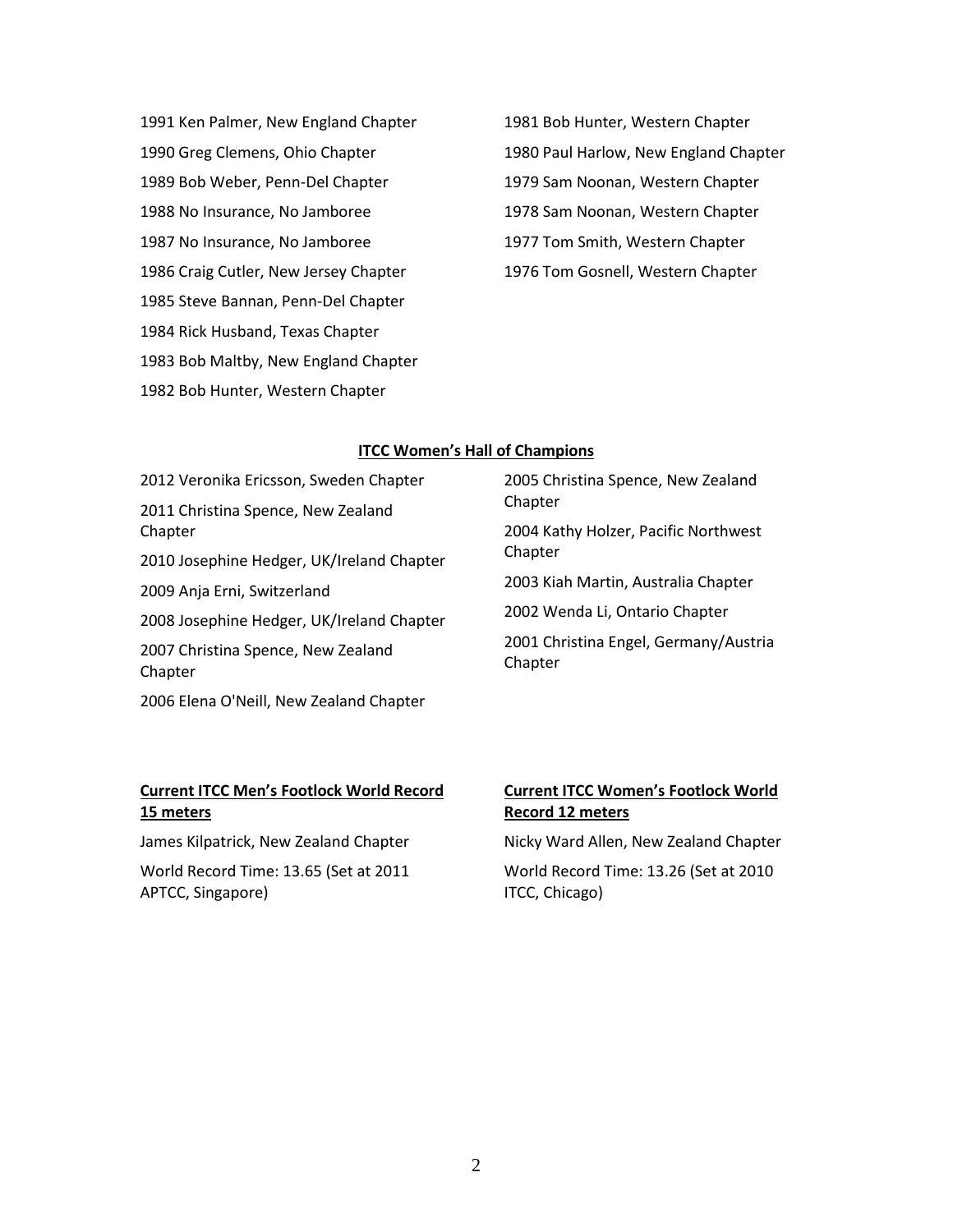## **TABLE OF CONTENTS**

| 6.3 Scoring the Belayed Speed Climb   25      |  |
|-----------------------------------------------|--|
|                                               |  |
|                                               |  |
|                                               |  |
|                                               |  |
|                                               |  |
|                                               |  |
|                                               |  |
|                                               |  |
|                                               |  |
|                                               |  |
| 8.3 Scoring the Masters' Challenge   31       |  |
|                                               |  |
|                                               |  |
|                                               |  |
|                                               |  |
| Appendix 2 (Head-to-Head Secured Footlock) 39 |  |
| Appendix 3 (Aerial Rescue Event Scenario)  40 |  |
| Appendix 4 (Eligibility Guidelines)  41       |  |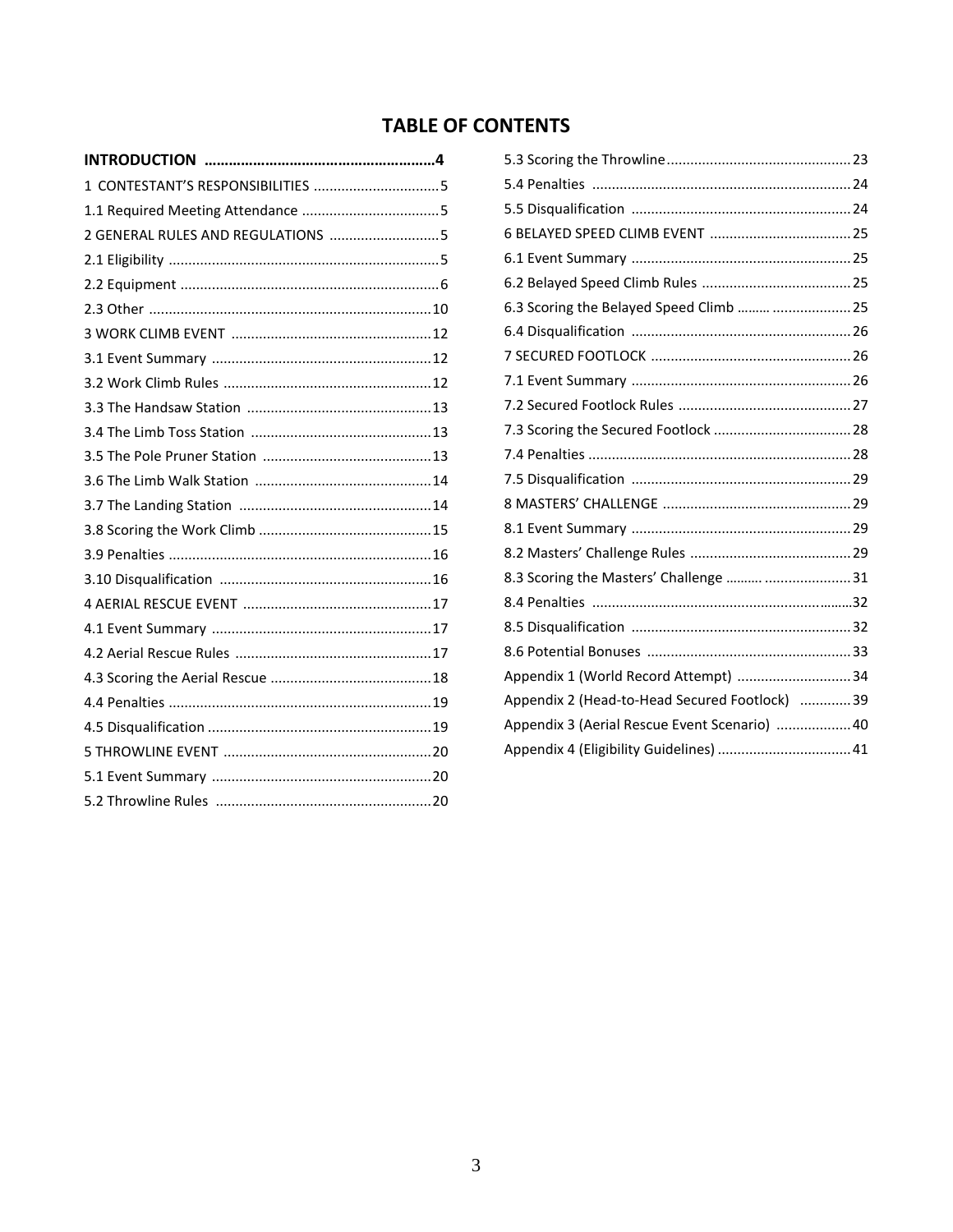#### **INTRODUCTION**

**Tree climbing competitions are held in countries around the world. Each chapter or associate organization and each regional event of the International Society of Arboriculture (ISA) is allowed to send one male and one female climber to represent them at the International Tree Climbing Championship. Climbers are selected as a result of their demonstrated superior abilities in their regional championships. The rallying point for the international event is generally the site of the International Society of Arboriculture's Annual Internatioanl Conference.** 

**Tree climbing competitions began in 1976, with the first ISA Tree Trimmer's Jamboree in St. Louis, Missouri. The Jamboree was initially established to preserve classic skills so that when it came to a real-life aerial rescue, a climber with nothing more than a rope could save a life. The events of the championship have been developed to provide an opportunity for qualified arborists to participate in a competition that tests the knowledge and skill of a professional tree climber. The equipment used in competition must meet the minimum industry standards for safety and reflect best practices.**

**The competition has grown, its purpose has expanded and the name changed to the International Tree Climbing Championship (ITCC) to reflect the global expansion of eligible competitions. Competitions promote safe working practices, demonstrate improvements and innovations in equipment and techniques, and provide industry recognition to the public. It is also an opportunity for climbers to gather and exchange ideas with their professional peers.**

**The first competition had four events, the Work Climb, Aerial Rescue, Rope Throw, and the Footlock or Body Thrust Speed Climb. At that time, the footlock method was used by a select few climbers, so most competitors used the body thrust method to enter a tree. Contestants had the option to compete in both the Footlock and Body Thrust but could earn points in only one of the two. The scores of the four events were combined, and the climber with the highest score at the end of the day was declared the winner.** 

**The format for the ITCC changed in 1996. Contestants now compete in 5 preliminary events, Work Climb (80pts), Aerial Rescue (50pts), Throwline (30pts), Footlock (20pts) and Speed Climb (20pts) for a total of 200 points. The contestants who accumulate the highest combined point totals in the preliminary events earn the right to move on to the championship round, the Masters' Challenge.**

**Contestants who advance to the Masters' Challenge start fresh and no preliminary points earned are carried forward. A total of up to 300 points may be earned in the Masters' Challenge event. The winners, one woman and one man, are named the World Champions, and are awarded cash and prizes. Champions are also awarded an automatic position in the next year's International Tree Climbing Championship.**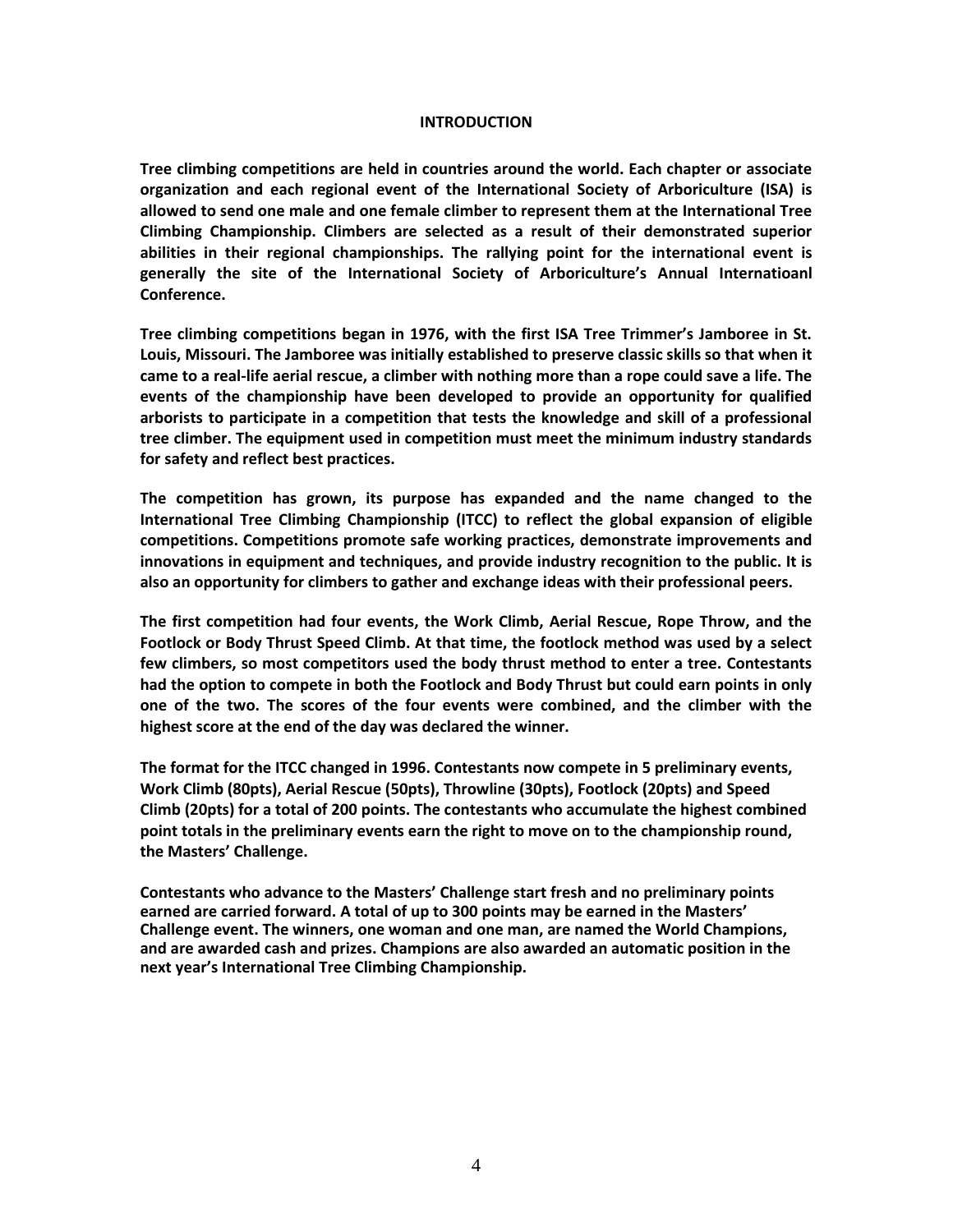## **1 CONTESTANT'S RESPONSIBILITIES**

## **1.1 Required Meeting Attendance**

- 1.1.1 All contestants are required to attend all the equipment inspection and event organization meetings. Due to special circumstances, exceptions may be made only with head judge's approval.
- 1.1.2 The pre-event meetings are conducted by the championship chairperson to inspect equipment; review rules and regulations; introduce the contestants, judges, and officials; verify registrations and sign a standard insurance waiver; and discuss and answer questions before the event.
- 1.1.3 It is each contestant's responsibility to bring any questions about equipment or rules and regulations to the judges' attention at these meetings.
- 1.1.4 It is each contestant's responsibility to have all new techniques and equipment approved for competition by the head technician. This shall be done during the contestants' meetings the day before the competition. No new techniques or equipment will be reviewed the day of the competition.
- 1.1.5 It is each contestant's responsibility to read and understand the rules and conditions of the competition prior to the event. Each contestant must conduct themselves in a professional manner at all times during the competition. Failure to do so may result in immediate disqualification and dismissal from the event.

## **2 GENERAL RULES AND REGULATIONS**

#### **2.1 Eligibility**

2.1.1 Each **ISA chapter, ISA associate organization, and ISA regional event**, may send only one male and one female climber to represent the chapter or associate organization at the international competition. There are two exceptions to this rule: **(2013)**

a. The previous year's world champions are invited back to defend the title. The chapters with the current world champions are allowed to send additional climbers to compete as the chapter's representative(s).

b. **The** ISA **president at his or her discretion** may invite additional qualified climbers to compete at the international competition. Climbers must be the champion or runner-up of a local or regional ISA-sanctioned climbing championship. **(2013)**

- 2.1.2 To be eligible to send a competitor to the ITCC or a Regional Event (ETCC, NATCC or APTCC), an ISA chapter or ISA associate organization shall:
	- a. Hold a competition consisting of a set of 5 preliminary events, as outlined in the ITCC rules book, to determine finalists who compete in a Masters' Challenge event. The competition champion is the winner of the Masters' Challenge.
	- **b. Adhere to all competition rules as outlined in the ITCC rule book as well as all other competition and equipment notifications and requirements. (2013)**
- 2.1.3 **In the event a TCC is impacted by influences outside the control of the organizers, such as inclement severe weather or other circumstances that do not allow for a safe and/ or practical way to complete the planned for Masters' Challenge, the Chapter or**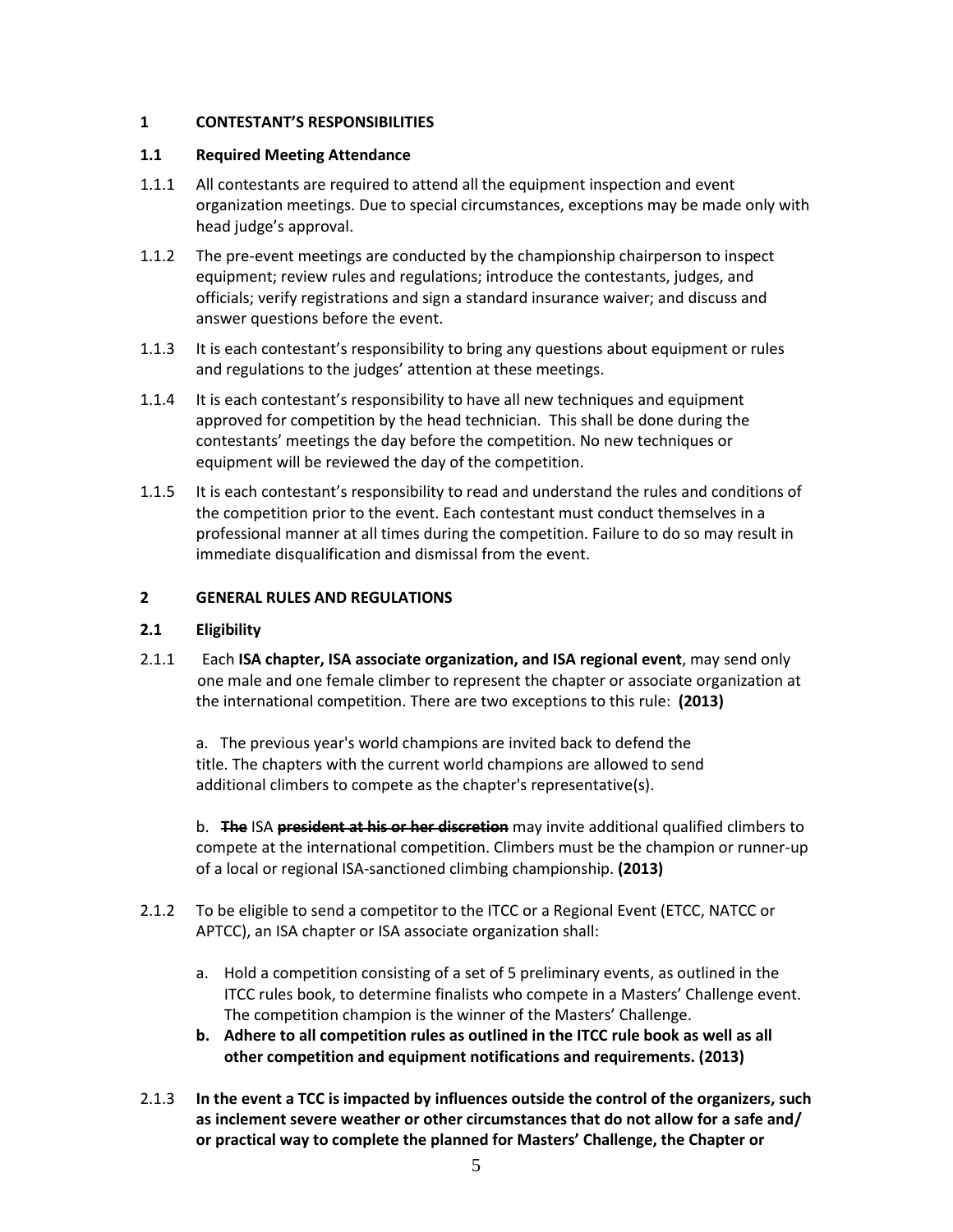## **Associate Organization should declare a winner using the results of the preliminary events. The winner is the contestant with the highest combined total points from the preliminary events. (2013)**

- 2.1.4 In the event that there are only one or two competitors in a division (male or female) at a regional, chapter, or associate organization level, the potential climber representative shall be deemed to be eligible to compete at ITCC if the criteria outlined in Appendix 4 are met. (2012)
- 2.1.5 Contestants must be members of ISA prior to the start of the competition. Contestants must be 16 years of age prior to the start of the competition. Contestants ages 16-18 must have legal guardian consent and have demonstrated the appropriate skills to compete safely.

## **2.2 Equipment**

- 2.2.1 All equipment used by competitors must be manufactured to meet or exceed the minimum accepted industry safety standard unless otherwise specified in this document and shall reflect best practices. Equipment must be considered appropriate for use in tree climbing. If equipment is not clearly labeled to provide an industry standard mark, it is the competitor's user's responsibility to provide written evidence in English, to be retained by the head judge, that the equipment is manufactured to meet the accepted standard for that piece of equipment and its application. (2012)
- 2.2.2 It is the responsibility of each contestant, judge, technician, and/or volunteer to ensure that all equipment meets rule 2.2.1 and is fully functional, clean, and contaminant free. This includes ensuring that all volunteers' cutting tools have been disinfected before starting work on the ITCC trees. (2012)
- 2.2.3 If a contestant has a question about equipment or the legality of a climbing technique or system, it is the contestant's responsibility to have that equipment, technique, or system approved by the head technician during the contestants' meetings the day prior to the event. The head technician may consult with the ITCC chairperson and head judge, at which point all three will address the question and make a ruling. Prior to the competition, contestants may also visit the ITCC Rules web site for more information about safety warnings, hardware configuration, and to ask questions about the legality or the approval of climbing equipment used in ITCC competitions. Final approval for contestant's climbing equipment and technique will be made at the competition gear inspection. [\(http://itcc.isa-arbor.com/rules-scoring/rule.aspx](http://itcc.isa-arbor.com/rules-scoring/rule.aspx)
- 2.2.4 Any equipment that does not meet the ITCC gear inspection standards will be tagged and quarantined prior to the competition and will not be returned until the completion of the event. It is the contestant's responsibility to claim the equipment at the time designated by the ITCC officials.
- 2.2.5 During the competition, if a contestant has a question about equipment or the legality of a climbing technique that cannot be answered by the head judge of an event, the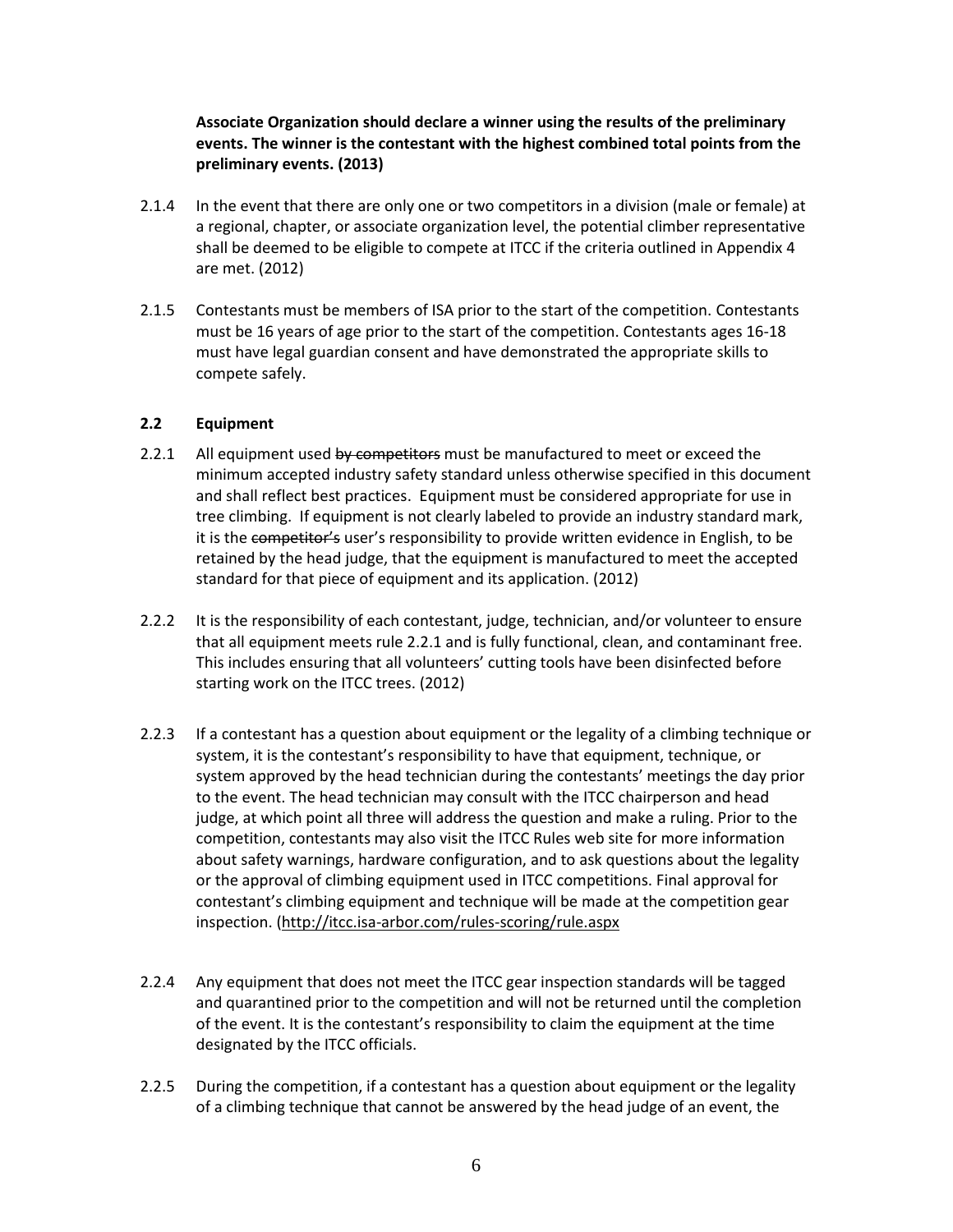ITCC chairperson, head judge, and head technician will address the question and make a ruling.

2.2.6 All personal climbing equipment is subject to inspection and approval by the judges before each event. If a contestant's equipment does not meet or exceed required standards by the time the contestant is scheduled to start an event, the contestant forfeits that event. The required equipment for an event is specified in the rules for that event and is listed on the score sheet. This equipment must be checked off on the score sheet at the event gate for each contestant before the contestant begins the event.

## **2.2.7 No climbing equipment shall be held in the mouth during the timed portion of any event. (2013)**

- 2.2.8 All rope snaps used in a fall-protection / work-positioning system shall be of the selfclosing, self-locking type and shall be manufactured to meet or exceed the minimum accepted industry safety standard.
- 2.2.9 Screw links shall be manufactured to meet or exceed the minimum accepted industry safety standard and be mechanically tightened to ensure that they will not open during use.
- 2.2.10 A carabiner used as part of a climber's primary fall-protection/work-positioning system shall be manufactured to meet or exceed the minimum accepted industry safety standard. It shall be self-closing and double auto-locking and shall require a minimum of two separate operations to prepare the gate to open. Failure to abide by this rule may result in disqualification.
- 2.2.11 Carabiners used as part of a climber's primary fall-protection/work-positioning system shall not be chain-linked to other carabiners or connecting links.
- 2.2.12 No equipment used in a fall-protection/work-positioning system shall incorporate quickrelease mechanisms. Where applicable, quick-release mechanisms must be replaced with a manufacturer-approved bolt and nut assembly.
- 2.2.13 Contestants, judges, technicians, and other approved individuals shall wear safety glasses at all times while inside the event safety perimeter. Permission may be granted by the head judge of the event for the climber to stop and briefly remove safety glasses for cleaning, changing, etc. The event timing will continue and not be stopped. Safety glasses must be impact resistant, provide wrap-around eye protection, and be manufactured to meet or exceed the minimum accepted industry safety standard.
- 2.2.14 Contestants, judges, technicians, and other approved individuals shall wear appropriate head protection at all times while inside the event safety perimeter. Hard hats and climbing style helmets shall be manufactured to meet or exceed the minimum accepted industry safety standard and have been approved by the manufacturer for use in that application. Contestants and technicians who are working aloft must wear climbing style helmets.
- 2.2.15 Contestants, judges, technicians, and officials must wear appropriate footwear and clothing during competition. ITCC-issued clothing must be worn while participating in the preliminary events, the Head-to-Head Footlock competition, the Masters' Challenge, and at all award ceremonies. Appropriate footwear is defined as a boot that covers the foot and ankle and that is constructed with a suitable sole and upper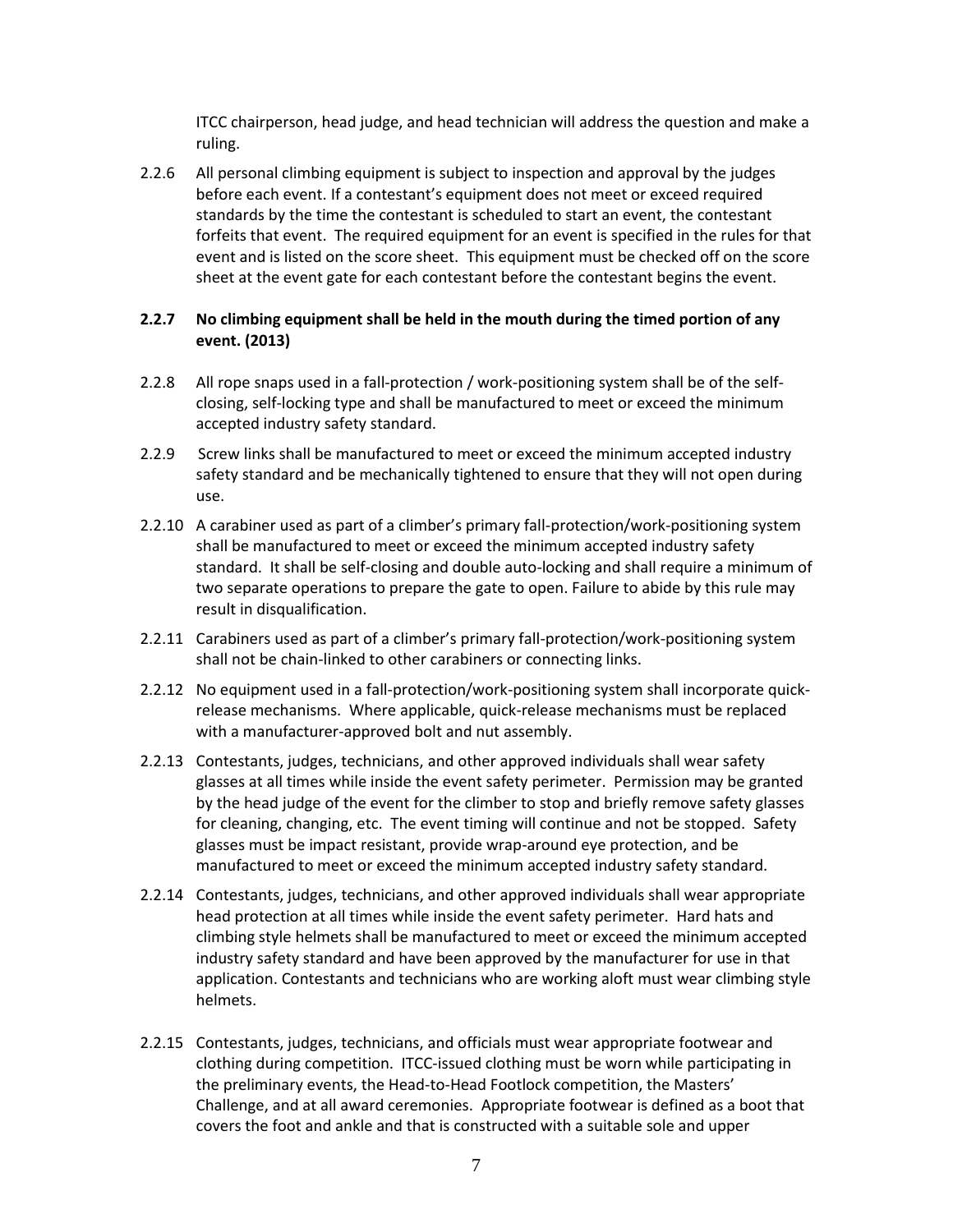portion. The upper portion of the boot should provide protection from penetration. The sole should provide proper traction for work on the ground as well as when working aloft.

- 2.2.16 All activity aloft (Work Climb, Masters' Challenge, Aerial Rescue, Secured Footlock, and Belayed Speed Climb) must be done with the aid of a work-positioning or fall-protection system. A contestant shall be secured at all times while ascending into the tree, while performing the event task, and until he/she returns to the ground.
- 2.2.17 A suitable fall-protection system requires that the climbing line always be crotched above the climber.
- 2.2.18 When footlocking, a contestant shall not wrap the Prusik cord around his/her arm.
- 2.2.19 Infractions of the work-positioning/fall-protection rule will result in lost points or disqualification at the discretion of the judges. Infractions include failure to keep the system taut (not having so much slack in the climbing line that the loop of slack hangs below the contestant's **feet knee),** or brief instances of being open to a fall or climbing above the tie-in point. Flagrant disregard for this rule will result in disqualification. **(2013)**
- 2.2.20 **Prusik loops, split-tails, and work-positioning lanyards shall meet the minimum strength standards established for climbing lines and meet requirements of 2.2.1. Contestants must perform an "on-rope test" to demonstrate the effectiveness and adjustment of all friction hitches. (2013)**
- 2.2.20 It is a contestant's responsibility to show that all cordage used as a climbing hitch in a dynamic overhead belay climbing system or as a friction hitch as part of a static climbing system has been approved by the manufacturer for use in that application.
- **2.2.21 Climbing lines for work positioning/suspension systems shall be a minimum 11mm diameter and shall have a minimum breaking strength of at least 22kN when new and a knotted or termination strength of at least 15kN. Ropes used for ascending shall be 10mm in diameter or greater, with a minimum breaking strength of 22kN when new. Termination and knotted strengths shall be at least 15kN. (2013)**
- **2.2.22 Friction Hitch cords for moving rope applications and those which support the entire system load shall be a minimum 8mm in diameter and shall meet the requirements of 2.2.1. Friction Hitch cords for stationary applications, where the load applied to the hitch is approximately half the system load, shall be 6mm diameter or greater. Friction Hitch cord shall be manufactured from material(s) suitably resistant to the abrasion and temperatures experienced during work and rescue scenarios. Contestants must perform an "on-rope test" to demonstrate the effectiveness and adjustment of all friction hitches. (2013)**
- **2.2.23 Cords used for work positioning lanyards shall be a minimum 10mm, shall meet the minimum strength standards established for climbing lines and meet requirements of 2.2.1. (2013)**
- 2.2.24 The non-working end of any lanyard used in a fall protection / work-position system shall have a fixed termination, such as a fixed stopper knot, eye splice, stitched eye, etc., that does not permit the non-working end of the lanyard to advance through the friction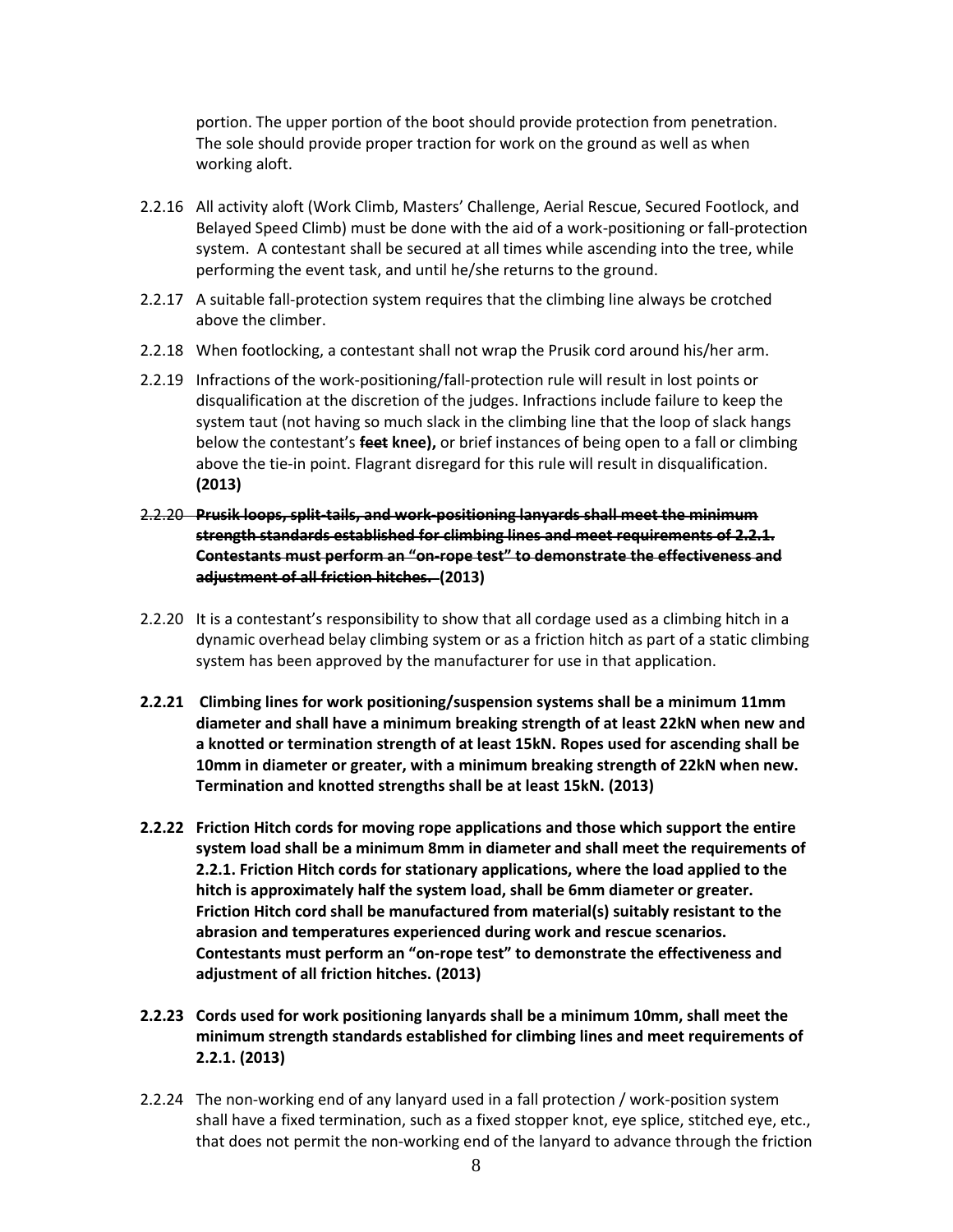device (friction hitch, frame loaded ascender, cam loaded ascender) or be securely connected to a rated connection point on the harness/saddle.

- 2.2.25 For the purposes of clarity in this rules document, the term "climbing hitch" shall include both traditional hitches tied with cordage (Prusik, Valdotain Tresse, etc.) as well as mechanical hitches (Lockjack, Spiderjack, etc.). All climbing hitches shall be approved prior to being allowed for use in the competition. (2012)
- 2.2.26 A minimum of a double fisherman's bend shall be used to form the Prusik loop. Variations, including an endless splice, may be used with prior approval of the ITCC head technician. When footlocking using a Prusik loop, a six-coil Prusik hitch, a Klemheist, or other approved secure friction hitch shall be used for fall protection.
- 2.2.27 Neither the Prusik hitch nor, any other approved friction hitch, shall be used for descent unless it is part of a dynamic overhead belay system.
- 2.2.28 A contestant is not permitted to place his/her hands on or above the friction hitch when it is used as the only means of being secured on a static line. The first offense will generate a warning or penalty; a second offense will generate a disqualification.
- 2.2.26 Use of mechanical ascenders (Clog, Petzl, CMI, etc.) may be permitted, subject to the head technician's prior approval. (2012)
- 2.2.29 A contestant who utilizes a mechanical ascender as a part of a static climbing system must also include a system of backup to protect against an ascender malfunction. Mechanical ascenders, on a static line, can be backed up with another ascender on the same line or a pliable Prusik cord that is placed above the mechanical ascender and on the same line as the ascender. If a double-line ascending system is used, both sides of the line must be backed up independently. Prusik cordage must meet the requirements of **2.2.25** and must be able to immediately grip and hold the line and support the contestant's weight should an ascender fail. All mechanical ascender-climbing systems must be demonstrated and are subject to the head technician's prior approval.
- 2.2.30 Contestants may work from a static ascending line provided that a separate, approved overhead climbing system is anchored to the static ascending line. Neither an engaged, frame-loaded, toothed ascender nor a cam-loaded, non-toothed ascender shall be permitted within this anchoring system. Fall-protection anchoring systems must include an approved stopper knot, or hitch on the static line **no more than 18 inches (45 cm)** below the anchoring system, unless the climbing system is directly connected to an approved knot in the access line. Techniques for working from a static line with an anchoring system attached to the static line must be demonstrated prior to use and during gear inspection, and must have prior approval of the head technician. **(2013)**
- 2.2.31 A contestant will not be permitted to place his/her hands on or near the cams of ascenders unless the contestant is appropriately secured. The first offense will generate a warning; a second offense will generate a disqualification.
- 2.2.32 A contestant will be disqualified for dropping a piece of equipment while working aloft. This rule applies only to the actual timed portion of an event. A contestant who drops equipment (accidentally or unannounced) while "on deck" will be issued a warning for a first offense; a second offense will generate a disqualification.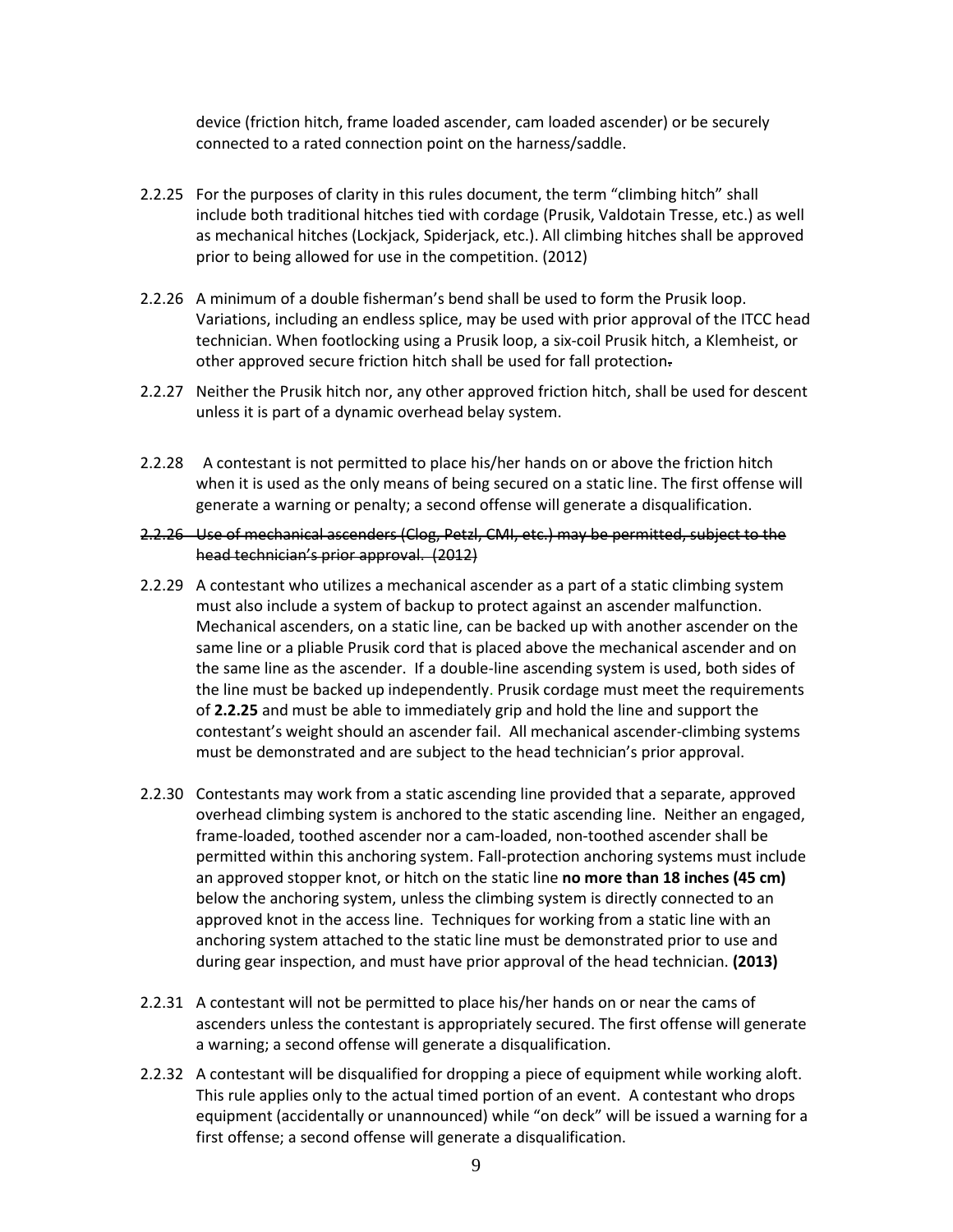- 2.2.33 The contestant may not throw and/or drop any piece of equipment or gear from the tree while working aloft, other than throwlines, throw weight, rope, or a rope bag. A contestant may securely lower equipment and have the equipment removed from a rope by an event technician. The contestant must also notify the judges and technicians and receive an all-clear response from the event head judge before securely lowering equipment or before a throwline, throw weight, rope, or rope bag is thrown. Violation of this rule will result in the contestant being disqualified from that event.
- 2.2.34 A contestant shall sound the audible warning ("stand clear") in any situation where there is the potential for an item (any equipment, or part of the tree) to fall. Violations of this rule shall be enforced in accordance with the specifications outlined in the individual event rules.
- 2.2.35 No climbing equipment (saddles/harnesses, work-positioning lanyards, ascenders, etc.) shall be altered in a manner that would compromise the integrity of the equipment. (i.e., drilling holes **in** or welding ascenders **together)** No alterations to equipment from its original manufacturer's design will be allowed without the express written consent of the manufacturer. **(2013)**
- 2.2.36 A contestant using a secondary work positioning system (lanyard) shall not attach both anchoring points of the system to the same side D-Ring**(s**) of the harness. Correct loading configurations include:

Connection from side D-Ring to opposite side D-Ring for horizontal workpositioning, shall not be used for suspension

Connection to both front D-Rings where available, may be used for suspension if so indicated by manufacturer of the harness.

Connection to a fixed or sliding ventral attachment point, singled or doubled, may also be used for suspension. (When connecting from the ventral attachment point in a singled configuration and attaching the work positioning system around a limb back onto a tie-in point on itself, correct loading of the connecting link shall be ensured at all times.) (2012)

- **2.2.37** Contestants may use the handsaws provided, or they may use their own handsaws. The teeth of the handsaw must be covered or removed to prevent injury and also to prevent cutting the bells out of the tree during the competition. **When removed from the scabbard, handsaws should only be held in the hand. (2013)**
- 2.2.38 Handsaws used in competition shall be no longer than 23 inches (58 cm) or shorter than 13 inches (33 cm) when measured from the tip of the blade to the end of the handle in a straight line.

## **2.3 Other**

2.3.1 Contestants will be advised in advance of the competition of any rule changes or modifications to the competition setup deemed necessary for the safety of the contestants or the competitive requirements of the event.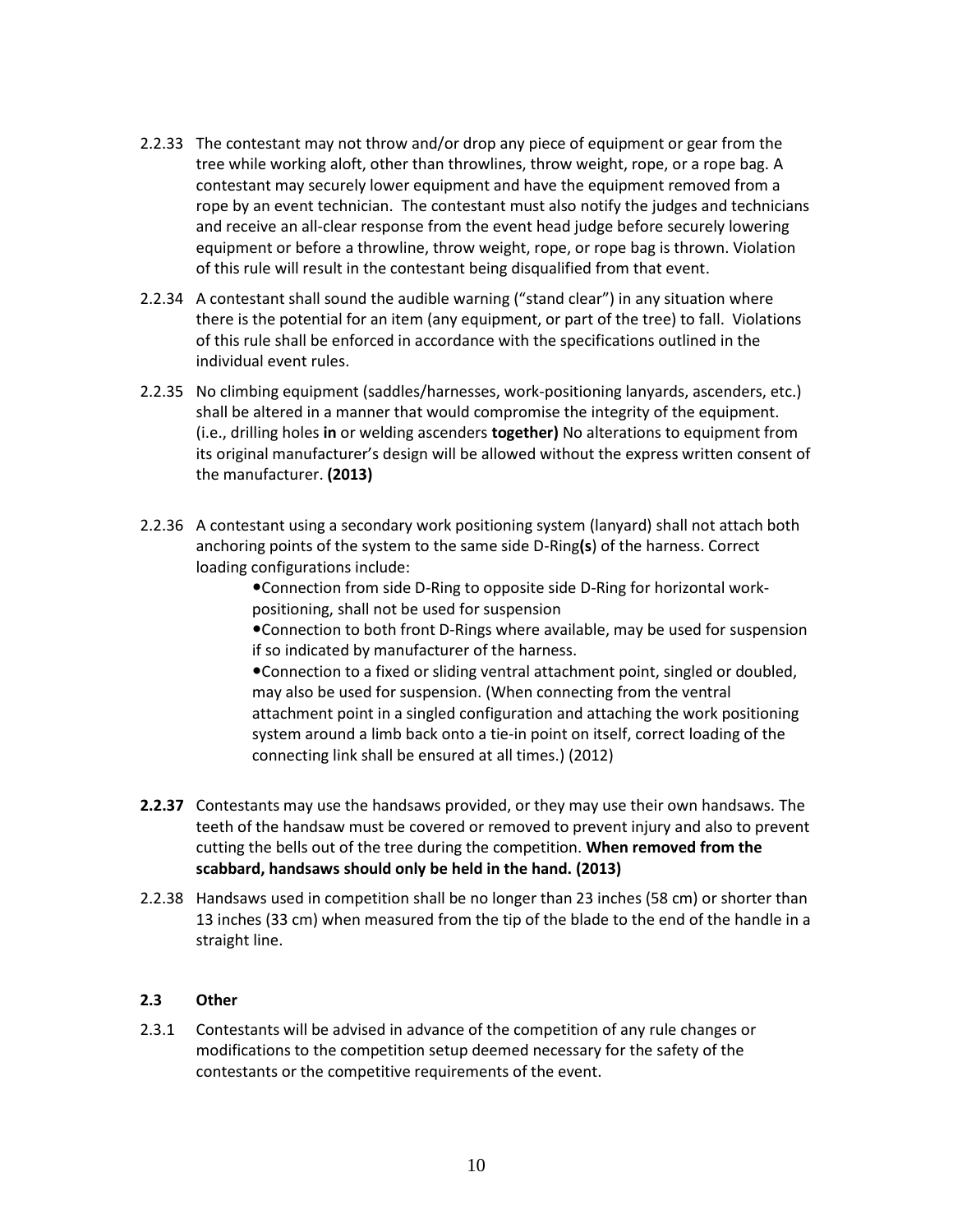- 2.3.2 Contestants shall not watch or be in the immediate area during the set-up of competition events. Failure to abide by this rule will be viewed as misconduct (See Rule 2.3.10).
- 2.3.3 A random drawing is held by the championship committee before the organization meeting to determine the order in which the participants will complete the events.
- 2.3.4 It is the responsibility of each contestant to be at each event at the scheduled time.
- 2.3.5 Contestants must report to the event head judge before they are scheduled to start an event. If a contestant does not report to the event head judge within 5 minutes of the scheduled starting time, the contestant forfeits that event.
- 2.3.6 Contestants not currently competing shall not approach or talk to event judges while the contest is in progress without the prior consent of the event head judge. Failure to abide by this rule may result in disqualification.
- 2.3.7 **Competitors may file an official protest if they feel they have been judged unfairly or incorrectly**. Protests must be made on an official protest form, which is available from the **championship** chairperson. **(2013)**
- 2.3.8 All protests shall be **signed and** submitted in writing by, **or sponsored by,** the competitor **to the championship chairperson** within 1 hour of the alleged rule infraction. The **ITCC championship** chairperson, head judge, and head technician will review the protest and make a ruling. **(2013)**
- 2.3.9 Misconduct in the presentation or discussion of protest is cause for immediate withdrawal of protest rights and/or possible disqualification.
- 2.3.10 A misconduct disqualification will be enforced by the head judge on any contestant who has displayed inappropriate, unprofessional, and/or unsportsmanlike behavior during participation in or after the completion of an event. Event head judges will enforce the rules for their individual event including infractions of the misconduct rule.
- 2.3.11 The use of alcoholic beverages or illegal drugs by any climber, judge, or official will result in immediate disqualification and removal of the individual from participation in the championship events.
- 2.3.12 It is the responsibility of the judges, technicians, and officials to read and understand the rules and regulations, to be able to interpret them in the spirit of the competition, and to enforce the contestants' adherence to them. All judges, technicians, and officials are expected to conduct themselves in a professional and appropriate manner at all times during the competition.
- 2.3.13 Once a contestant has begun an event, the event head judge may instruct the competitor to stop if the judges need time to assess potential safety concerns, clarify rules, or take a closer look at equipment installation. The clock will stop with no time penalty to the climber. Official time will begin again when the event head judge says "Go" and instructs the contestant to proceed.
- 2.3.14 A contestant may not leave the designated event area or bring additional equipment into the event area once he/she has started the event.
- **2.3.15 A contestant cannot score less than 0 in any of the five preliminary events. (2013)**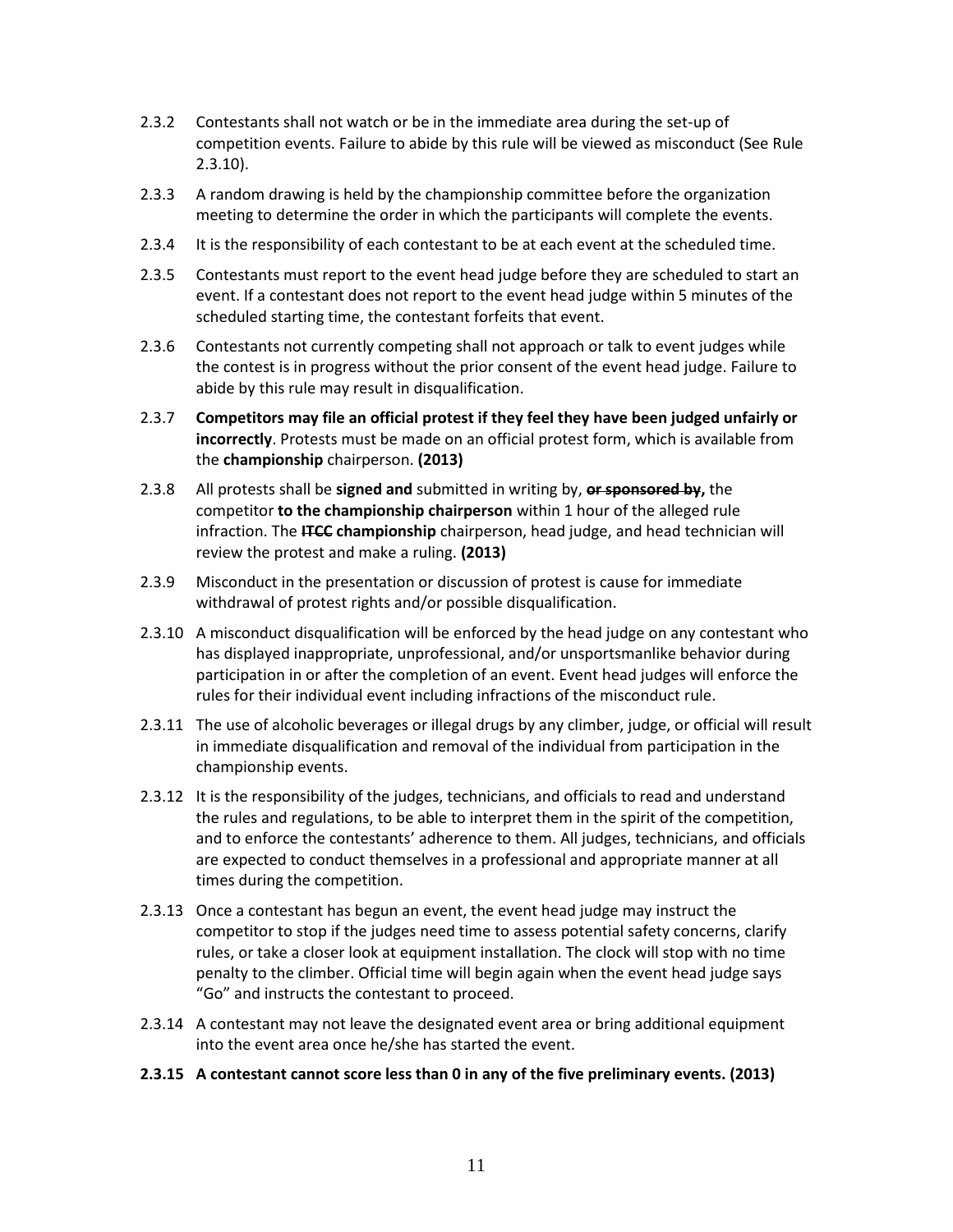## **3 WORK CLIMB EVENT**

## **3.1 Event Summary**

The Work Climb tests the contestant's ability to move about the tree using a tree-climbing line and saddle/harness. The event setup is the same for both male and female contestants. Each contestant starts from a staging area in the tree and is required to visit five work stations throughout the tree, performing a specified task at each station. Each station in the tree is equipped with a bell (or horn); the contestant must ring the bell (or sound the horn) before continuing to the next station.

Contestants earn objective points for successfully completing the task at each station and ringing the bell (or sounding the horn) with either a handsaw, pole pruner, or hand, as indicated. At certain stations, a contestant can earn bonus points for completing the additional tasks. Contestants can also lose points for failing to properly complete certain other tasks.

Contestants earn or lose subjective points based on safety, control, style, poise, and creativity at the discretion of the judges. Finally, a contestant can be penalized for unsafe or uncontrolled acts at the discretion of the head judge. A second unsafe or uncontrolled act could result in disqualification. Penalty points are assessed when a contestant fails to properly complete a task, or when uncontrolled or unsafe climbing practices are observed. A contestant can also earn judges' discretionary bonus points based on safety, style, poise, and creativity. (2012)

Contestants are allowed a predetermined time limit (men are provided 5 minutes, and women are provided 7 minutes) to complete the climb.

## **3.2 Work Climb Rules**

- 3.2.1 Each contestant must be equipped with, and use, a climbing-style helmet, eye protection, tree-climbing saddle**/**harness, personal (work-positioning) lanyard, climbing line, handsaw, and scabbard.
- 3.2.2 All equipment and practices must satisfy applicable safety standards.
- 3.2.3 The contestant's line is set in a predetermined tie-in point. The same tie-in point is to be used by all contestants. Contestants may choose their own route and rope placement through the work stations unless otherwise directed by the event head judge, but contestants must finish with the landing station.
- 3.2.4 Once a contestant has been identified to the judges, the contestant is asked if he or she has any questions and is reminded of the event requirements.
- 3.2.5 The judges start the clock when a contestant signals to the judges by sounding an air horn or bell in the tree. The judges stop the time when a contestant has safely landed, is in a standing position, and has fully disconnected the climbing line and friction hitch from the tree climbing saddle/harness.
- 3.2.6 Contestants shall be safely tied in with a climbing line and/or secured with a workpositioning lanyard at all times while in the tree. While at each work station (handsaw, limb toss, pole pruner, and limb walk) the contestant shall be safely tied in with a climbing line and must be correctly secured with a work-positioning lanyard before ringing the bell. **(See Rule 2.2.36)** A contestant who breaks this rule will receive a warning and a 3-point penalty. A second failure to use the work-positioning lanyard correctly will result in disqualification. Contestants are not required to lanyard in prior to sounding the horn/bell at the landing station.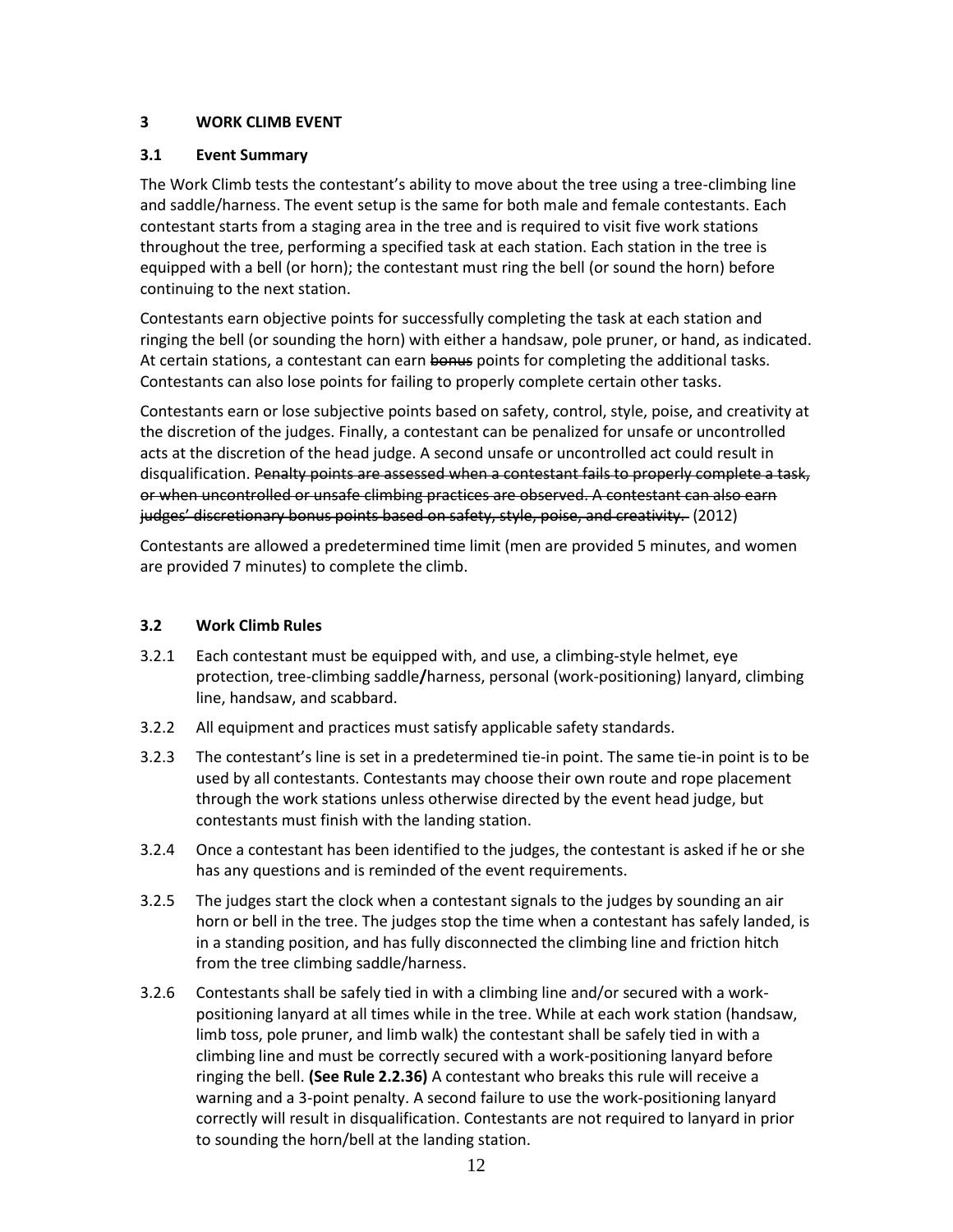- 3.2.7 If a contestant breaks a large branch, or is for any reason considered by the judges to be performing an unsafe practice, penalty points will be assessed and/or the contestant may be disqualified at the discretion of the judges.
- 3.2.8 Contestants must visit each work station to earn points for that station. To be scored as having visited a work station, the contestant must have sounded the bell/horn at that station. If a contestant fails to visit a station(s), no scoring points are earned for the station(s) not visited. In addition, no time points are earned for the Work Climb event.

## **3.2.9 Failure to leave a work station as it was found will result in the loss of completed task points for that station. (2013)**

#### **3.3 The Handsaw Station**

- 3.3.1 Contestants must reach the station, lanyard in (buckstrap, flip line), call for "stand clear," then ring the bell with a handsaw before continuing to the next station.
- 3.3.2 To be scored as completing the task at this station, the contestant must ring the bell with a handsaw.

#### **3.4 The Limb Toss Station**

- 3.4.1 Contestants must reach the station, lanyard in, call for "stand clear," then ring the bell with a handsaw, prior to throwing the first limb at the target on the ground. A contestant shall not throw two limbs at the target at the same time. This station is equipped with two 12- to 18-inch (30- to 45-cm) sections of limb for each climber and a 30-to 48-inch (75- to 125-cm) diameter target on the ground. (2012)
- 3.4.2 To be scored as completing the task at this station, the contestant must first ring the bell with a handsaw, and then throw a single limb at the target.
- 3.4.3 This station is equipped with two 12- to 18-inch (30- to 45-cm) sections of limb for each climber and a 30-to 48-inch (75- to 125-cm) diameter target on the ground. (2012)
- 3.4.3 If a contestant attempts to toss two limbs at the target at the same time at the limb toss station, the contestant will not have correctly completed the task at this station. In addition, neither of the limbs thrown at the target can score. (2012)
- 3.4.4 A contestant receives 3 points if the limb lands fully within and remains fully within the target on the first throw. The limb shall not bounce into the target. (2012)
- 3.4.5 If unsuccessful with the first attempt, a contestant must throw a second time and will receive 2 points if the limb lands and remains fully within the target. The contestant does not need to re-call "stand clear" prior to throwing the second limb. (2012)
- 3.4.6 No more than 3 points can be earned for hitting the target at this station. (2012)
- 3.4.6 If a contestant misses on the second throw, no throwing points are received.

#### **3.5 The Pole Pruner Station**

- 3.5.1 Contestants must reach the station, lanyard in, call for "stand clear," then ring the bell with two hands on the pole using the working end of a pole pruner.
- 3.5.2 To be scored as completing the task at this station, the contestant must ring the bell with the pole pruner with both hands on the pole.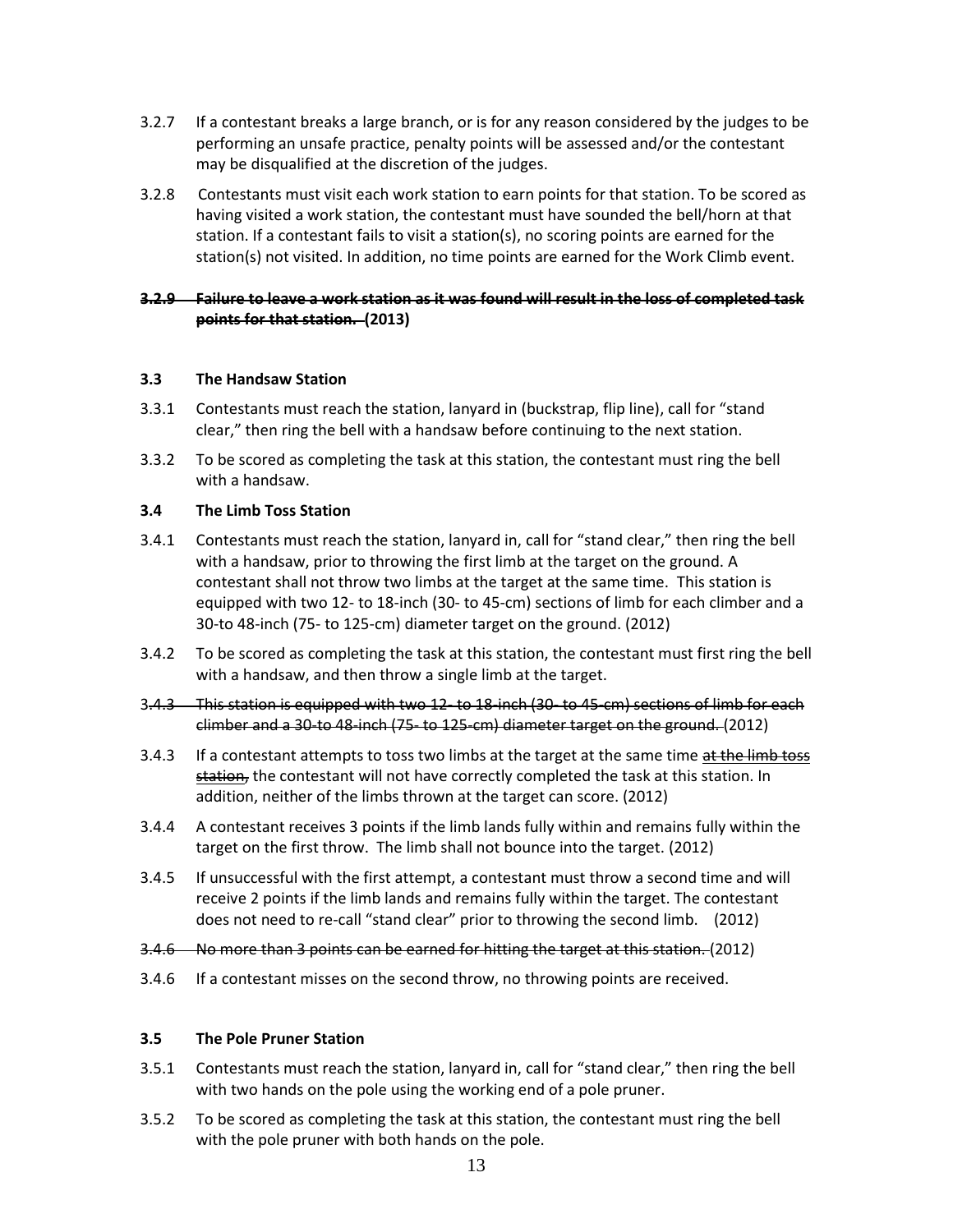- 3.5.3 A 3-point penalty is assessed if a contestant rings the bell with the wrong end of the pole pruner.
- 3.5.4 Before moving to the next station, a contestant must successfully re-hang the pole pruner in the same location and position. If the contestant fails to do so and is instructed by the event head judge to return to the station and re-hang the pole pruner correctly, a 3 point penalty will be assessed. His/her time will continue during this process.

#### **3.6 The Limb Walk Station**

- 3.6**.**1 Contestants must start the station by touching the predetermined mark**\*** on the limb with at least one foot. Then contestants must walk out on the limb, lanyard-in, call for "stand clear," then ring the bell with a handsaw, walk back in on the limb, and finish the station by touching the predetermined mark again, without activating the buzzer. \*The predetermined mark shall be a minimum of 12 inches (30 cm) wide.
- 3.6.2 To be scored as completing the task at this station, the contestant must touch the predetermined mark on the limb with at least one foot, walk the limb and ring the bell with a handsaw, and walk back on the limb and touch the pre-determined mark with at least one foot again.
- 3.6.3 Contestants, once past the predetermined mark, must walk on and keep in contact with the limb at all times. If a contestant loses control and falls, or swings from the limb, he/she must return to the last point of contact before proceeding. The event head judge will determine the last point of contact.
- 3.6.4 If a contestant successfully works through completes the task at the station and rings the bell without activating the buzzer, 6 additional points are awarded.

#### **3.7 The Landing Station**

- 3.7.1 At this final station, contestants must call for "stand clear," then sound a horn or bell by hand, and then perform a controlled descent, landing on a target on the ground. The contestant is not required to lanyard-in prior to sounding the horn or bell by hand.
- 3.7.2 To be scored as completing the task at the landing station, the contestant must first sound the horn or bell with their hand, then land on the ground in a standing position.
- 3.7.3 A contestant who doesn't land and remain in a standing position (i.e., touches the ground with any part of the body other than feet) will not have correctly completed the task.
- 3.7.4 The target for the landing shall be 2 meters in diameter. A 1-meter-diameter solid circle is drawn in the center of the target and is identified as the bull's-eye of the target.
- 3.7.5 Contestants can receive up to 4 additional points for landing in a standing position on the 2-meter-diameter target. Contestants must score with both feet planted and under control. When a contestant lands with one foot, that foot must remain stationary until the second foot is planted; at this time the score will be determined. A contestant can land outside the target with the initial contact foot and step into the bull's-eye to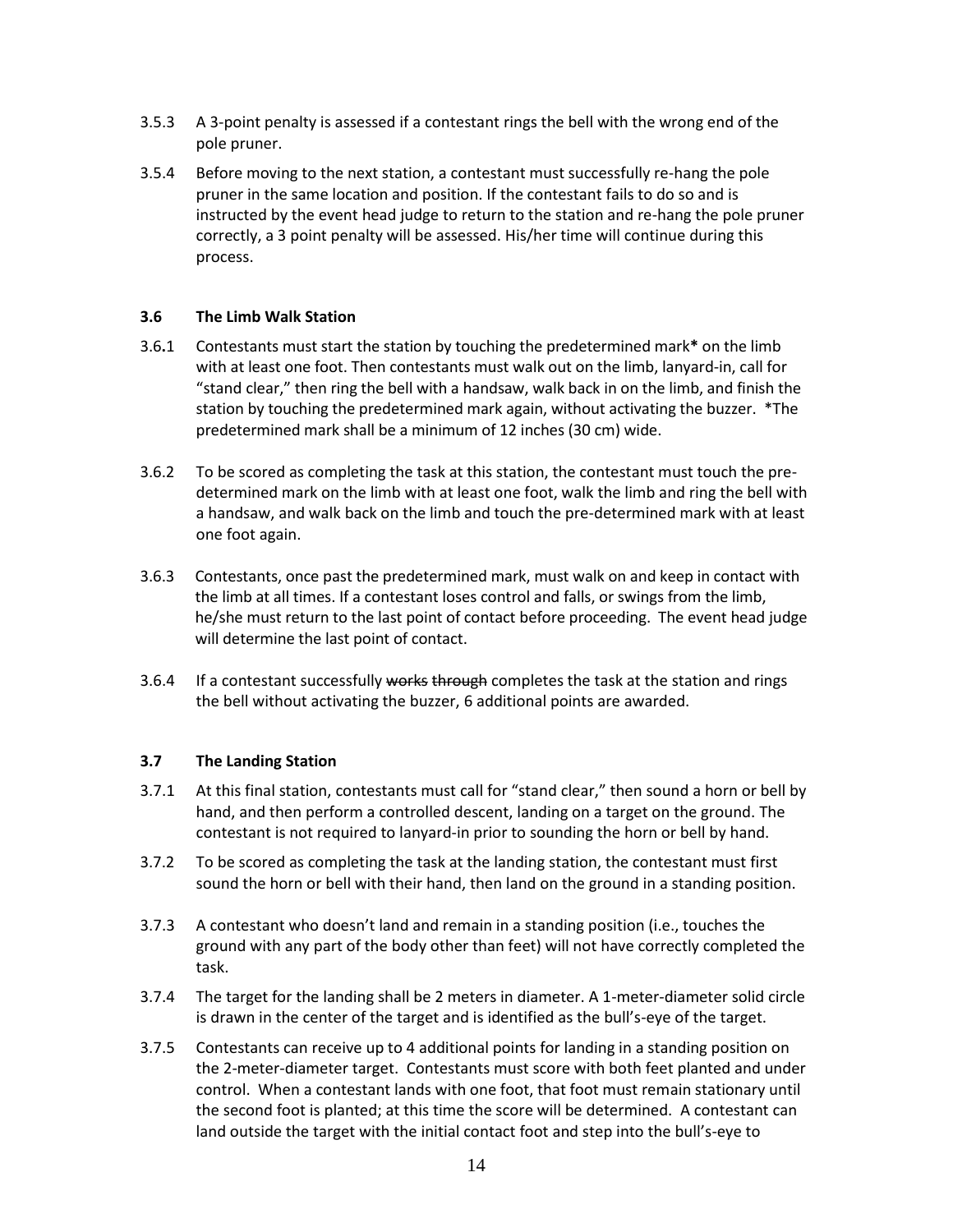increase points however, should the contestant attempt to increase points by moving the initial contact foot, zero bonus landing (bull's-eye) points will be awarded.

- 3.7.6 If any part of the foot touches the line, a contestant is scored as going outside the line. (Example: One foot on the outer circle line and the second foot out of the outer circle is scored as no points.)
- 3.7.7 Time stops when a contestant has landed, is in a standing position, and has fully disconnected the climbing line and friction hitch from the tree climbing saddle/harness.
- 3.7.8 A contestant who does not sound the horn or bell by hand before descending will not receive any points for completing the task or any additional points at the landing station, and additionally, no time points will be awarded. (2012)
- 3.7.9 A mark on the lower part of the tree shall be made to indicate the start of the landing zone. A contestant who touches the tree below that mark or other objects below the mark will be deemed to have landed and will receive no landing (bull's-eye) points for that station.

#### *3.8* **Scoring the Work Climb** *(80 possible points)*

- **3.8.1 There will be either three or five Work Climb judges. When five judges are available, the high and low scores are thrown out, and the remaining three scores are averaged to provide the official score. (2013)**
- 3.8.2 Scoring for this event is based on two categories: assessment of work tasks completed and time.
- 3.8.3 Fifty potential points can be amassed including scoring points and judges' discretionary points.
- 3.8.4 No scoring points are awarded for any task not completed correctly. To receive scoring points at any of the work stations, you must physically contact the bell/horn with the handsaw, pole pruner, or hand as indicated.
- 3.8.5 Penalty points are levied for various infractions, including failure to use a lanyard correctly, failure to call a warning, failure to use the working end of the pole, and failure to properly re-hang the pole. (2012)
- 3.8.6 Judges award discretionary points at each station based on performance. Bonus points are awarded for good performance and penalty points are awarded for poor performance.(See bonus/penalty guidelines on score sheet).
- 3.8.7 A 3-point penalty and warning will be levied by the event head judge for unsafe acts, including uncontrolled swings, excess slack in the climbing line and high speed, or dangerous movements. A second unsafe act, as assessed by the event head judge, will result in disqualification.
- 3.8.8 The event is also timed with up to 30 potential time points.
- 3.8.9 The contestant with the fastest time earns 30 points.
- 3.8.10 Other contestants receive a 1-point deduction from the 30-point total for every 10 seconds their time exceeds the fastest time.
- 3.8.10 There is a predetermined time limit for this event. (2012)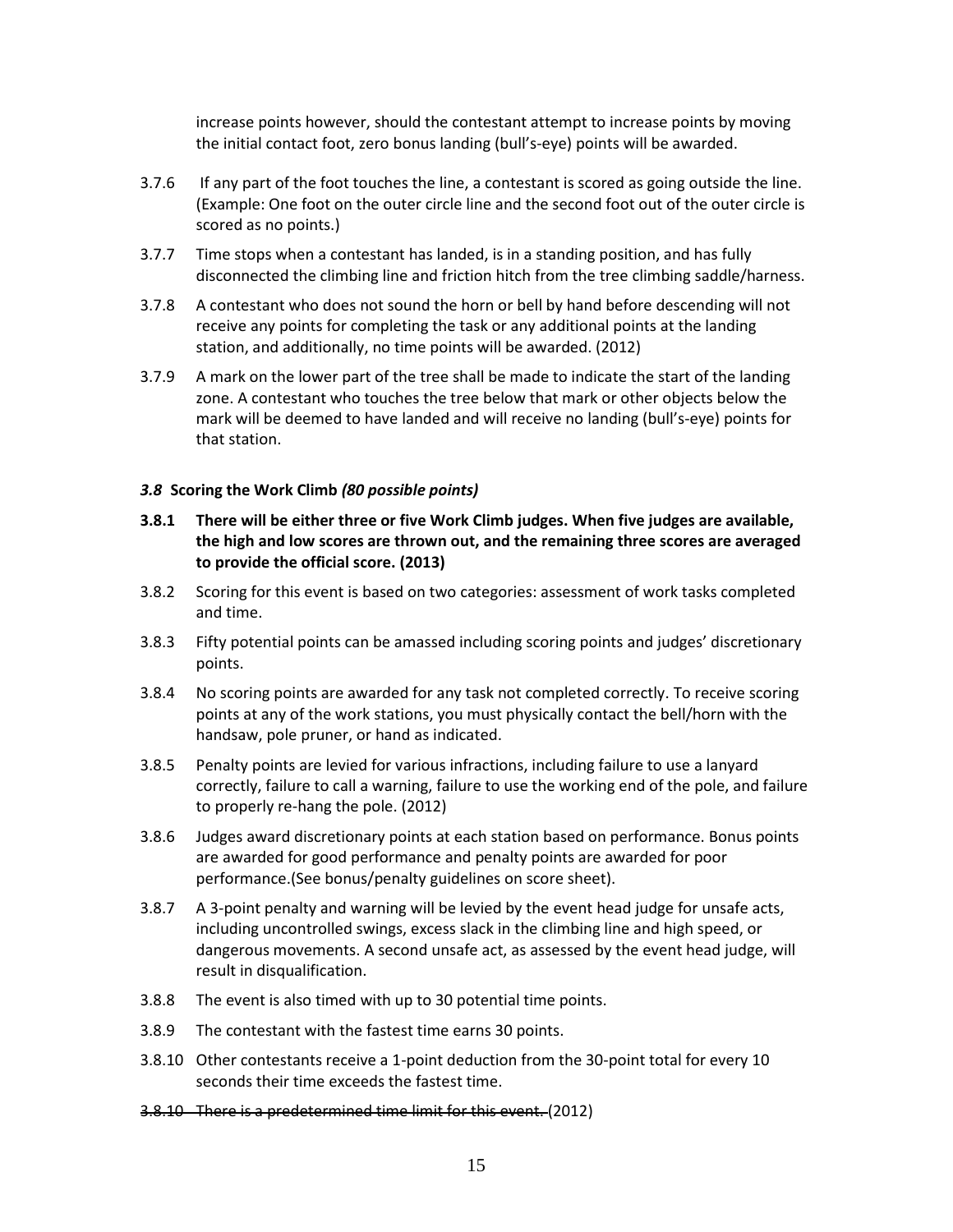3.8.11 If a contestant reaches the time limit and has not finished the event, or has not visited each work station, he/she will not receive any time points for the event and will only receive scoring points accumulated up to that point. Judges' discretionary points may be assigned up until the time limit is reached. (See Rule 3.2.8) (2012)

#### **3.9 Penalties**

#### **Mandatory Penalties:**

A mandatory penalty of 3 points will be deducted for each of the following violations:

- 3.9.1 Failure to call the audible warning at each work station including the landing station.
- 3.9.2 Failure to use work-positioning lanyard correctly when required. (2012)
- 3.9.3 Failure to use the working end of the pole pruner to ring the bell.
- 3.9.4 Failure to properly re-hang the pole pruner.

#### **Discretionary Penalties:**

Judges may use their discretion to assign up to 3 penalty points for the following violations:

- 3.9.5 Failure to maintain a taut climbing system.
- 3.9.6 Performing an uncontrolled swing.
- 3.9.7 High-speed or dangerous movement.

#### **3.10 Disqualification**

#### **Mandatory Disqualifications:**

A contestant will be disqualified by the event head judge for the following infractions:

- 3.10.1 Dropped piece of equipment. See Rule **2.2.32**
- 3.10.2 Any piece of equipment left in tree except the pre-installed climbing line.
- 3.10.3 Breaking of sizable branch (branch size to be decided prior to the event, at the judge's discretion).
- 3.10.4 Failure to remain tied in to the tree on at least one point of attachment.
- 3.10.5 More than 5 minutes late for event.
- 3.10.6 Misconduct.

#### **Discretionary Disqualifications:**

A contestant may be disqualified, at the discretion of the event head judge, for the following infractions:

- 3.10.7 Repeated or dangerous uncontrolled swing.
- 3.10.8 Repeated failure to use work-positioning lanyard correctly. (See Rule **2.2.36)(2013)**
- 3.10.9 Repeated failure to maintain a taut climbing system or climbing above the tie-in point.
- 3.10.10 Repeated high-speed or dangerous movement.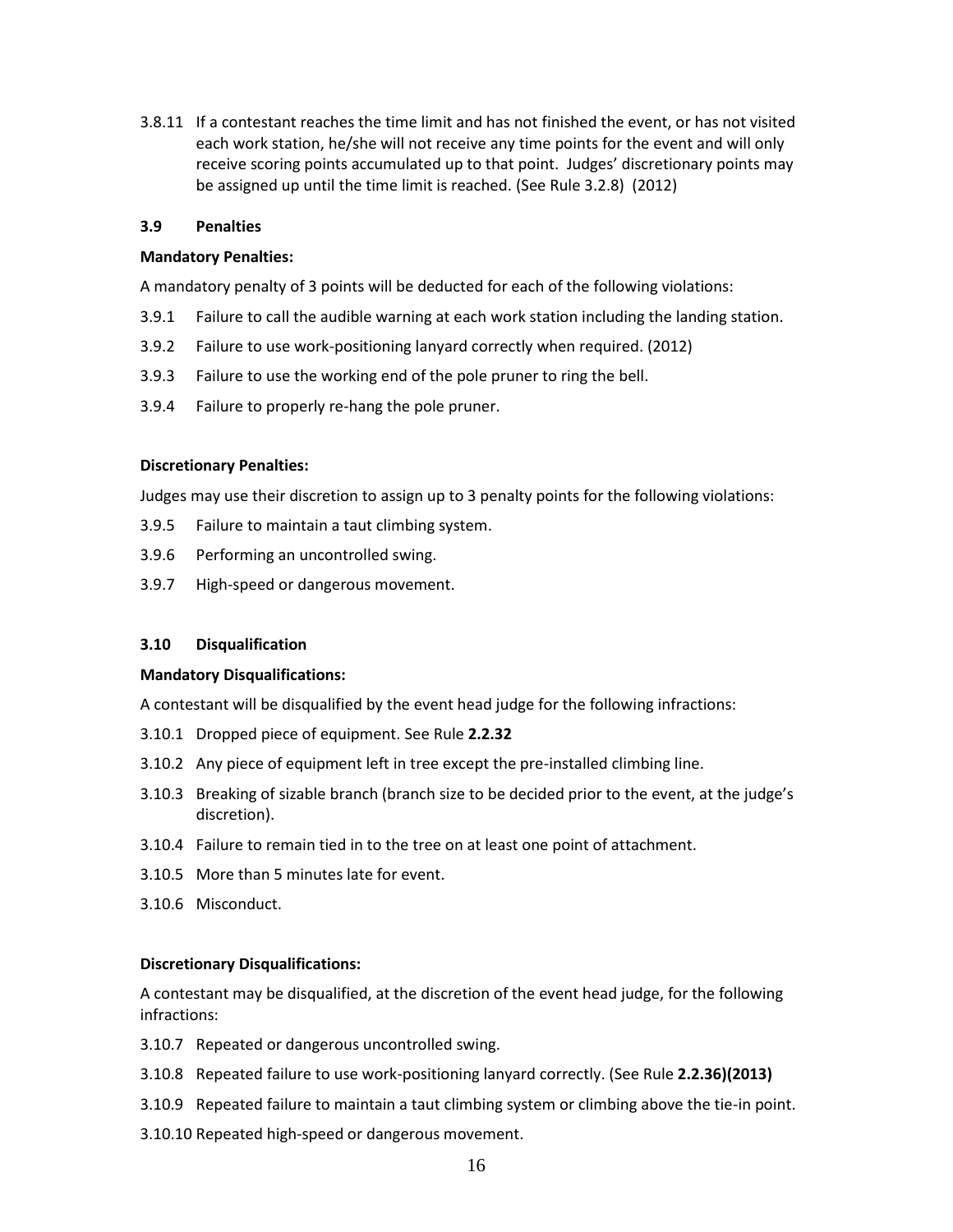## **4 AERIAL RESCUE EVENT**

## **4.1 Event Summary**

The Aerial Rescue event is a timed event that tests the contestant's ability to climb to and safely lower a climber who is unable to descend without assistance. The event setup is the same for male and female contestants.

The event head judge will advise the contestants of the climber's (represented by a dummy) situation prior to the start of the event. An aerial rescue summary sheet explaining the injuries and details of the climber's situation will be provided to the competitors at the climbers' event walk-through. Contestants must perform a site safety assessment, a pre-climb assessment, and an onsite casualty assessment, and should use all relevant techniques to ensure that the rescue process does not exacerbate the situation. The injured climber (dummy) should be lowered as safely, carefully, and efficiently as possible.

The contestant, as first responder, will assume control of the site, take control of all relevant safety issues, and will contact local emergency services.

Prior to the event, contestants will be presented with a rescue scenario. See Appendix 3 for examples of event scenarios.

The injured climber (represented by a dummy) is installed in the tree with a regulation climbing line and saddle/harness approximately 20 to 25 feet (6 to 7.5 meters) above the ground. The contestant must enter the tree using a previously installed line located approximately 15 to 20 feet (4.5 to 6 meters) from the injured worker. Men are provided 5 minutes to complete the event, and women are provided 7 minutes.

## **4.2 Aerial Rescue Rules**

- 4.2.1 Aerial Rescue contestants shall wear, at a minimum, the following equipment: climbingstyle helmet, tree worker's saddle/harness, appropriate clothing and footwear, safety glasses, and a work-positioning lanyard.
- 4.2.2 Contestants must enter the tree using the installed line.
- 4.2.3 Contestants may not use the injured climber's line to enter into or descend from the tree.
- 4.2.4 Contestants must lower the injured climber on the injured climber's line or an approved line other than the contestant's own unless rule 4.2.5 is used. that meets the requirements of rule 2.2.1. The contestant shall issue the audible warning, "stand clear," before lowering the injured climber safely to the ground. (2012)
- 4**.2.**5 When a rescue dummy is used and fitted with an approved independent fall arrest system during the event setup meeting the requirements of rule 4.2.6, the casualty may be transferred to and lowered on the contestant's climbing system, but the dummy must remain attached to the independent fall arrest system at all times. When using only the contestant's climbing system for lowering the casualty, the anchor point must be strong enough to hold the increased weight, and the descending system must be capable of properly managing the anticipated weight. (2012)
- 4.2.6 When using fall arrest equipment, a full body harness must be used and attached dorsally to the dummy. The fall arrest system must be manufactured to meet or exceed the minimum accepted industry safety standard and must be of the inertia reel type.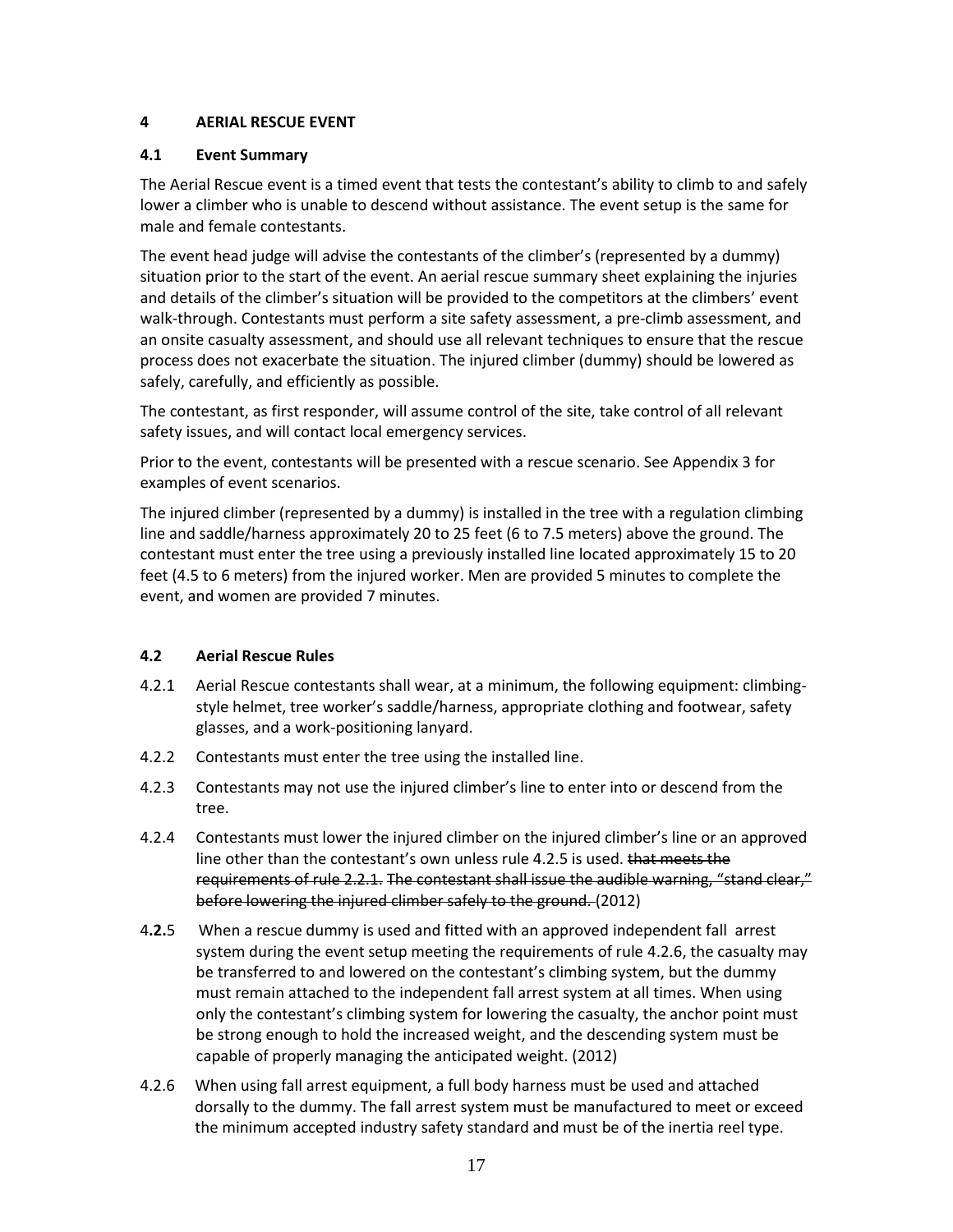The system must be calibrated to the weight of the dummy and drop tested prior to the event. (2012)

- 4.2.7 The contestant shall issue the audible warning; "stand clear," before lowering the injured climber safely to the ground. (2012)
- 4.2.8 Contestants must remain tied in on a separate climbing line or secured with a workpositioning lanyard throughout the event.
- 4.2.9 Contestants may work off the pre-installed access **line (see 2.2.29 and 2.2.30)** or may carry another climbing line into the tree**.**
- 4.2.10 Once a contestant has been identified to the judges, the contestant is asked if he or she has any questions and is reminded of the event requirements.
- 4.2.11 Timing begins when the event head judge says "go" and instructs the contestant to proceed.
- 4.2.12 Time is stopped when a contestant has lowered the injured climber (dummy) safely to the ground and has unclipped the climbing system from the injured climber's (dummy's) saddle**/**harness. **In the case of a scenario as outlined in 4.2.5, time is stopped when the dummy has been unclipped from the contestant's climbing system. (2013)**
- 4.2.13 If a contestant runs out of time before unclipping the injured climber from the climbing saddle/harness, the contestant must stop the climb and follow the instructions of the event head judge. **to exit the tree. (2013)**
- 4.2.14 A contestant receives points only for tasks that were completed within the time limit. If the contestant times out, they **are eligible to** receive points in any of the scoring sections even if all of the tasks pertinent to that section have not been completed. **(2013)**
- 4.2.15 If a contestant enters the tree using an **ascending technique NOT approved for descent or lateral movement secured footlock technique (Prusik loop or handled ascenders),** the contestant must, if required, lanyard in, and then tie in with an approved climbing hitch before beginning to move laterally in the tree. The maximum allowable distance of the lateral movement prior to the contestant tying in with an approved climbing hitch will be pre-determined by the event head judge. The first offense will generate a warning; a second offense will generate a disqualification.(2012) **(2013)**
- 4.2.16 A contestant may leave a piece of equipment in the tree provided the event head judge is informed before the climb. The head judge then makes arrangements to retrieve the equipment at the end of the contestant's climb. (2012)

#### **4.3 Scoring the Aerial Rescue** *(50 possible points)*

- **4.3.1 There will be either three or five Aerial Rescue judges. When five judges are available, the high and low scores are thrown out, and the remaining three scores are averaged to provide the official score. (2013)**
- 4.3.2 The Aerial Rescue is worth up to 50 points.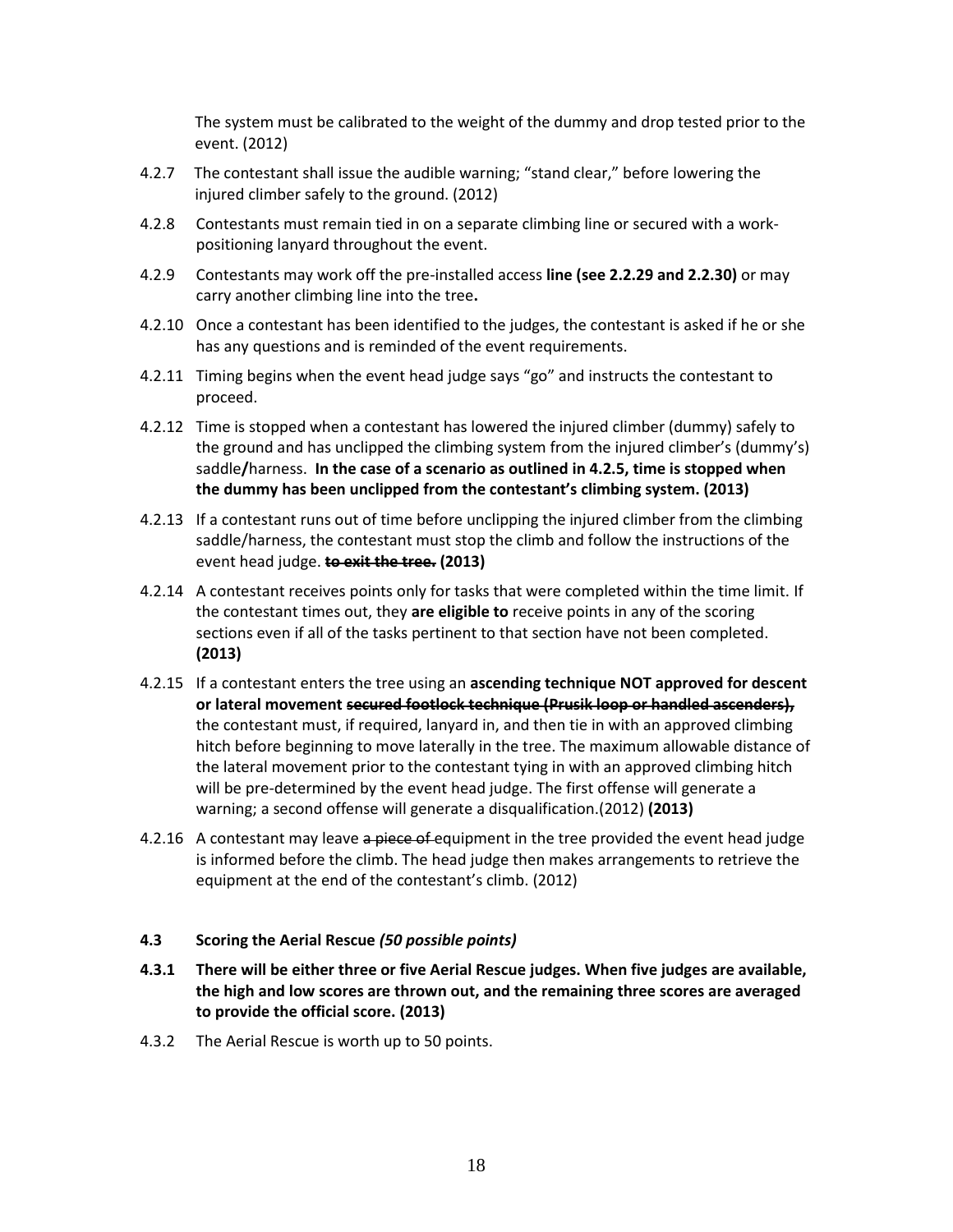4.3.3 Up to 40 points are awarded in total for six scoring sections. Each scoring section is worth a maximum of 5 or 10 points as detailed below.

| Pre-assessment:          | 10 points |
|--------------------------|-----------|
| Access and tie-in point: | 5 points  |
| Movement to casualty:    | 5 points  |
| Handling of casualty:    | 10 points |
| Descent:                 | 5 points  |
| Touchdown:               | 5 points  |

- 4.3.4 Up to 10 bonus points may be awarded at the discretion of the judges for style, innovation, or safe work practices.
- 4.3.5 In case of a tie, the contestant with the fastest time wins. Time may also be used as a measure of efficiency.
- 4.3.6 A contestant who fails to finish within the time limit will be called to the ground and will receive only those points accumulated within that time. No bonus points will be awarded. Judges may award partial points in any of the scoring sections for tasks pertinent to that section that are completed.

#### **4.4 Penalties**

#### **Mandatory Penalty:**

4.4.1 Failure to issue an audible warning before descent – 3 point penalty.

#### **4.5 Disqualification**

#### **Mandatory Disqualification:**

A contestant will be disqualified for the following infractions:

- 4.5.1 Dropped piece of equipment. See Rule **2.2.32**
- 4.5.2 Failure to remain tied in to or secured to the tree.
- 4.5.3 Being more than 5 minutes late for event.
- 4.5.4 Misconduct.
- 4.5.5 Breaking of a sizable branch (branch size to be decided prior to the event).
- 4.5.6 Tampering with the dummy's independent fall arrest system. (See Rule 4.2.5 and 4.2.6). (2012)

#### **Discretionary Disqualification:**

A contestant may be disqualified, at the discretion of the judges, for the following infractions:

- 4.5.7 Repeated or dangerous uncontrolled swing.
- 4.5.8 Repeated unsafe actions. The first instance will result in a warning. The second instance will result in disqualification.
- 4.5.9 Repeated failure to use lanyard correctly or issue audible warnings. (2012)
- 4.5.10 Failure to maintain a taut climbing system, or climbing above the tie-in point.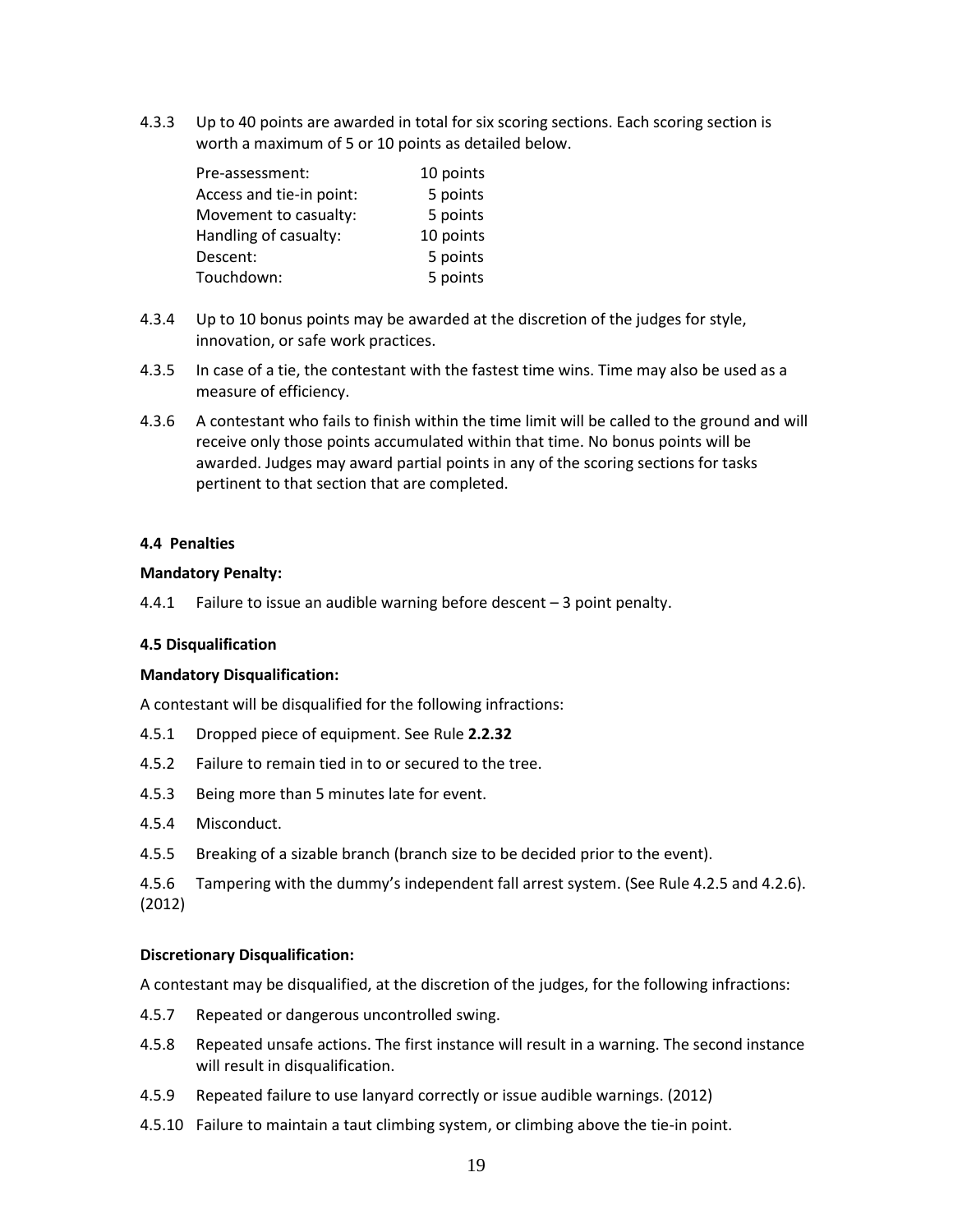- 4.5.11 High-speed or dangerous descent.
- 4.5.12 Breaking of a sizable branch (branch size to be decided prior to the event).

#### **5 THROWLINE EVENT**

#### **5.1 Event Summary**

The throwline is a timed event that tests the contestant's ability to accurately place a throwline and/or climbing line in a tree at heights between approximately 10 and 20 meters (32.8 and 65.6 feet). Contestants attempt to toss a throwline or climbing line through two of eight targets. Targets can be located in a single tree, four on each side; or in multiple trees as long as there are two distinct sets of four targets. The targets are worth 10, 7, 5, and 3 points, respectively, depending on the difficulty of the throw. Each contestant is allowed unlimited throws within 6 minutes, but a contestant can score in only one target on each side of the tree.

The lines may be manipulated in the tree. This includes attaching more than one throwline or climbing line together to perform manipulation techniques. A throw is considered legal and scores only when the line (throwline or climbing line) is isolated within the target area and both ends of the line are touching the ground, with no other limbs in between the two parts of the line. ('touching the ground' includes both ends of the line touching the contestant who is standing on the ground). Additional points may be earned for installing a climbing line through one target on each side of the tree. The climbing line must be pulled through the target with both ends of the rope touching the ground in order to score additional points. The value of these additional points depends on the difficulty of the throw. Installing a line in a 10 point throw is worth 5 additional points. Installing a line in a 7 point throw is worth 4 additional points, a 5 point throw - 3 points and a 3 point throw - 2 points. (2012)

#### **5.2 Throwline Rules**

- 5.2.1 A climbing-style helmet, safety glasses, and appropriate clothing and footwear must be worn at all times during this event.
- 5.2.2 The throwline or rope climbing line must be thrown by hand from within the predetermined throwing area. Once a line is installed, an approved flip-stick may be used to manipulate the throw line or climbing line into position. Devices such as the Big Shot, sling shots, or other mechanical devices may not be used in the throwline event. (2012)
- 5.2.3 Contestants may use up to three throwlines and up to two climbing lines.
- 5.2.4 Contestants may use equipment provided, or they may use their own throwlines and climbing lines if these have been approved by the judges.
- 5.2.5 A contestant tells the judges when he or she is ready to proceed and waits for the event head judge's signal to start. Time starts when the event head judge says "go" and instructs the contestant to proceed.

#### 5.2.6 A contestant can throw either throwline or a climbing line. (2012)

5.2.6 A contestant can throw at any target, in any order, any number of times, and the throwline or climbing line can be manipulated into the desired position once it has been placed in the tree. If the throwline is outside the target, and a climbing line is attached and pulled into the target, but time runs out before both ends of the climbing line are on the ground, points for the throw will only be awarded if registered before time runs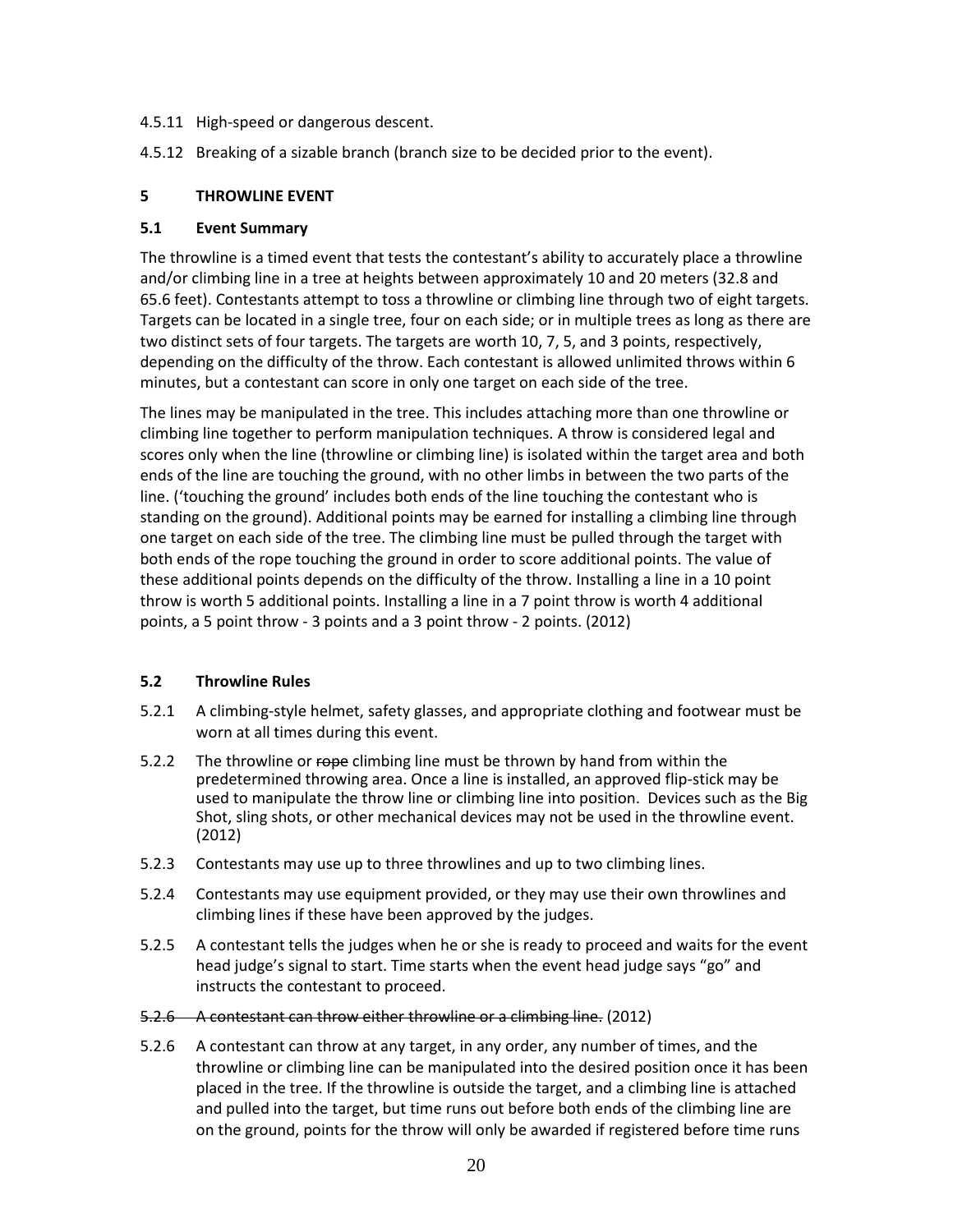out.This includes attaching more than one throwline or climbing line together to perform manipulation techniques.

- 5.2.7 A throw is considered legal and scores only when the throwline or climbing line is isolated within the target area, and both ends of the line are touching the ground and the contestant has asked the event head judge to register the throw. The target area includes the width of the tape (from outside edge to outside edge). If a climbing line is thrown it scores the points for both the throw and the installation once the above conditions have been met. (2012)
- 5.2.8 If using a throwline, the contestant is required to attach the climbing line to the throwline and can manipulate both to pull the climbing line through the target and down to the ground, before the contestant can score additional points for installing a climbing line.
- 5.2.9 When asked by the contestant to register a throw, the judges will determine whether the throw meets the criteria in Rule 5.2.7.
- 5.2.10 If the judges decide that a throw is not legal, the contestant is notified and that throw is not registered. The burden is on the contestant to make sure the judges have accepted the throw as legal.
- 5.2.11 A contestant can score only twice (with one throw in each of the two sets of targets), and a throw can score only if it is legal and the judges are told to register it.
- 5.2.12 Once the judges are told to register a throw, it cannot be changed.
- 5.2.13 If a line gets stuck in the tree, the contestant has the option to stop trying to remove it and to use a second or third line to score. Before using a backup throwline or climbing line, a contestant must declare the line to be stuck and may not use or score with the stuck line thereafter during the **event.** Until the contestant declares the line stuck, any attempted throws will not be eligible for scoring. (2012)
- 5.2.14 If all three lines (throwlines and/ or climbing lines) get stuck, the contestant is not allowed to continue, and the score up until that time will count. (2012)
- 5.2.15 A contestant who breaks a limb larger than a minimum specified diameter and smaller than a maximum specified diameter **shall** be penalized 1 point for each broken limb, **unless it is determined by the event head judge that the break was not due to any unnecessary force being applied to the limb.** A third broken limb will result in disqualification. The minimum and maximum limb diameters to incur a 1 point penalty will be set by the event head judge prior to the beginning of the competition. **(2013)**
- 5.2.16 A contestant who breaks a limb larger than the predetermined maximum size **shall** be disqualified **unless it is determined by the event head judge that the break was not due to any unnecessary force being applied to the limb. at the discretion of the event head judge. (2013)**
- 5.2.17 After the second registered throw has been completed and/or the event finished, the contestant should immediately remove any lines from the tree or follow the instructions of the judges.
- 5.2.18 The final time is recorded when a contestant has successfully installed both climbing lines in the tree(s), when the contestant requests the time to stop, or when time has expired.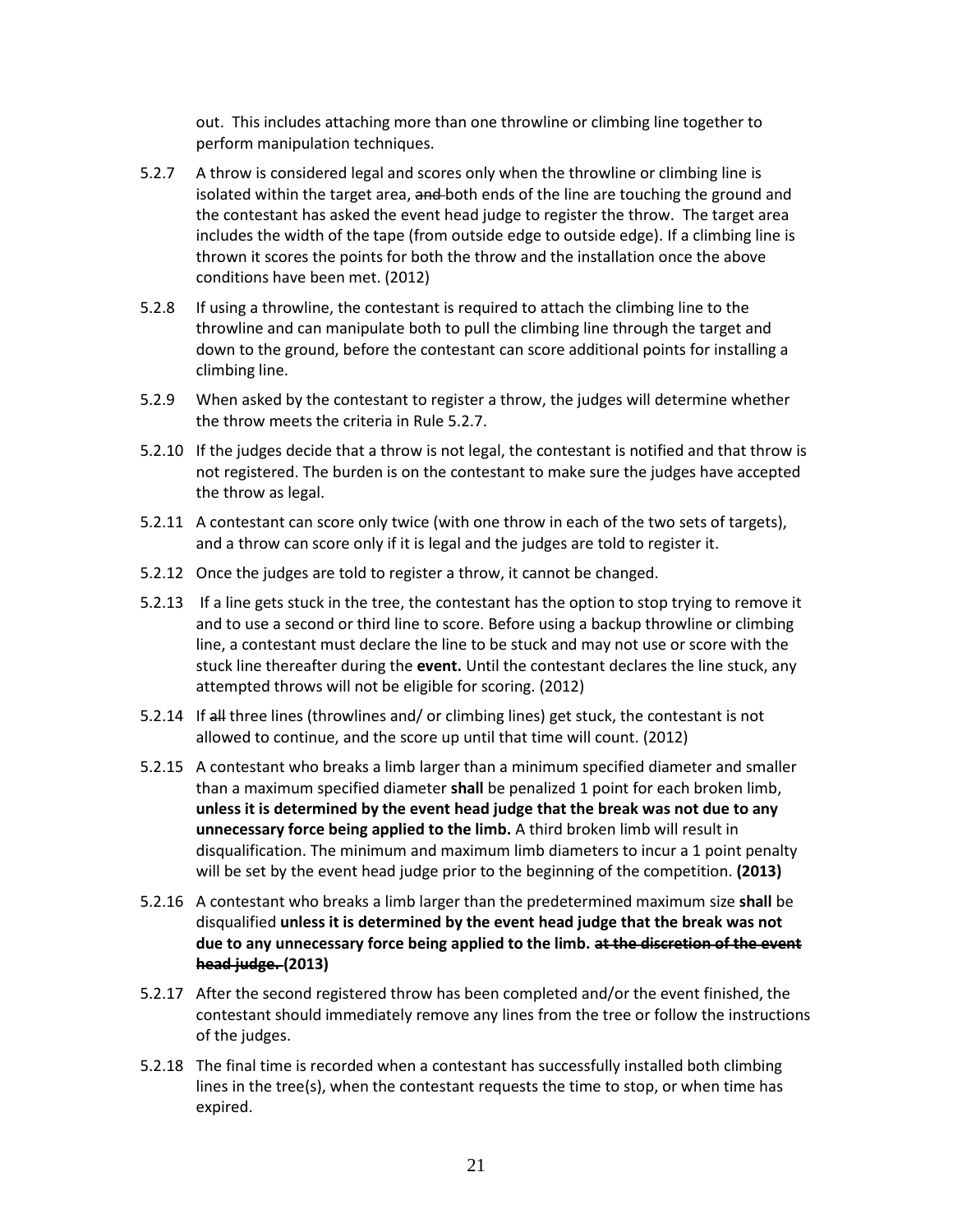- 5.2.19 In the event of a tie, the contestant with the fastest time wins. If the final times are the same a second tie-breaker will be used, the 'first score time'.
- 5.2.20 The 'first score time' is recorded only for the purposes that it may be needed as a second tie-breaker. The 'first score time' is registered at the first time the contestant asks for either a throwline or climbing line to be registered. In the event of a tie, the competitor with the fastest 'first score time' will win.
- 5.2.21 Contestants will be provided 6 minutes to set up and complete the event unless, at the discretion of the event head judge, an alternative time limit is set.
- 5.2.22 Contestants must install at least one climbing line over one of the targets within the time limit. A contestant who does not install a climbing line will be penalized 3 points from the score accumulated before time expired.
- 5.2.23 A contestant whose climbing line becomes detached and falls from the throwline before it is placed in the target area and declared legal will not be disqualified for dropped equipment. The audible warning, "stand clear," shall be called. (2012)
- 5.2.24 If the throwline was not declared a legal score before the climbing line was dropped, the contestant may re-throw the throwline.
- 5.2.25 A contestant who cannot reach a declared and legally scored throwline and re-attach it to the climbing line is finished with that side of targets. The contestant will receive points only for the declared and legally scored throwline.

#### **5.2.26 A contestant cannot score less than 0 in this event. (2013)**

- 5.2.26 If a contestant's throwline or throw weight becomes stuck in the tree during the competition, or if the throwline or throw weight is stuck after time runs out, he or she will be assessed a 1-point penalty for each throwline or throw weight that is stuck. A "stuck line" is defined as any line that is declared stuck by the contestant or cannot be retrieved by the contestant from the ground immediately after the event time has expired.
- 5.2.27 If a contestant's throw weight and/or climbing line leaves the flagged area during a throw, while being manipulated or otherwise removed from the tree, a 3-point penalty is assessed. A second offense will result in disqualification from the event. **If only the contestant's throwline leaves the flagged area a 1-point penalty is assessed for each offense. A third offense will result in disqualification. (2013)**
- 5.2.28 Once a contestant has made a scoring throw into a target, the contestant may not attempt to score with another throwline until the first throwline has been registered with the judges or removed from the target. The same applies for climbing lines. (2012)
- 5.2.29 If a contestant attempts another throw before removing or registering the prior throw, that throw and the prior throw are disqualified.
- 5.2.30 Contestants shall issue the audible warning, "stand clear," and receive confirmation of "all clear" from the event head judge before throwing or removing a throwline with the throw weight attached. An audible warning shall also be issued before manipulation of the throwline when the possibility of accidental removal of the throw weight exists. Contestants shall issue an audible warning when removing a throwline with the throw weight removed. Failure to issue audible warnings will result in a 1-point deduction for each infraction of this rule. Two 1-point audible penalty warnings will be issued. The third offense will result in a disqualification. (2012)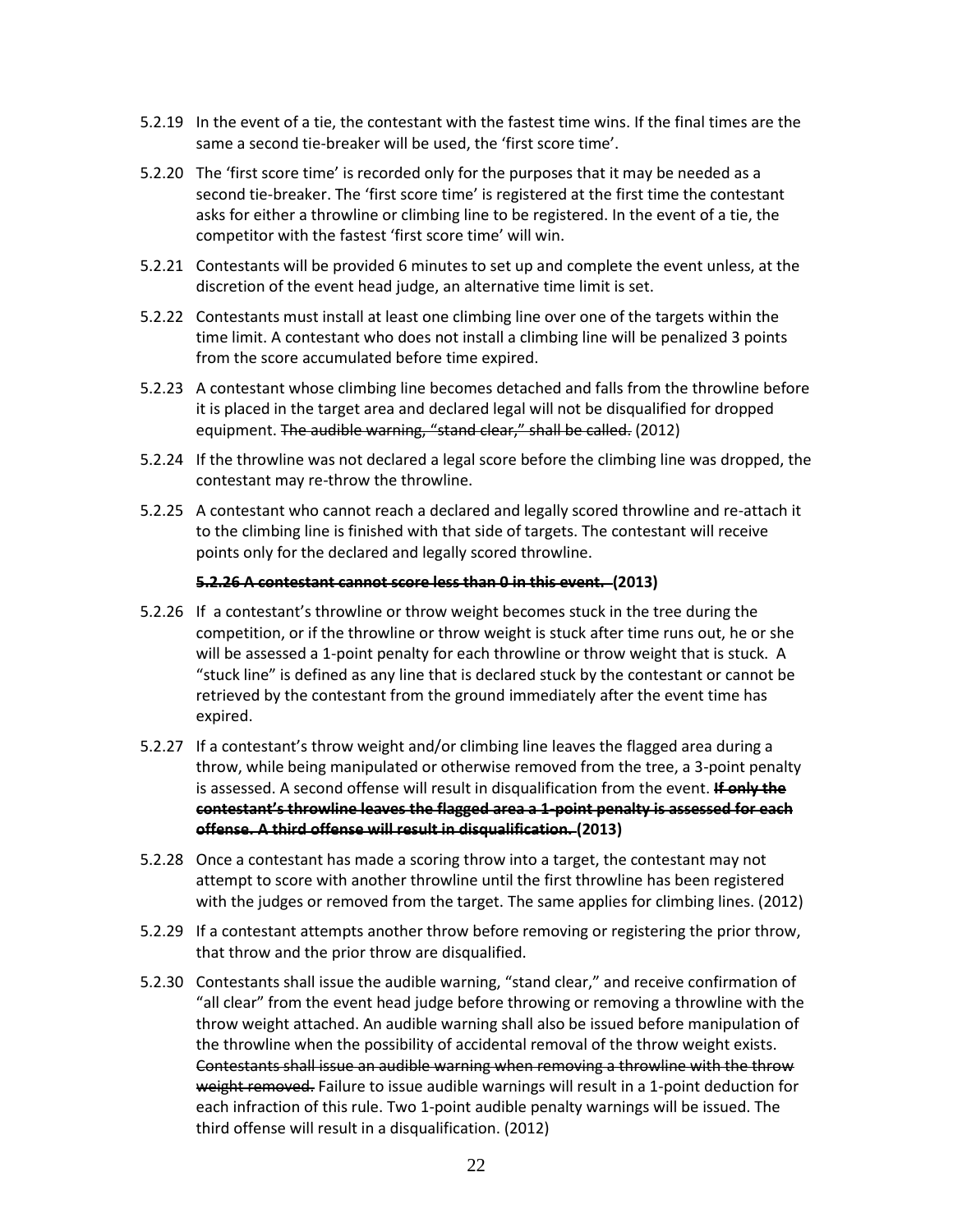#### **5.3 Scoring the Throwline** *(30 possible points)*

- 5.3.1 Contestants may register a maximum of two throws with the judges.
- 5.3.2 The time taken to legally register the first score will be recorded, as well as the time to legally register both throws (and/or also install the climbing lines) (2012)
- 5.3.3 The highest (or most difficult) target scores 10, the middle targets score 7 and 5 respectively, and the lowest (or easiest) target scores 3.
- 5.3.4 **A**dditional points can be scored for installing a climbing line over one target in each set. Installing a climbing line in a 10 point throw is worth 5 points, a 7 point throw is worth 4 points, a 5 point throw is worth 3 points; and a 3 point throw is worth 2 points.
- 5.3.5 A 3-point penalty is assessed to any contestant who does not install at least one climbing line within the time limit provided.
- 5.3.6 A contestant can score a maximum of 20 points for hitting the targets (10 on each side of the tree) and an additional maximum of 10 points (5 on each side of the tree) for installing climbing lines. (2012)
- 5.3.7 A contestant's final placing is based on score, with the highest point total determining the winner.
- 5.3.8 In the event of a tie, the contestant with the fastest time is the winner. If the times are identical, the contestant with the fastest first score time is the winner. Example scoring:

#### *Contestant A*

Scores 10 points for hitting the top target, and 5 points for installing a climbing line on the first side, and an additional 5 points for hitting a middle target on the other side of the tree, but runs out of time before installing the climbing line. Contestant A scores 10+ 5 + 5 = 20 points; time 6:00 minutes.

#### *Contestant B*

Scores 7 points for hitting a middle target and an additional 4 for installing a climbing line on the first side. The contestant then scores 3 points for hitting the lowest target on side two and scores an additional 2 for installing the rope in the second target area. Contestant B finishes the event in 3:54. Contestant B scores  $7 + 4 + 3 + 2 = 16$  points; time 3:54 minutes.

#### *Contestant C*

Scores 10 points on the first side and then scores an additional 10 points on the other side but runs out of time before installing a climbing line. Contestant C receives a 3 point deduction for not installing a climbing line. Contestant C scores  $10 + 10 - 3 = 17$ points; time 6:00 minutes.

#### *Contestant D*

Scores 10 points for hitting the top target and an additional 5 for installing the climbing line over the target. Contestant D then receives a one point penalty for a stuck throwline but rebounds and scores 3 points for a throw on the low target on the second side of the tree. At this point, Contestant D decides to register a final score with the event head judge with a total time of 5:46. Contestant D scores 10 + 5 + 3 - 1 = 17**;** time 5:46 minutes.

Contestant placing would be A-1st, D-2nd, C-3rd, B-4th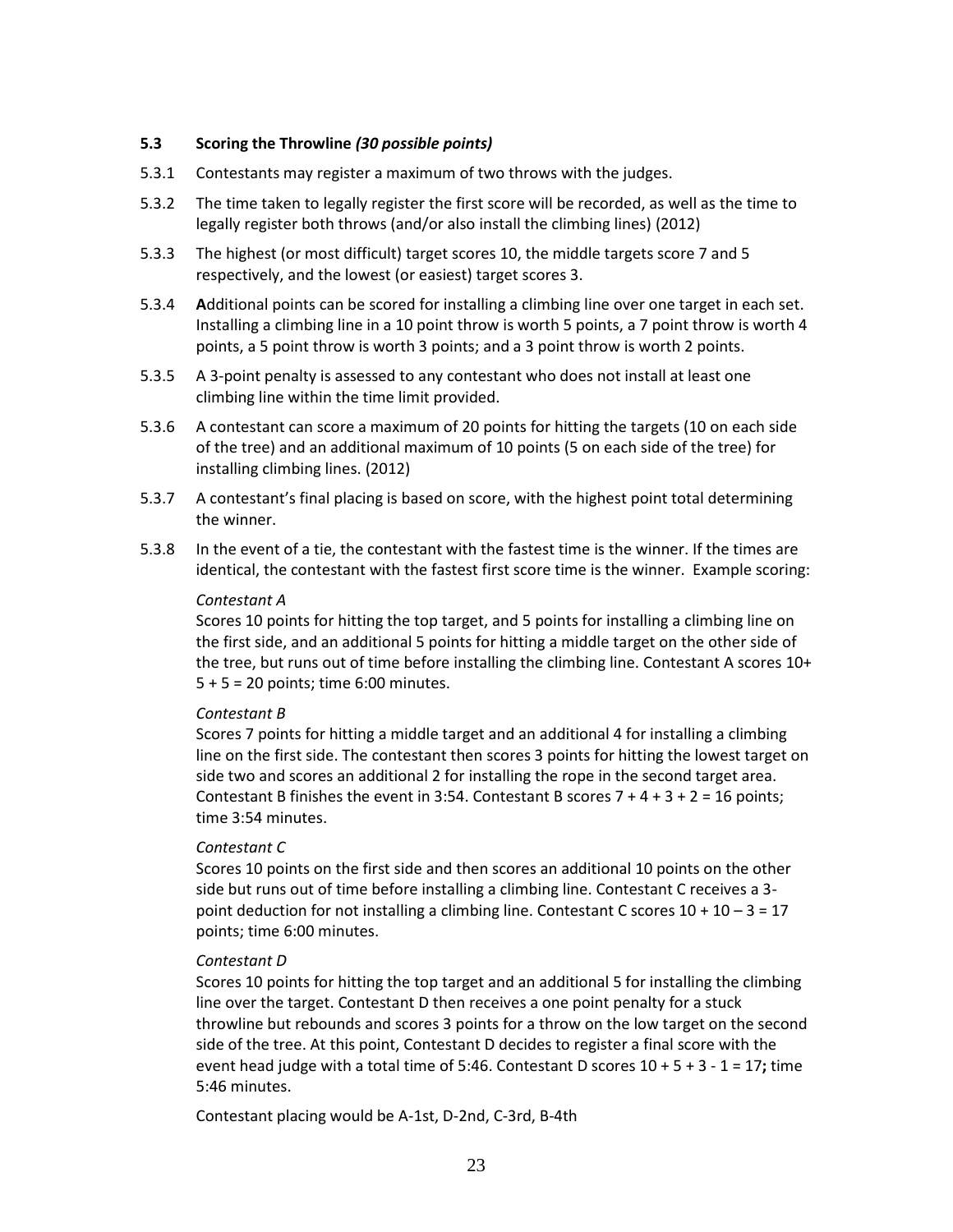#### **5.4 Penalties**

#### **Mandatory Penalties:**

A contestant will be penalized for the following infractions:

- 5.4.1 3-point penalty for not installing a climbing line.
- 5.4.2 1-point penalty for each stuck throwline or throw weight. Refer to 5.2.27 for definition of "stuck throwline".
- 5.4.3 3-point penalty for failing to control the throw weight or climbing line landing outside the flagged area.

#### **5.4.4 1-point penalty for each throwline (only) leaving the flagged area. (2013)**

- 5.4.4 1-point penalty for breaking a limb within the diameter range designated by the event head judge prior to the beginning of the competition. Up to two 1-point penalties will be allowed. A third broken limb within the specified diameter range will result in disqualification.
- 5.4.5 1-point penalty for each failure to issue an audible warning and receive confirmation of "all clear" from the event head judge before throwing or removing any throwline. Up to two 1-point penalty warnings will be audibly issued by the event head judge. The third offense will result in a disqualification.

#### **5.5 Disqualification**

#### **Mandatory Disqualification:**

A contestant will be disqualified for the following infractions:

- 5.5.1 Being more than 5 minutes late for event.
- 5.5.2 Two throws (throwlines with weights attached or climbing lines) that land outside the flagged area. (2012)

#### **5.5.3 Three throwlines (only) that land outside the flagged area. (2013)**

- 5.5.3 Failure to issue an audible warning (third offense).
- 5.5.4 Misconduct.
- 5.5.5 A third offense for breaking a limb within the diameter range as set by the event head judge prior to the beginning of the competition.

#### **Discretionary Disqualification:**

A contestant may be disqualified, at the discretion of the judges, for the following infractions:

5.5.6 Breaking of a limb larger than the maximum diameter designated by the event head judge prior to the beginning of the competition.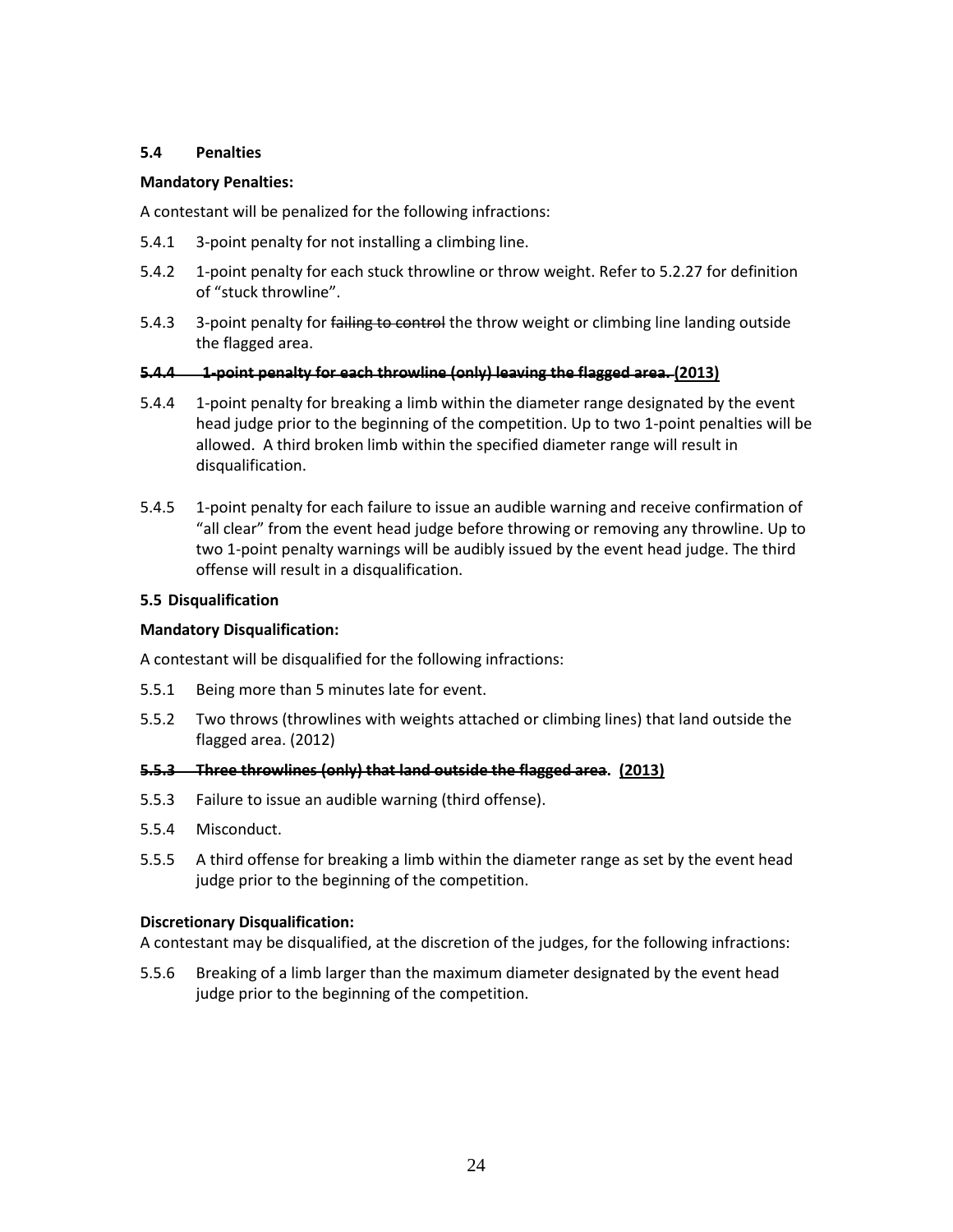## **6 BELAYED SPEED CLIMB EVENT**

## **6.1 Event Summary**

The Speed Climb tests the contestant's ability to climb a predetermined route from the ground to about 60 feet (18 meters) up a tree with a belayed climbing system for safety. The event is timed, and the contestant who reaches and rings the final bell of the course, in the least amount of time wins. There could be more than one bell placed in the tree to determine the route; in such an event, the climber must ring all the bells in order to complete the event.

## **6.2 Belayed Speed Climb Rules**

- 6.2.1 A climbing-style helmet, approved tree-climbing saddle/harness, safety glasses, and appropriate clothing and footwear must be worn at all times during this event.
- 6.2.2 Contestants must be tied in with an approved climbing line and friction hitch or device at all times. The contestant may be belayed by a technician or self-belayed as directed by the event head judge.
- 6.2.3 Contestants signal the judges when ready and wait for the event head judge to signal that the judges are ready to begin.
- 6.2.4 The judges start the clock when a contestant's second foot leaves the ground.
- 6.2.5 The judges stop the clock when a contestant rings the final bell.
- 6.2.6 Contestants must follow the predetermined route and remain tied in at all times.
- 6.2.7 After completing the climb, a contestant is responsible for bringing the line back down the tree to set the course for the next contestant.
- 6.2.8 When technician belayed, a contestant may not use the section of the climbing line from the termination attachment on the climbing saddle/harness to the top pulley block (the lead of the rope) to advance their position. If this section of the climbing line is used to advance position, the first offense will generate a warning; a second offense will generate a disqualification.
- 6.2.9 Contestants may use the section of the climbing line from the top pulley block to the ground (the fall of the rope) to aid the climb, or lines set in the tree exclusively to aid in ascent.
- 6.2.10 A contestant who breaks a limb larger than the predetermined maximum size may be disqualified at the discretion of the event head judge.
- 6.2.11 Three stopwatches are used, and the time is recorded to the hundredth of a second.
- 6.2.12 The three times are averaged to produce the final time.

#### **6.3 Scoring the Belayed Speed Climb** *(20 possible points)*

- **6.3.1 There will be either three or five Belayed Speed Climb timers. When five timers are available, the high and low times are thrown out, and the remaining three times are averaged to provide the official time. (2013)**
- 6.3.2 The event is based purely on time.
- 6.3.3 The fastest contestant to the top is the winner and receives 20 points.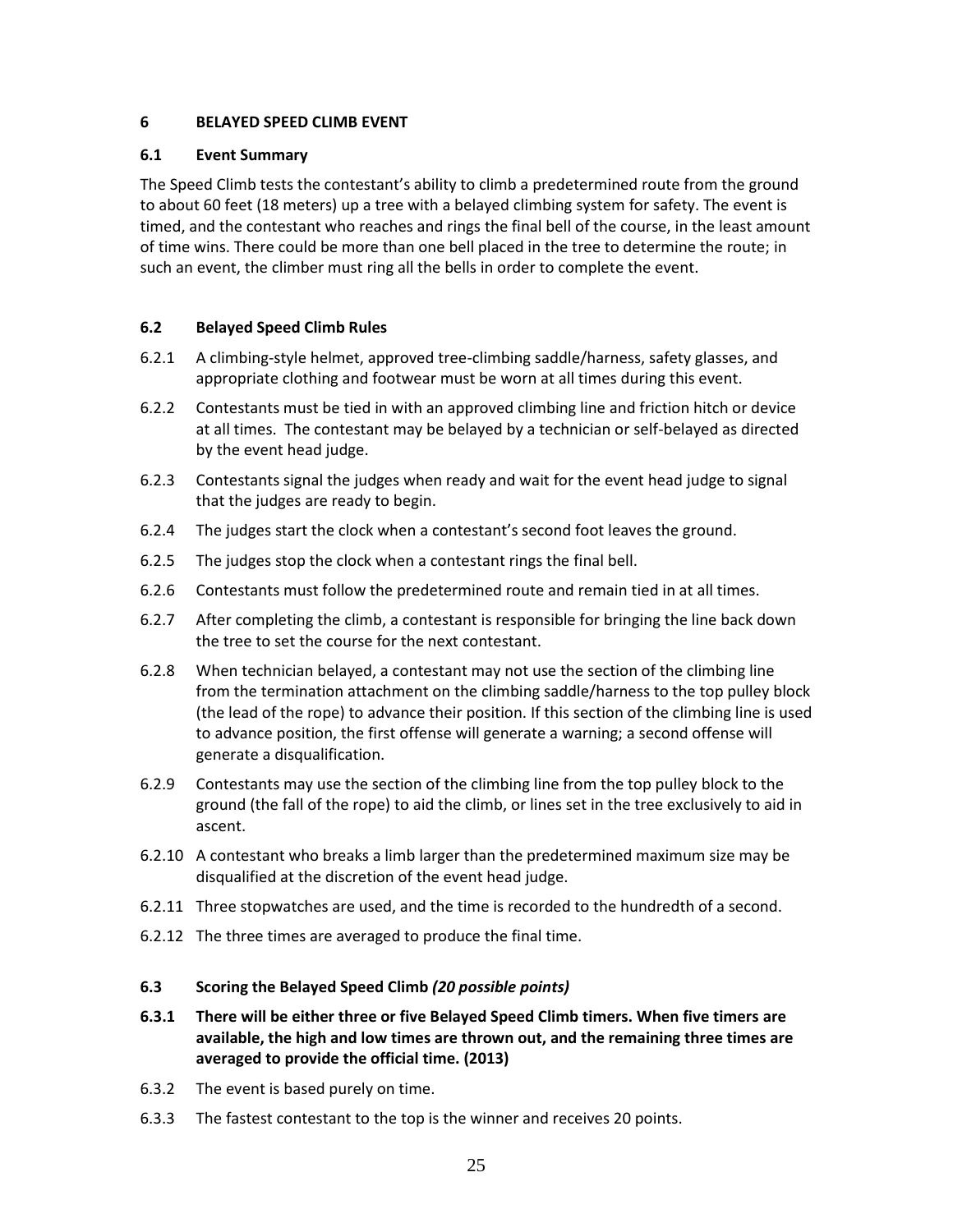- 6.3.4 The remaining contestants' scores are calculated by subtracting the fastest contestant's time (in seconds) from the times of each of the other contestants.
- 6.3.5 For every 2-second difference in time between those scores, 1 point (of the 20 possible points) is deducted from the contestant's score.

#### **6.3.5 No more than 20 points may be earned or deducted for this event. (2013)**

Example scoring:

The fastest contestant completes the climb in 2 minutes, 27.46 seconds (147.46 seconds).

The second-fastest contestant completes the climb in 2 minutes ,41.82 seconds (161.82 seconds).

Time difference = 14.36 seconds = 7.18 point deduction

The fastest contestant receives 20 points.

The second-fastest contestant receives 12.82 points (20-7.18).

#### **6.4 Disqualification**

#### **Mandatory Disqualification:**

A contestant will be disqualified for the following infractions:

- 6.4.1 Second infraction of using the lead of the rope to advance position. See Rule 6.2.8.
- 6.4.2 Dropping a piece of equipment. See Rule **2.2.32.**
- 6.4.3 Failure to remain tied in.
- 6.4.4 Being more than 5 minutes late for event.
- 6.4.5 Misconduct.

#### **Discretionary Disqualification:**

A contestant may be disqualified, at the discretion of the event head judge, for the following infractions:

- 6.4.6 Dangerous uncontrolled swing.
- 6.4.7 Leaping or jumping creating excessive slack
- 6.4.8 Breaking of a sizable branch (size of branch to be determined prior to the event).

## **7 SECURED FOOTLOCK**

#### **7.1 Event Summary**

The Secured Footlock measures the contestant's ability to perform a vertical ascent into a tree using a Prusik hitch or other approved friction hitch for fall protection and the footlock ropeclimbing method on a doubled climbing line. The heights are 15 meters (49 feet, 2.5 inches) for the men's event and 12 meters (39 feet, 4.5 inches) for the women's event. The finishing bell shall be installed 38 cm (15 inches) **horizontally** from the competitor's line. Mechanical ascenders may not be used. The event is timed with a maximum time limit of 60 seconds, and the contestant with the fastest time wins. **(2013)**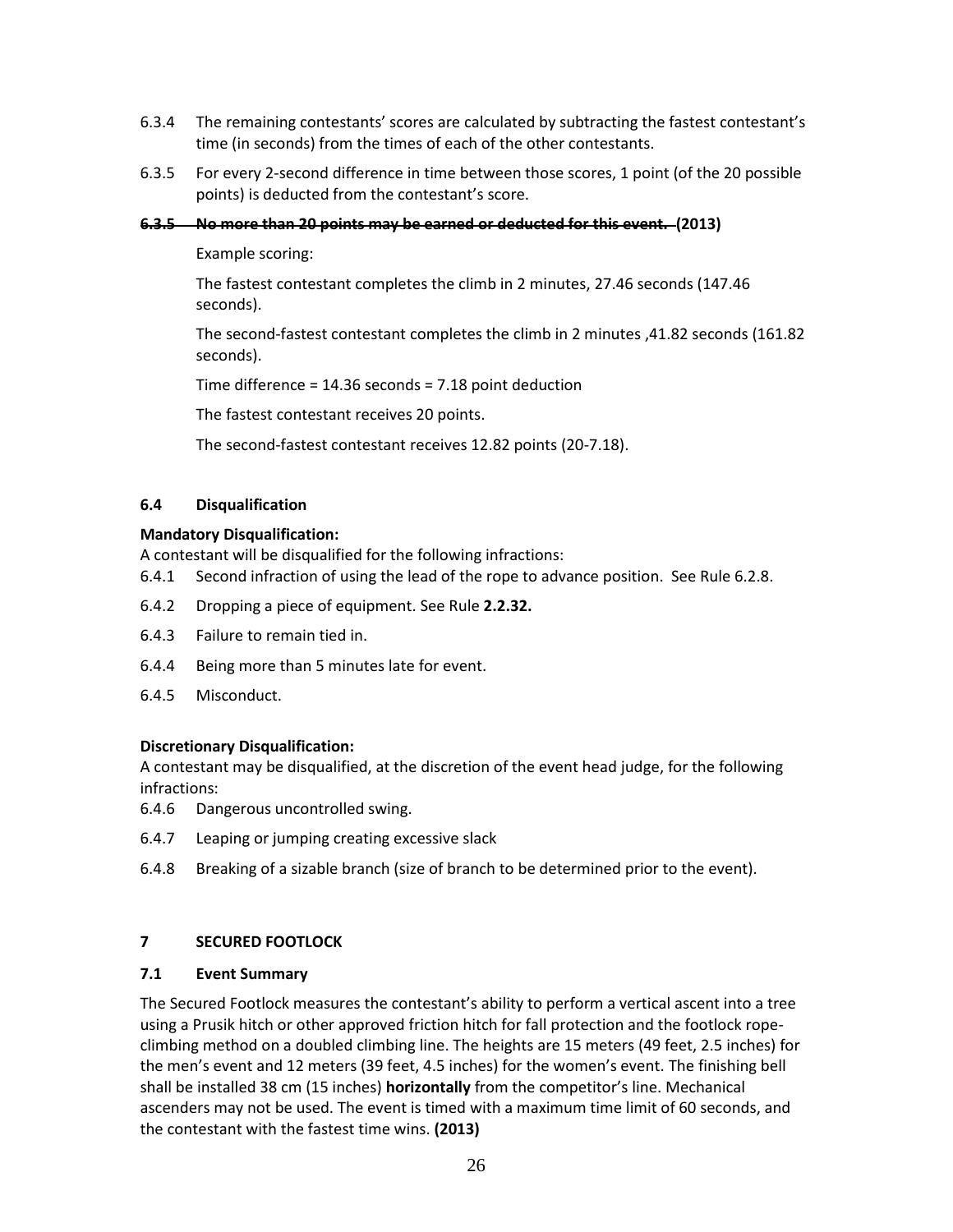A footlock world record may be attempted during either the preliminary event or during a stand-alone event. However, for a world record footlock time to stand, all the criteria for a world record attempt as outlined in Appendix 1 must be met. (2012)

## **7.2 Secured Footlock Rules**

- 7.2.1 A climbing-style helmet; figure-8 descender or other approved descending device; approved tree-climbing saddle/harness, and/or fall-protection harness with a dorsal attachment; safety glasses; and appropriate clothing and footwear must be worn at all times during this event.
- 7.2.2 Contestants may use the installed line provided for the event or replace the line with an approved climbing line of the contestant's choice.
- 7.2.3 Contestants advise the judges when ready and wait for the event head judge to signal that the judges are ready to proceed.
- 7.2.4 The judges start the clock when a contestant's second foot leaves the ground.
- 7.2.5 The judges stop the clock when a contestant rings the bell at the top of the climb, either by hitting or shaking it with his or her hand.
- 7.2.6 If a contestant does not reach the bell/buzzer within the 60-second time limit, the event head judge will instruct the contestant to stop and descend to the ground. The contestant will receive no points.
- 7.2.7 An impartial belayer provides belay for the contestant during the climb.
- 7.2.8 Contestants must keep the belay line attached to the harness and remain on belay at all times while participating in this event.
- 7.2.9 Contestants must use a Prusik hitch or another approved non-mechanical fall-protection system during the climb**. A contestant shall not wrap the Prusik cord around his/her arm. (2013)**
- 7.2.10 Contestants must perform an "on-rope test" to demonstrate the effectiveness and adjustment of the fall-arrest safety equipment.
- 7.2.11 During the ascent, the contestant may not place his/her hand on or above the friction hitch. For the descent, the climber may place his/her hand on the friction hitch to disable it, only after an approved descending system (Figure 8) has been installed and the climber has communicated with the belayer his/her intent to change over to the descending system to return to the ground.
- 7.2.12 Contestants must use an approved descending device such as a figure 8 for the descent. Contestants must not descend on the friction hitch (Prusik, Klemheist).
- 7.2.13 Equipment such as a carabiner may be attached to a contestant's boots in order to keep the climbing line close to the feet.
- 7.2.14 Contestants are required to remain on belay at all times during the descent.
- 7.2.15 Electronic timers specifically designed to start when a contestant's foot leaves the ground and stop when the handbell is activated by a contestant's hand are used to record time to the hundredth of a second and are used as the official final time. Three **or five** stopwatches are also used to record the time to the hundredth of a second to back up the electronic timer. If the electronic timer malfunctions, the three stopwatch times are averaged to produce the official final time. **If five stopwatches are used, the**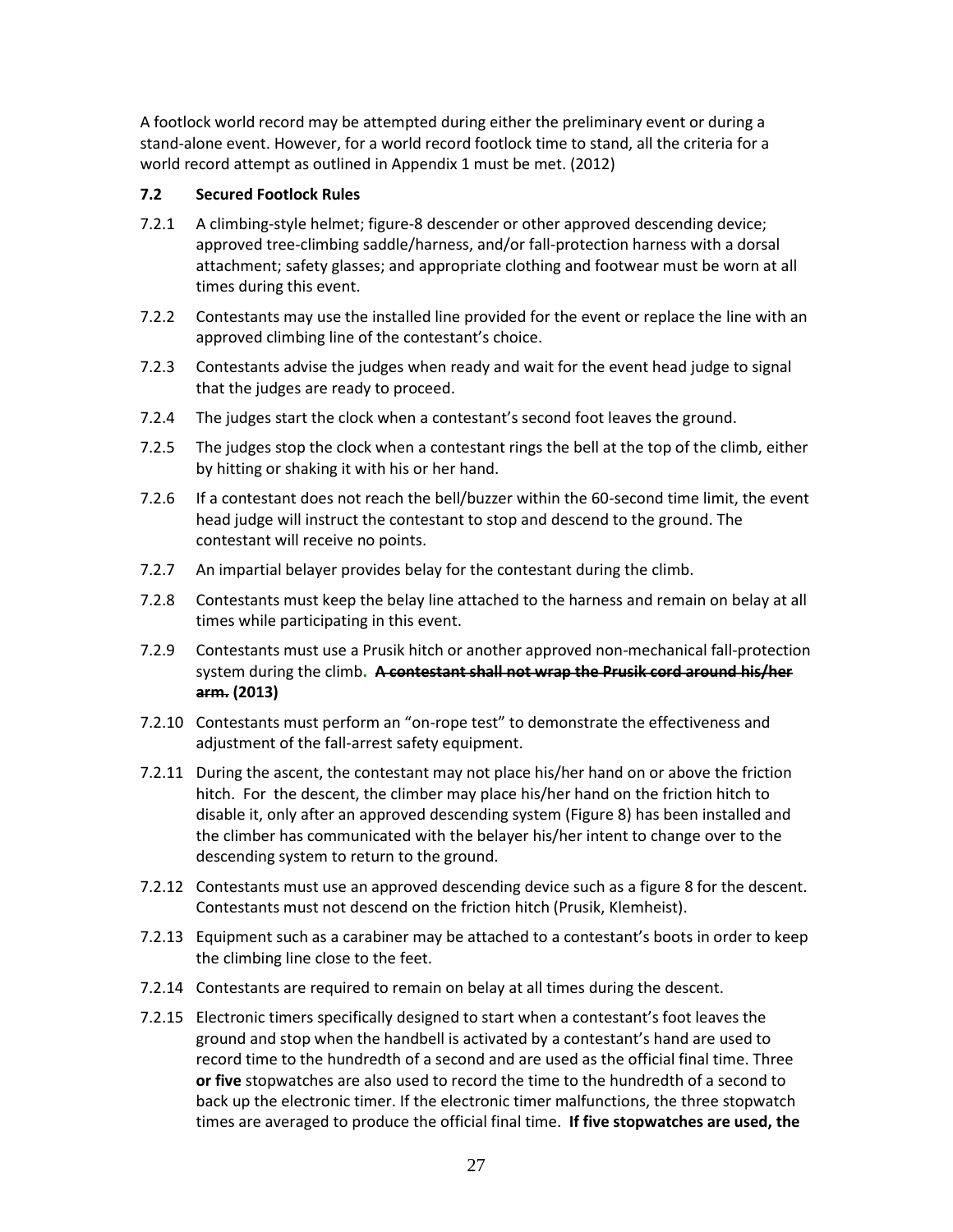## **highest and lowest times are discarded and the three remaining times will be averaged. (2013)**

- 7.2.16 The three manual times recorded must have no more than 50/100ths of a second difference between the fastest and slowest time to qualify for recording. When times fall outside this range the time with the greatest difference from the middle time will not be recorded and the two remaining times will be averaged providing there is no greater than 50/100ths of a second difference between them. In the event of more than one stopwatch falling outside this range no time can be recorded. (2012)
- **7.2.17 If a valid scoring time cannot be confirmed, the competitor shall be offered the opportunity to re-run the event at a later time during the competition. (2013)**

#### **7.3 Scoring the Secured Footlock** *(20 possible points)*

- **7.3.1 There will be either three or five Secured Footlock timers. When five timers are available, the high and low times are thrown out, and the remaining three times are averaged to provide the official time. (2013)**
- 7.3.2 The event is based purely on time.
- 7.3.3 Contestants who do not reach the bell/buzzer within 60 seconds will receive no points.
- 7.3.4 The fastest contestant to the top is the winner and receives 20 points.
- 7.3.5 The remaining contestants' scores are calculated by subtracting the fastest contestant's time (in seconds) from the times of each of the other contestants.
- 7.3.6 For every 1-second difference in time between those scores, 1 point (of the 20 possible points) is deducted from the climber's score.

#### **7.3.6 No more than 20 points may be earned or deducted in this event. (2013)**

Example scoring:

The fastest contestant (A) completes the climb in 0:12:49 seconds.

The second-fastest contestant (B) completes the climb in 0:13:32 seconds.

(B) 13.32 minus (A) 12.49 = 00.83-point deduction.

This contestant's score is 20 - 0.83 = 19.17.

The tenth-fastest contestant (C) completes the climb in 0:35:29 seconds.

(C) 35.29 minus (A) 12.49 = 22.80-point deduction. This contestant's score is 20 – 22.80  $= 0.$ 

## **7.4 Penalties**

#### **Mandatory Penalty**

#### **A contestant will be penalized for the following infractions:**

7.4.1 A 3-second penalty will be added to the contestant's time for placing his or her hands on or above the friction hitch.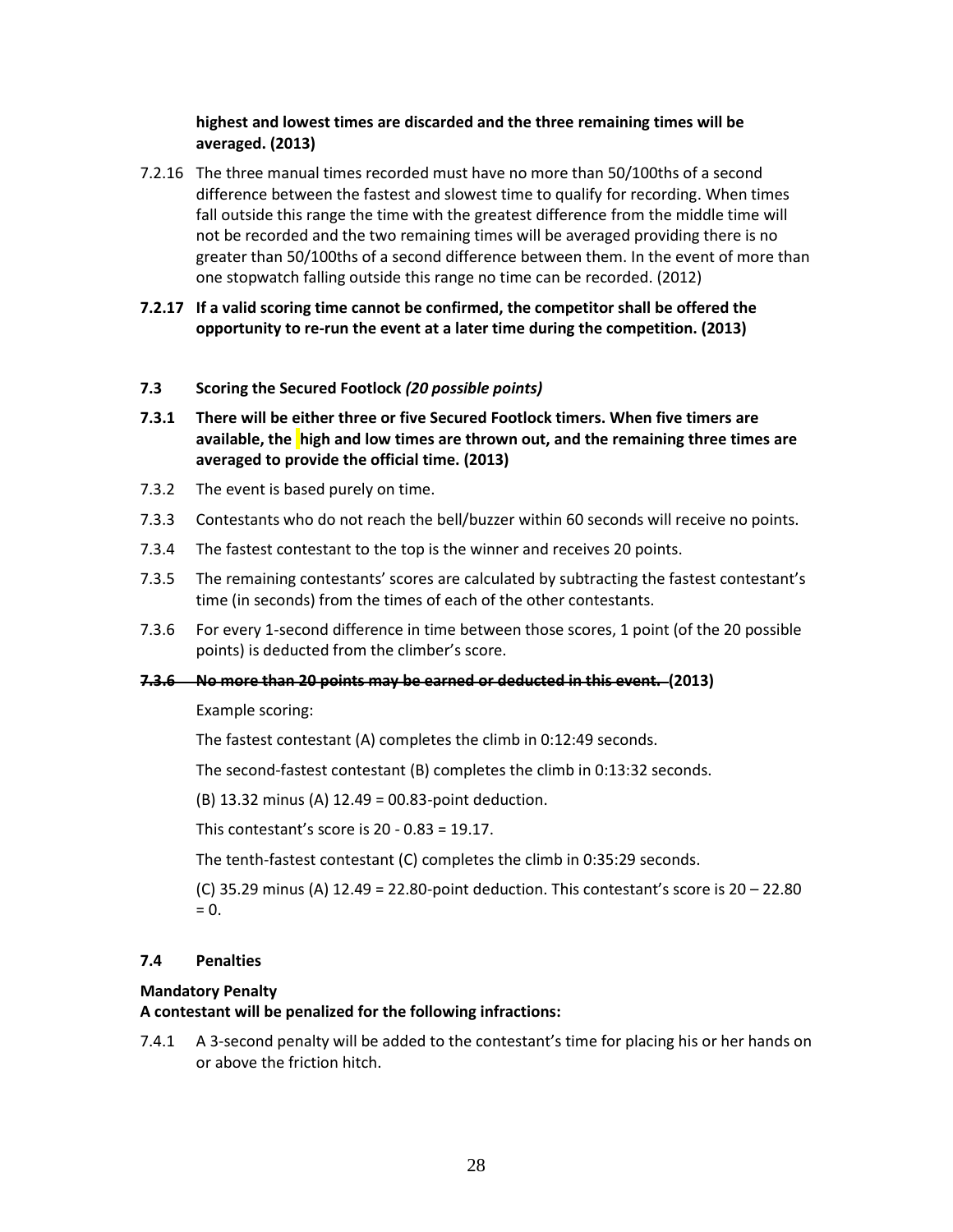## **7.5 Disqualification**

## **Mandatory Disqualification**

A contestant will be disqualified for the following infractions:

- 7.5.1 Dropped piece of equipment. See Rule **2.2.32.**
- 7.5.2 A second offense of the contestant placing his or her hands on or above the friction hitch (Prusik, Klemheist).
- 7.5.3 Being more than 5 minutes late for the event.
- 7.5.4 Misconduct.

## **8 MASTERS' CHALLENGE**

#### **8.1 Event Summary**

The Masters' Challenge is the championship round of the competition. The top men and top women finishers from the preliminary round advance to the Masters' Challenge to compete for the title. The Masters' Challenge is designed to judge the contestants' overall productivity and skill with a rope and saddle/harness in the tree. Contestants are judged and scored on their knowledge and their ability to demonstrate mastery of different climbing techniques, use of equipment, poise in the tree, and safe working practices.

At the event head judge's signal, "Go," a contestant enters the designated work area. The contestant must perform a **visual tree assessment, pre-climb inspection of the tree**, install any necessary climbing and/or belay equipment, and then enter the tree. The contestant proceeds to three or four work stations in the tree. In some situations, a fourth station may be added to increase the difficulty of the climb and provide additional opportunity for the judges to assess a contestant's abilities.

At **each of three of four stations**, the contestant must ring a bell with a handsaw before continuing to the next station. **Two or three bells must be rung using a handsaw and one with a pole pruner hanging in the tree at that station.** One of the stations is equipped with a plumb bob suspended from the limb. If a contestant puts too much weight on the limb, causing the plumb bob to drop and activate a buzzer, no points are earned for completing the activity. A maximum time to complete the event is specified in advance. The climb is timed to assess overall productivity, but the Masters' Challenge is not a speed event. (2012) **(2013)**

## **8.2 Masters' Challenge Rules**

- 8.2.1 Masters' Challenge contestants shall wear the minimum equipment of a climbing-style helmet, handsaw and scabbard, tree worker's saddle/harness, appropriate clothing and footwear, safety glasses, and safety work-positioning lanyard.
- 8.2.2 A contestant may not leave the pre-designated area or bring in equipment from outside the pre-designated area once the official timing has begun.
- 8.2.3 All personal equipment shall meet the requirements of 2.2.1.
- 8.2.4 The number of contestants who advance to the Masters' Challenge at the international competition depends on the total number of competitors in the event. For competitions with 30 or fewer, three advance; 31 to 40, four advance; 41 or greater, five advance.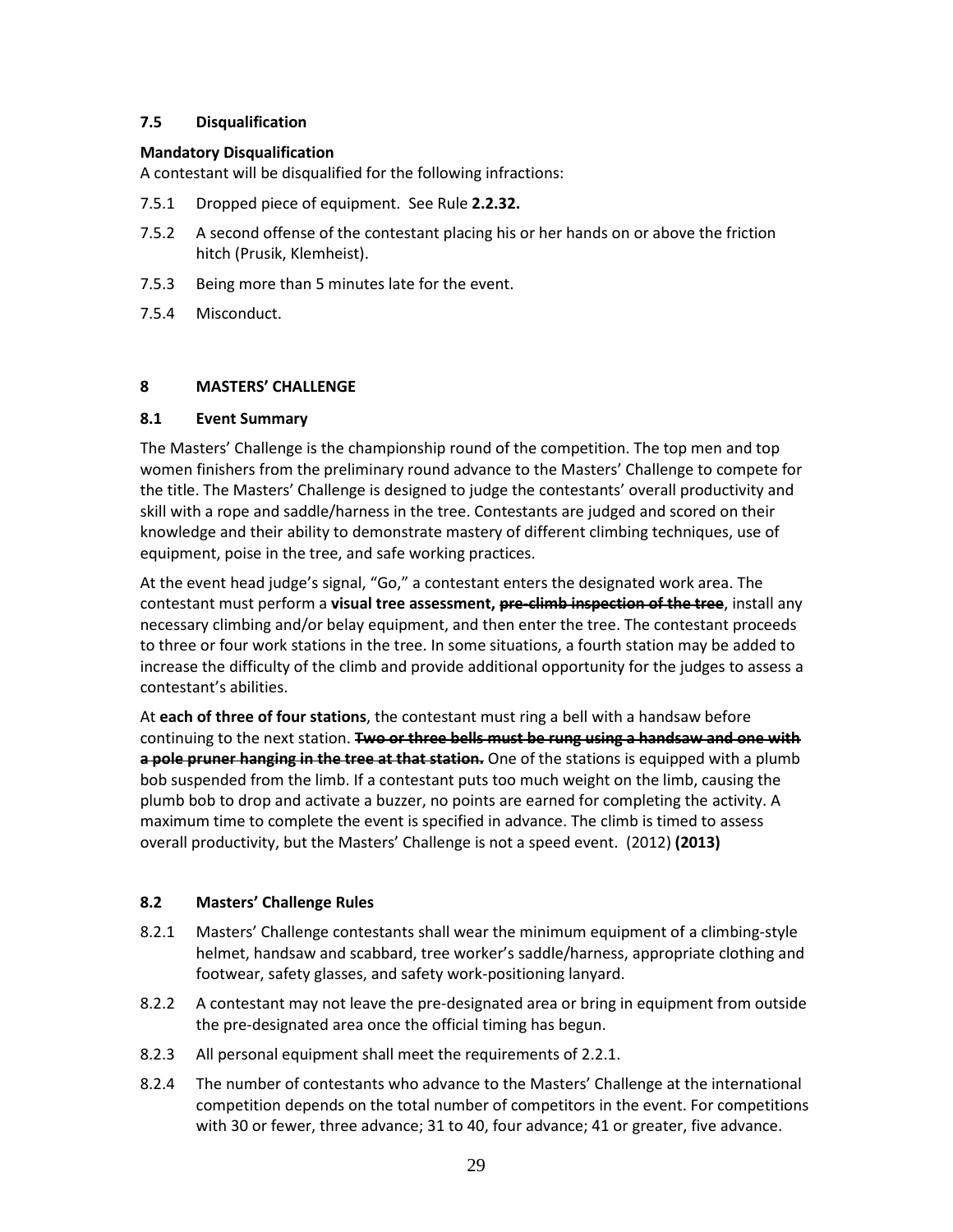- 8.2.5 If one of the top competitors is unable to participate, the contestant with the next highest score may climb as an alternate, at the discretion of the head judge.
- 8.2.6 Once the top contestants have been determined, the head judge sets the order in which the contestants climb. The top finisher is given first choice, followed in order of finish during the preliminary round.
- 8.2.7 Contestants are then sequestered until it is time for each individual contestant to climb. Contestants are sequestered where they cannot visually or audibly benefit until it is time for each individual contestant to climb.
- 8.2.8 A contestant shall not witness or listen to comments about another contestant's climb before the time he or she is scheduled to climb, but may watch after completing his or her own climb. For example, the second contestant may not watch the first contestant, but the first contestant may watch the second.
- 8.2.9 The head judge shall set an adequate time limit for a contestant to set up, install a climbing line, perform the climb, and remove all climbing equipment from the tree. This time shall be established and announced before the event begins.
- 8.2.10 Official timing begins when the event head judge says "Go" and instructs the contestant to proceed.
- 8.2.11 Official timing stops when a contestant returns to the ground and successfully removes all equipment installed during the event (including all throwlines/throw weights, climbing lines, belay equipment, and climbing hardware). Equipment is considered removed from the tree when it is completely out of the tree and on the ground.
- 8.2.12 If a contestant does not complete the climb within the time limit, the score received to that point is used as the contestant's score. A contestant will be called to the ground by the event head judge if the time limit elapses or safety standards are violated.
- 8.2.13 If a contestant fails to remove all the equipment in the tree within the time limit, a 20 point penalty will be assessed.
- 8.2.14 The event is timed as a means of assessing overall productivity. Time will count as a tiebreaker in the case of identical scores.
- 8.2.15 Previously installed climbing lines are not permitted in this event.
- 8.2.16 A contestant receives 10 points for installing the throwline on the first attempt. Each throw attempt thereafter will be worth 2 points less, with the fifth attempt worth 2 points. Additional throw attempts will receive 0 points. **If more than one access line or climbing line is set by the contestant, points for installing the throwline will only be awarded for the first access or climbing line set. (2013)**
- 8.2.17 The tree is divided into five sections for scoring the setting of the throwline in the tree. A contestant receives 1 point for installing the throwline in the lowest section and 5 points for the highest section**.** A contestant who utilizes more than five throws to install a throwline shall receive no height points.
- 8.2.18 If a contestant's-throwline with weight attached and/or throw weight leaves the flagged area during a throw, while being manipulated or otherwise removed from the tree, a warning will be issued. A second offense will result in disqualification from the event. **If three throwlines only without weight attached leave the flagged area, the third offense will result in disqualification.** (2012) **(2013)**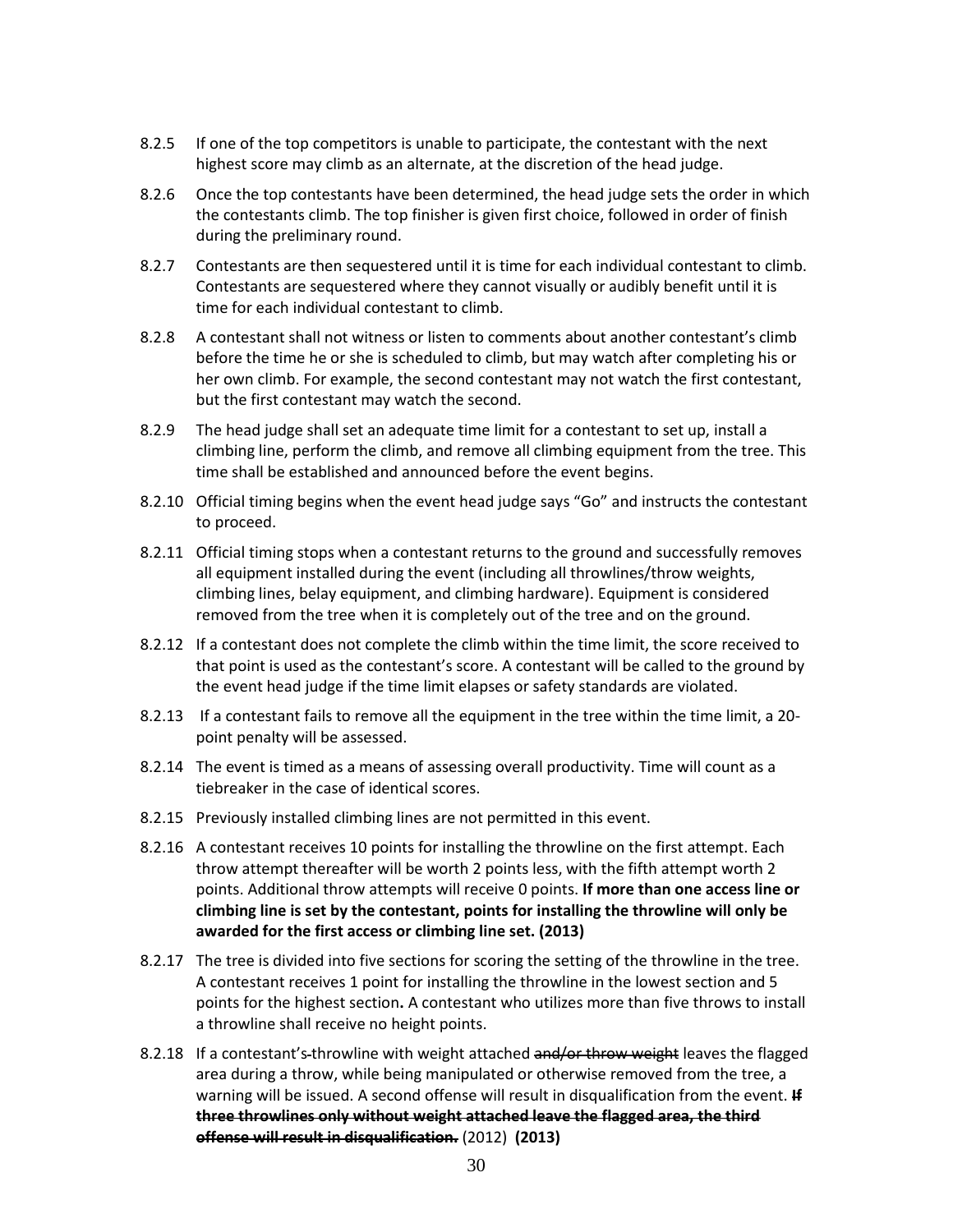- 8.2.19 A contestant may receive up to 3 additional points, awarded at the discretion of the judges, for creative technique and/or skill displayed while setting the throwline. A contestant who utilizes more than five throws to install a throwline may receive bonus points if applicable.
- 8.2.20 From the tie-in point, the contestant proceeds to three or four work stations identified with a visible marker and a bell within the tree.
- 8.2.21 Each contestant may choose the route and order in which to approach the work stations.
- 8.2.22 At each station, a contestant must demonstrate the ability to work freely with both hands.
- 8.2.23 A contestant is awarded **up to** 10 points for successfully completing each of the following activities:
	- a. Hand-bell stations: Contestant is required to ring bell with a handsaw.
	- b. **Limb toss** station: Contestant is required to **first** ring bell and **then to throw a limb at a designated target. If unsuccessful, a contestant may throw a second or third limb. Only one throw will be scored. No points will be awarded if the bell is not rung prior to throwing the limb. See Rule 3.4.1 for limb size and target size specifications. (2013)**
	- c. Weighted station: Contestant must ring the bell with a handsaw without activating the alarm. This station may also be called the plumb station. A weight is suspended from the limb approximately 12 to 36 inches (30.5 to 90.5 centimeters) above ground. The contestant must ring the bell with a handsaw without allowing the weight to hit the ground. If the weight hits the ground or activates the alarm, the contestant does not receive the 10 points for successfully completing the activity at that station.
	- d. No completion points are awarded at stations where a contestant fails to correctly complete the required activity. (2012)
- 8.2.24 Each contestant is scored on the criteria identified on the official score sheet.
- 8.2.25 A contestant will be disqualified for dropping a piece of equipment while working aloft. When the contestant is working on the ground during the official timed period (i.e., setting or removing lines or equipment in the tree), equipment that hits the ground will not incur an automatic disqualification. Rather, these infractions shall be judged using the appropriate sections of the score sheet. Safe use of equipment such as throwbags and various friction-reducing devices should be rewarded. A contestant who removes equipment (i.e., throwbags, friction-reducing devices, ropes) from the tree in an uncontrolled or unsafe manner shall be penalized. It shall be up to the discretion of the judges whether the infractions were deemed accidental or intentional and penalties levied accordingly. An unsafe act may result in disqualification.

## **8.3 Scoring the Masters' Challenge** *(up to 300 possible points)*

**8.3.1 There will be either three or five Masters' Challenge judges. When five judges are available, the high and low scores are thrown out, and the remaining three scores are averaged to provide the official score. (2013)**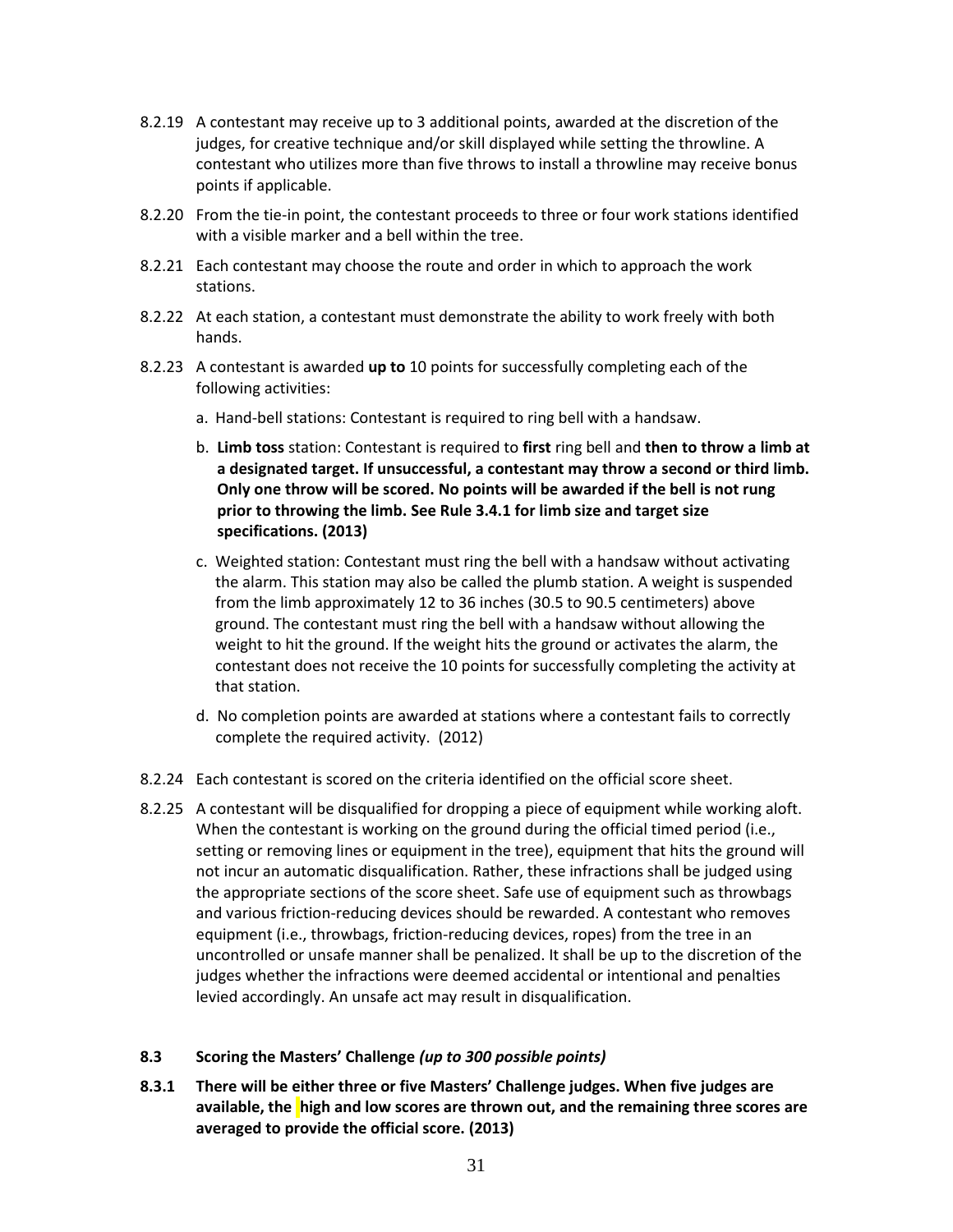- 8.3.2 The judges score a contestant's movements from the time the official time begins until the contestant finishes all the work stations, returns to the ground, and successfully removes all equipment installed during the event, or runs out of time, or is disqualified.
- **8.3.3 A contestant receives points only for tasks that were completed within the time limit. If the contestant times out, he/she should receive points in any of the scoring sections even if all of the tasks pertinent to that section have not been completed. (2013)**
- 8.3.4 Individual score sheets are provided to each of the scoring judges for each of the contestants.
- 8.3.5 **Preliminary points do not carry over to the Masters' Challenge.** The overall winner of the competition will be the contestant with the highest point total in the Masters' Challenge. **(2013)**

#### **8.4 Penalties**

#### **Mandatory Penalties**

**A contestant will be penalized for the following infractions:** 

- **8.4.1 A mandatory 10-point deduction will be assessed at any and every work station when the activity at that work station is not completed correctly. (See Masters' Challenge score sheet, item F, under Work Stations). (2013)**
- 8.4.1 A mandatory 20-point deduction will be assessed for failing to retrieve all equipment within the time limit.

#### **Discretionary Penalties**

#### **Judges may use their discretion for the following infractions:**

8.4.2 A contestant can receive up to a 5-point deduction for any of the following: unsafe acts, poor performance, or poor techniques.

#### **8.5 Disqualification**

#### **Mandatory Disqualification**

A contestant will be disqualified for the following infractions:

- 8.5.1 Dropping a piece of equipment while working aloft. See Rule **2.2.32.**
- 8.5.2 Failure to remain tied in to the tree on at least one point of attachment.
- 8.5.3 A second offense of the contestant's throwline and/or throw weight leaving the flagged area.
- 8.5.4 Being more than 5 minutes late for event.
- 8.5.5 Misconduct.
- 8.5.6 Leaving the pre-designated area or bringing in equipment from outside the predesignated area once the official time has begun.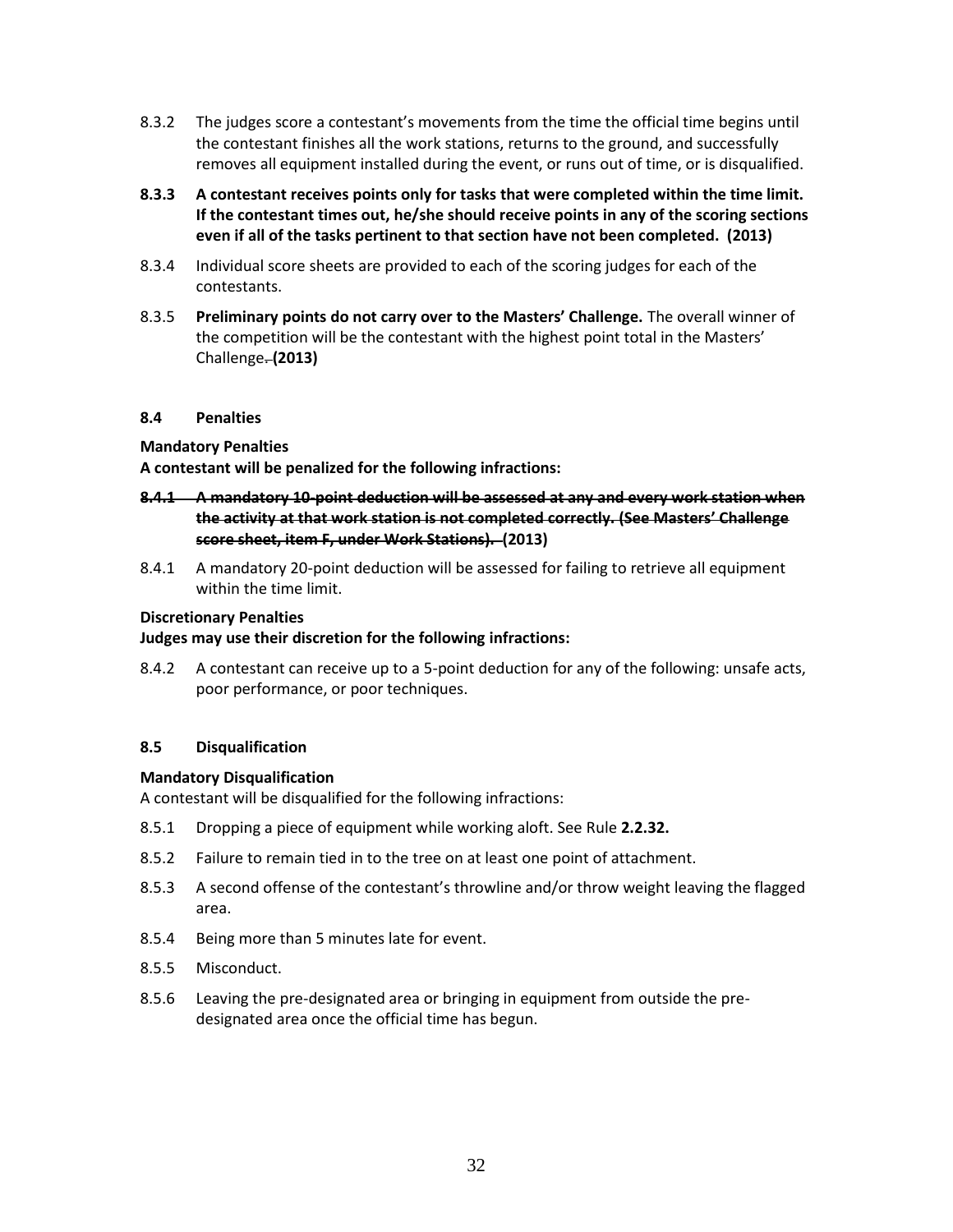#### **Discretionary Disqualification**

A contestant may be disqualified, at the discretion of the judges, for the following infractions:

- 8.5.7 Repeated or dangerous uncontrolled swing.
- 8.5.8 Failure to maintain a taut climbing system or climbing above the tie-in point.
- 8.5.9 High-speed or dangerous descent.
- 8.5.10 Breaking of a sizable branch (branch size to be decided prior to the event).
- 8.5.11 Unsafe techniques while installing or removing equipment from the tree.

#### **8.6 Potential Bonuses**

- 8.6.1 A contestant may receive up to 5 additional bonus points, at the judges' discretion, for each of the following (for a total of 15 potential bonus points):
	- Overall demonstration of skill, style, and presentation throughout the climb.
	- Use of innovative techniques and equipment.
	- Overall demonstration of safe work practices and techniques, including visual tree assessment.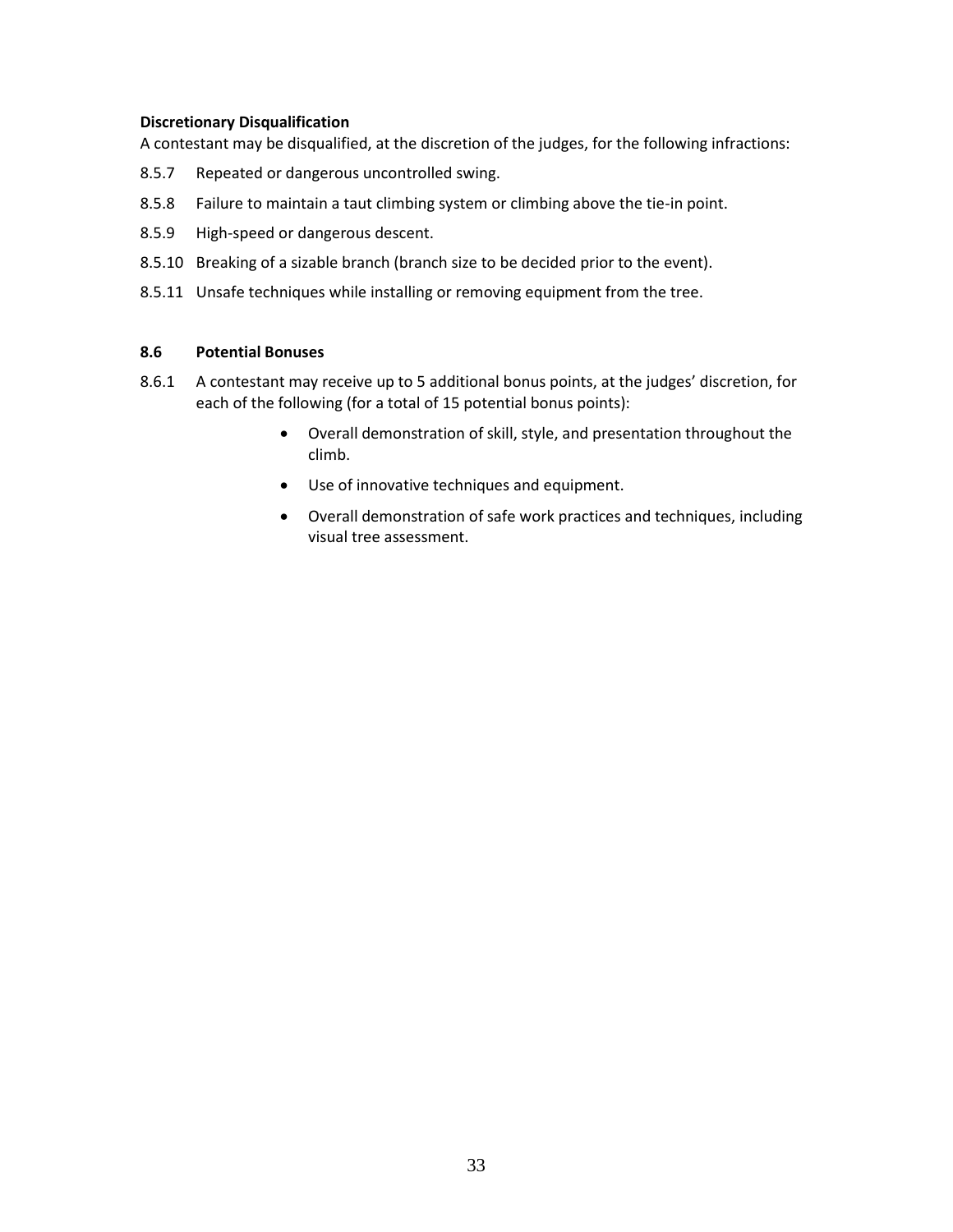#### **APPENDIX 1**

#### **WORLD-RECORD ATTEMPT FOR SECURED FOOTLOCK**

The following criteria must be met in order for a chapter or other group to sponsor a Secured Footlock event for the purposes of setting a new world record.

- 1. A current member of an ITCC Committee (Rules, Operations, Technical, ETCC/NATCC/APTCC) serves as an independent judge.
- 2. The chapter or associate organization undertaking the attempt must arrange for an appropriate ITCC committee member to be present and pay all associated costs. (2012)
- 3. All equipment used by the climbers and officials must satisfy the requirements listed in the current ITCC rules and regulations.
- 4. The rules for the Secured Footlock event (ITCC rules 7.1 7.5.4) must be followed.
- 5. When electronic timing is used, an additional three manual timings by stopwatch must be taken as a backup in case of failure of the electronic timing device. If the electronic device fails, the three manual times will be added together and an average time recorded. The three manual times recorded must have no more than 50/100ths of a second difference between the fastest and slowest time to qualify for recording. If times fall outside this range, no world record time can be recorded.(2012)
- 6. When only manual timing is used, five stopwatches must be used, and the highest and lowest times are discarded. The three remaining times will be added together and an average time recorded. The three manual times recorded must have no more than 50/100ths of a second difference between the fastest and slowest time to qualify for recording. If times fall outside this range, no world record time can be recorded. (2012)
- 7. A world record time will not be considered official until the request for validation form (attached) has been completed, returned to the ITCC staff liaison at ISA headquarters, and signed by the ITCC Committee Chair. (2012)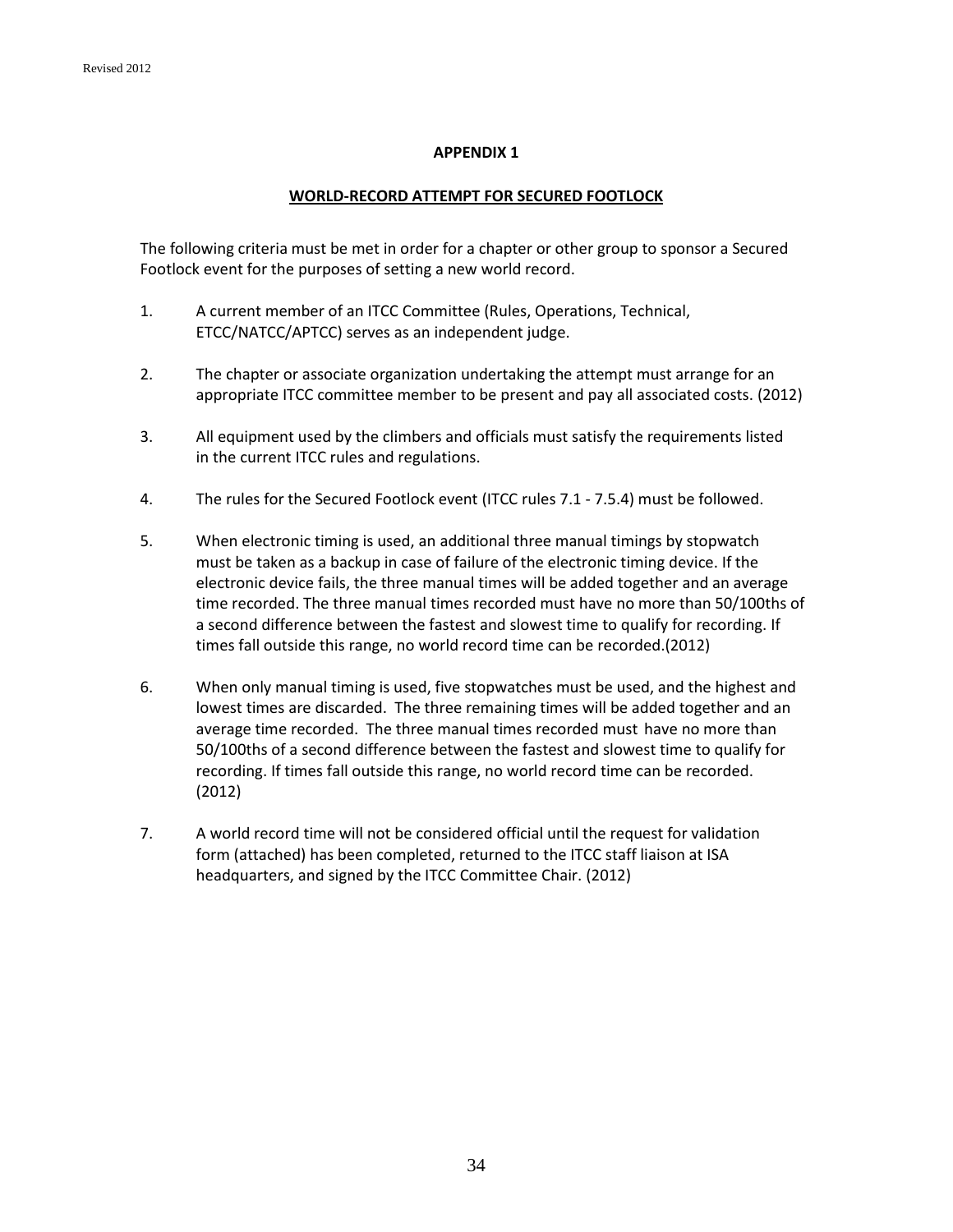

## **INTERNATIONAL SOCIETY OF ARBORICULTURE SECURED FOOTLOCK WORLD-RECORD ATTEMPT EVENT REQUEST**

Event Information

| Contact Information                                                                     |
|-----------------------------------------------------------------------------------------|
|                                                                                         |
|                                                                                         |
|                                                                                         |
| Phone Number: ___________________(Include international code) E-Mail:__________________ |
|                                                                                         |
|                                                                                         |
|                                                                                         |
| Phone Number: ____________________(Include international code) E-Mail: ________________ |

Send this request to: ITCC Staff Liaison ISA P.O. Box 3129, Champaign, IL 61826-3129, U.S.A.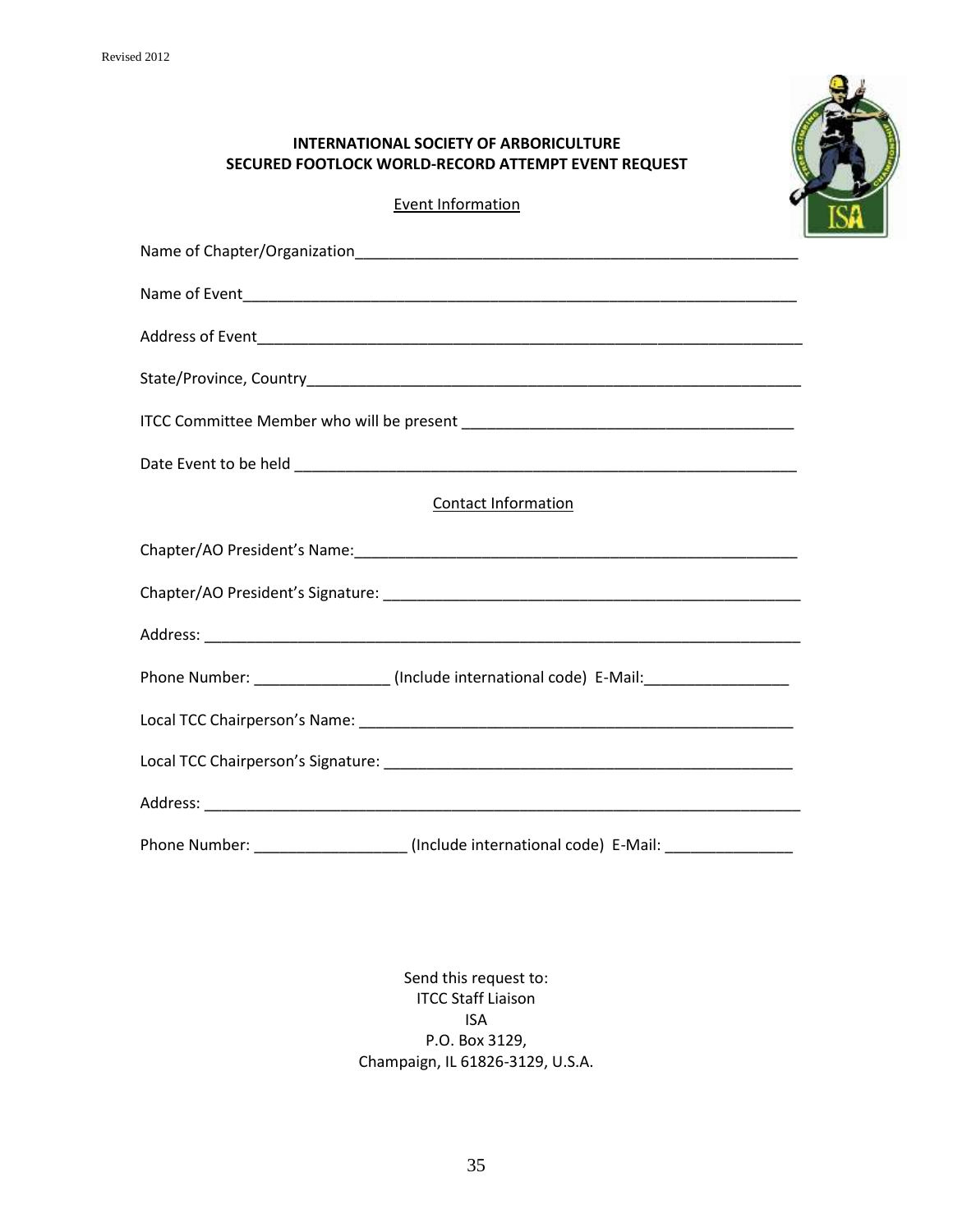

## **INTERNATIONAL SOCIETY OF ARBORICULTURE SECURED FOOTLOCK WORLD-RECORD ATTEMPT REQUEST FOR VALIDATION**

| <b>EVENT:</b>                                                                                                                                                                      | <b>LOCATION:</b> | DATE:                         |  |
|------------------------------------------------------------------------------------------------------------------------------------------------------------------------------------|------------------|-------------------------------|--|
|                                                                                                                                                                                    |                  |                               |  |
| I request ISA validation for a 50-foot men's (15 meters) or 40-foot (12 meters) women's Secured<br>Footlock world-record attempt by: ______________________________(Climbers Name) |                  |                               |  |
| Chapter president's or TCC Local Chairperson's signature: ______________________Date: ____________                                                                                 |                  |                               |  |
| I confirm that the height to the lowest point of the bell was verified by me prior to the attempt taking<br>place, and that its height was___________________________.             |                  |                               |  |
| Operations/Rules Committee Member: ________________________________Date: __________________________                                                                                |                  |                               |  |
| I confirm that the electronic time I recorded for this attempt is a true and valid time of                                                                                         |                  |                               |  |
|                                                                                                                                                                                    |                  |                               |  |
| I confirm that the manual time I recorded for this attempt is a true and valid time of                                                                                             |                  |                               |  |
|                                                                                                                                                                                    |                  |                               |  |
| I confirm that the manual time I recorded for this attempt is a true and valid time of                                                                                             |                  |                               |  |
|                                                                                                                                                                                    |                  |                               |  |
| I confirm that the manual time I recorded for this attempt is a true and valid time of                                                                                             |                  |                               |  |
|                                                                                                                                                                                    |                  |                               |  |
| I confirm that the manual time I recorded for this attempt is a true and valid time of                                                                                             |                  |                               |  |
|                                                                                                                                                                                    |                  | Recorded Time________________ |  |
| I confirm that the manual time I recorded for this attempt is a true and valid time of                                                                                             |                  |                               |  |
|                                                                                                                                                                                    |                  |                               |  |
| I confirm I was present at this attempt and verify that the times recorded above are correct for the                                                                               |                  |                               |  |
|                                                                                                                                                                                    | (Climber's Name) |                               |  |
| Operations/Rules Committee Member Signature: __________________________Date:__________                                                                                             |                  |                               |  |
| World Record Attempt - Average Recorded Time: __________________________________                                                                                                   |                  |                               |  |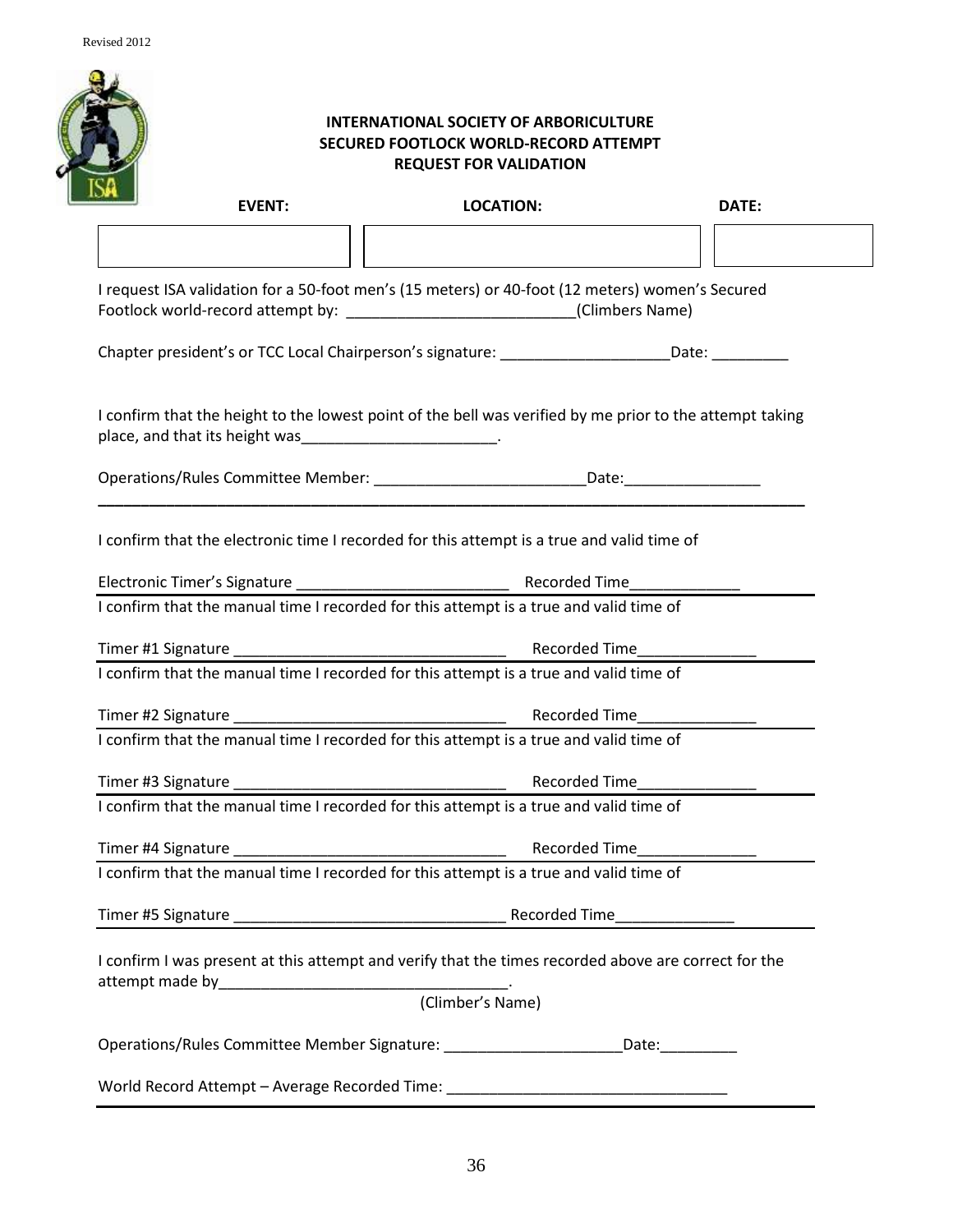| Climber's Name                                                                                                               |                                                                                                                                                                                                                                                                                                                                                                                                                                                                                                                                                                                                         |
|------------------------------------------------------------------------------------------------------------------------------|---------------------------------------------------------------------------------------------------------------------------------------------------------------------------------------------------------------------------------------------------------------------------------------------------------------------------------------------------------------------------------------------------------------------------------------------------------------------------------------------------------------------------------------------------------------------------------------------------------|
|                                                                                                                              | $\begin{tabular}{c}  \bf Phone \hspace{1cm} \begin{tabular}{c} \textbf{\textcolor{red}{\bf CP} \normalsize \textcolor{green}{\bf CP} \normalsize \textcolor{green}{\bf CP} \normalsize \textcolor{green}{\bf CP} \normalsize \textcolor{green}{\bf CP} \normalsize \textcolor{green}{\bf CP} \normalsize \textcolor{green}{\bf CP} \normalsize \textcolor{green}{\bf CP} \normalsize \textcolor{green}{\bf CP} \normalsize \textcolor{green}{\bf CP} \normalsize \textcolor{green}{\bf CP} \normalsize \textcolor{green}{\bf CP} \normalsize \textcolor{green}{\bf CP} \normalsize \textcolor{green}{\$ |
| <u> 1989 - Jan Samuel Barbara, margaret eta idazlea (h. 1989).</u>                                                           |                                                                                                                                                                                                                                                                                                                                                                                                                                                                                                                                                                                                         |
| <b>OPERATIONS/RULES COMMITTEE MEMBER</b>                                                                                     |                                                                                                                                                                                                                                                                                                                                                                                                                                                                                                                                                                                                         |
| Name                                                                                                                         |                                                                                                                                                                                                                                                                                                                                                                                                                                                                                                                                                                                                         |
|                                                                                                                              |                                                                                                                                                                                                                                                                                                                                                                                                                                                                                                                                                                                                         |
|                                                                                                                              |                                                                                                                                                                                                                                                                                                                                                                                                                                                                                                                                                                                                         |
| <b>Electronic Timer</b>                                                                                                      |                                                                                                                                                                                                                                                                                                                                                                                                                                                                                                                                                                                                         |
|                                                                                                                              |                                                                                                                                                                                                                                                                                                                                                                                                                                                                                                                                                                                                         |
| Name                                                                                                                         |                                                                                                                                                                                                                                                                                                                                                                                                                                                                                                                                                                                                         |
|                                                                                                                              |                                                                                                                                                                                                                                                                                                                                                                                                                                                                                                                                                                                                         |
|                                                                                                                              |                                                                                                                                                                                                                                                                                                                                                                                                                                                                                                                                                                                                         |
| Manual Timer #1                                                                                                              |                                                                                                                                                                                                                                                                                                                                                                                                                                                                                                                                                                                                         |
| Name<br><u> 1980 - Andrea Andrews, amerikansk politik (</u>                                                                  |                                                                                                                                                                                                                                                                                                                                                                                                                                                                                                                                                                                                         |
|                                                                                                                              | Phone ____________________                                                                                                                                                                                                                                                                                                                                                                                                                                                                                                                                                                              |
|                                                                                                                              | E-mail                                                                                                                                                                                                                                                                                                                                                                                                                                                                                                                                                                                                  |
|                                                                                                                              |                                                                                                                                                                                                                                                                                                                                                                                                                                                                                                                                                                                                         |
| Manual Timer #2                                                                                                              |                                                                                                                                                                                                                                                                                                                                                                                                                                                                                                                                                                                                         |
| Name<br><u> 1980 - Jan James, martin amerikan basar dan berasal dari berasal dalam basar dalam basar dalam basar dalam b</u> |                                                                                                                                                                                                                                                                                                                                                                                                                                                                                                                                                                                                         |
|                                                                                                                              |                                                                                                                                                                                                                                                                                                                                                                                                                                                                                                                                                                                                         |
|                                                                                                                              |                                                                                                                                                                                                                                                                                                                                                                                                                                                                                                                                                                                                         |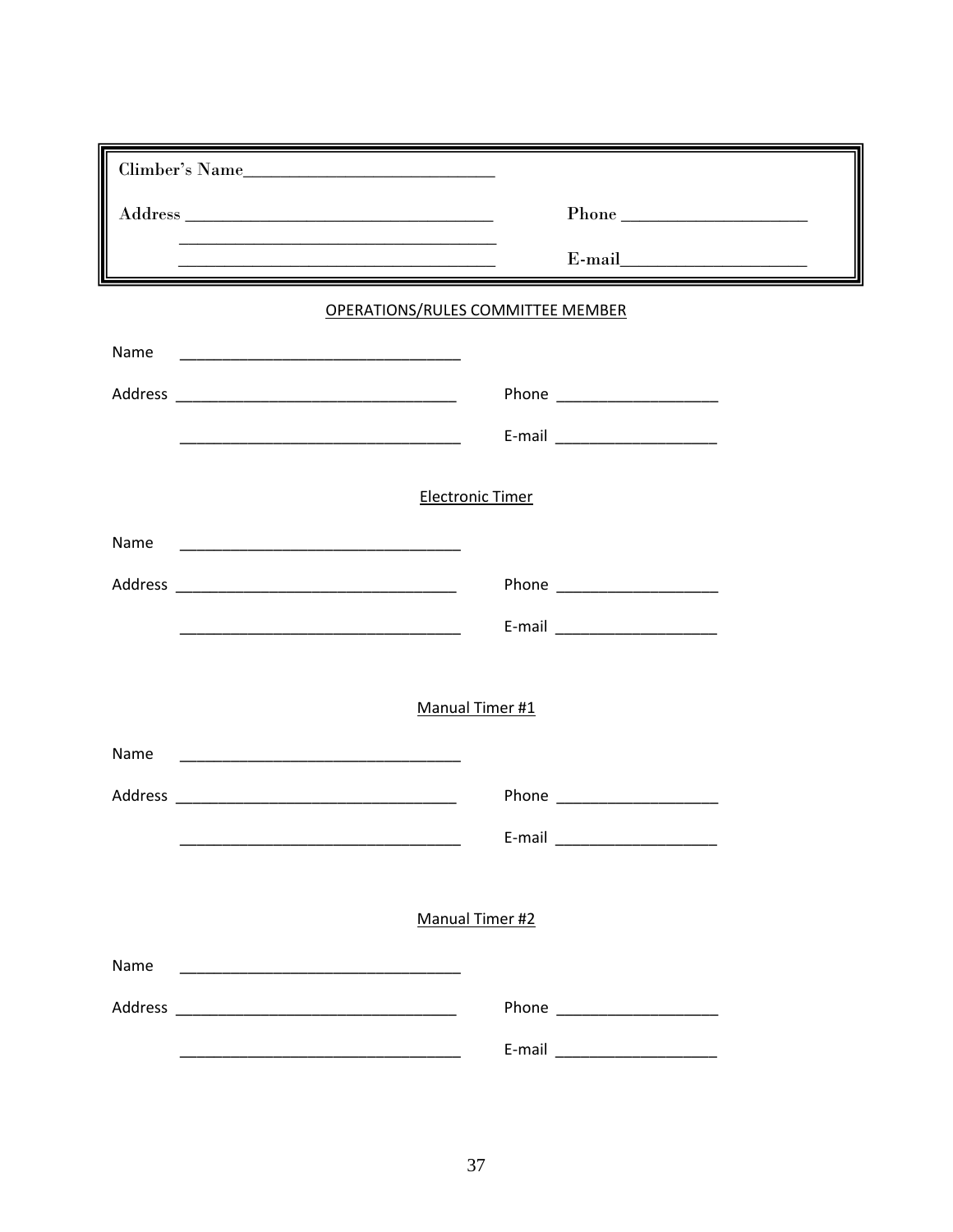|                              |                                                                                                                      | Manual Timer #3                |                                                          |
|------------------------------|----------------------------------------------------------------------------------------------------------------------|--------------------------------|----------------------------------------------------------|
| Name                         | <u> 1989 - Johann John Stone, market fan it ferstjer fan it ferstjer fan it ferstjer fan it ferstjer fan it fers</u> |                                |                                                          |
|                              |                                                                                                                      |                                |                                                          |
|                              |                                                                                                                      |                                |                                                          |
|                              |                                                                                                                      |                                |                                                          |
|                              |                                                                                                                      | Manual Timer #4                |                                                          |
| Name                         |                                                                                                                      |                                |                                                          |
|                              |                                                                                                                      |                                |                                                          |
|                              |                                                                                                                      |                                | E-mail ________________________                          |
|                              |                                                                                                                      | Manual Timer #5                |                                                          |
| Name                         |                                                                                                                      |                                |                                                          |
|                              |                                                                                                                      |                                | Phone ___________________                                |
|                              | <u> 1989 - Johann John Harry, mars and de Brasilian (b. 1989)</u>                                                    |                                |                                                          |
|                              | *World record validation process is not complete until reviewed by the ITCC Committee                                |                                |                                                          |
|                              |                                                                                                                      | <b>ITCC Committee Use Only</b> |                                                          |
|                              |                                                                                                                      |                                |                                                          |
|                              | ITCC Committee Chairmen Signature                                                                                    |                                |                                                          |
|                              | Following verification send to:                                                                                      |                                | Copies:                                                  |
| <b>ITCC Staff Liaison</b>    |                                                                                                                      |                                | <b>ITCC Committee Members</b>                            |
| <b>ISA</b><br>P.O. Box 3129, |                                                                                                                      |                                | <b>Local Chapter President</b><br><b>TCC</b> Local Chair |
|                              | Champaign, IL 61826-3129, U.S.A                                                                                      |                                | Contextant                                               |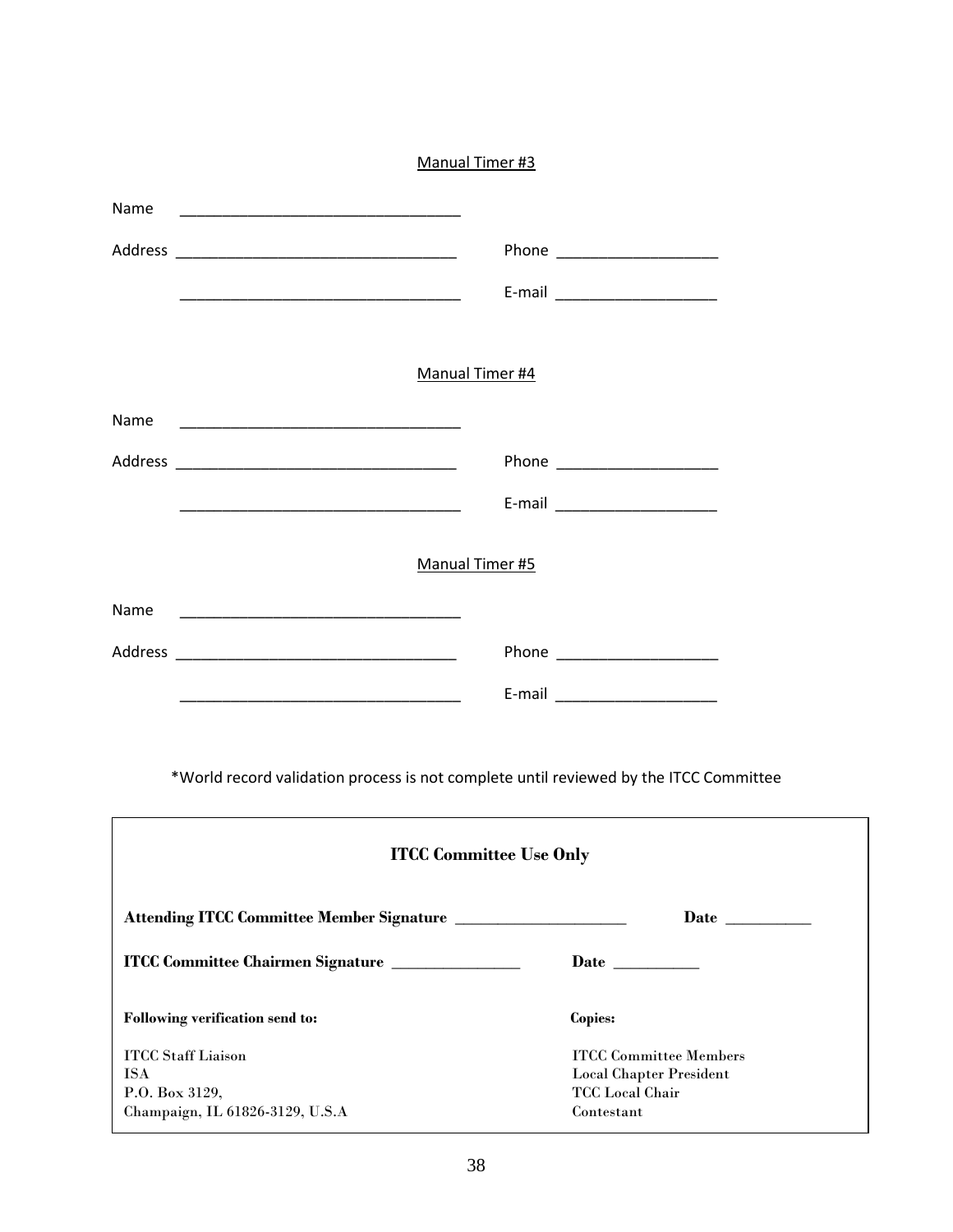#### **APPENDIX 2**

#### **ITCC Head-To-Head Secured Footlock Event Summary**

The Head-to-Head Secured Footlock is a stand-alone event. A 'Head-to-Head' Secured Footlock event may take place at any competition held under the auspices of ISA.

**Up to eighteen climbers (no more than 12 may be men)** compete in the Head-to-Head Secured Footlock. The climbers are those who scored in the top places at the previous day's Secured Footlock. If the top **finishers** from the Secured Footlock do not wish to compete in the Head-to-Head Secured Footlock, the position will be offered to the next-fastest climber, and so on.

The Secured Footlock measures a contestant's ability to perform a vertical ascent into a tree using a Prusik hitch or other approved friction hitch for fall protection and the footlock rope-climbing method on a doubled climbing line. The heights are 15 meters (49 feet, 2.5 inches) for the men's event and 12 meters (39 feet, 4.5 inches) for the women's event. Mechanical ascenders may not be used. The event is timed, and the contestant with the fastest time wins.

In the Head-to-Head Secured Footlock, two climbers compete at a time on separate climbing systems, with separate timing systems in use.

All equipment used by the climbers and officials must satisfy the requirements listed the current ITCC rules and regulations.

The rules for the Secured Footlock event (ITCC rules section 7.2.1 –7.2.17, 7.3.1, and 7.4.1–7.5.4.) must be followed.

When electronic timing is used, an additional three manual timings by stopwatch must be taken as a backup in case of failure of the electronic timing device. If the electronic device fails, the three manual times will be added together and an average time recorded. The three manual times recorded must have no more than 50/100ths of a second difference between the fastest and slowest time to qualify for recording. If times fall outside this range, no world record time can be recorded. (2012)

When only manual timing is used, five stopwatches must be used, and the highest and lowest times are discarded. The three remaining times will be added together and an average time recorded. The three manual times recorded must have no more than 50/100ths of a second difference between the fastest and slowest time to qualify for recording. If times fall outside this range, no world record time can be recorded. (2012)

IF ALL REQUIREMENTS OF APPENDIX 1 (WORLD-RECORD ATTEMPT FOR SECURED FOOTLOCK) ARE MET, TIMES WILL BE RECORDED AS WORLD RECORDS.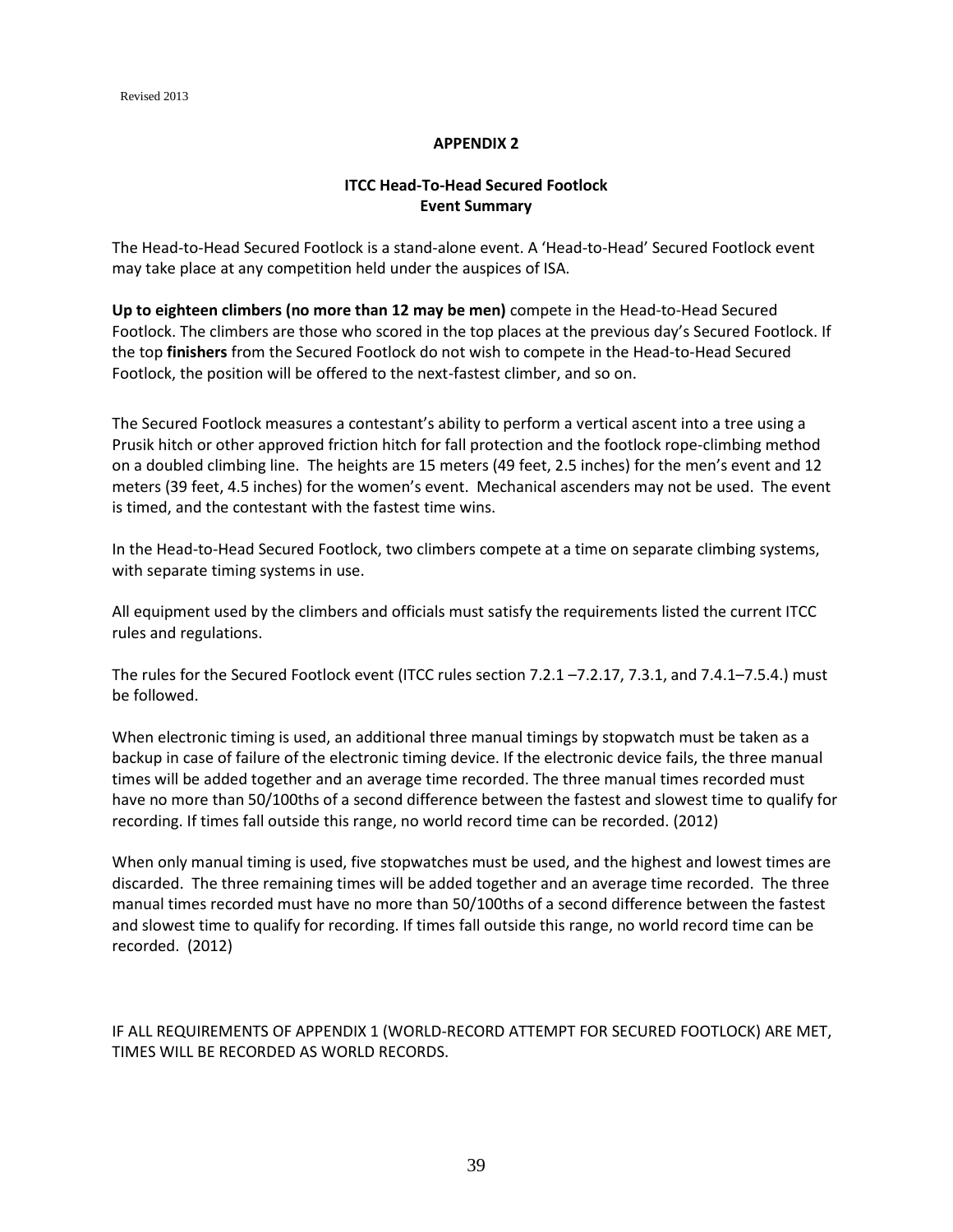#### **APPENDIX 3**

#### **Aerial Rescue**

#### **Event Scenario Example**

The event committee should write an Aerial Rescue scenario for their individual event. The scenario should be kept confidential prior to the competition and be outlined for the competitors during the event walk-though meeting prior to the start of the competition.

The following are examples of possible Aerial Rescue event scenarios:

#### Example #1 –

Weather conditions - 95° F (35° C) sunny / high humidity Situation- You notice that the climber is not moving in the tree. Climber condition- The climber is conscious, breathing hard, and his face is red. He is also having trouble communicating.

#### Example #2 –

Weather conditions – 59° F (15° C) Cloudy and wet

Situation- A climber has slipped and fallen while moving through the tree. He has taken a violent swing fall hitting the main trunk

Climber condition- The climber is conscious but is holding his left arm. He is in pain and is unable to descend from the tree.

#### Example #3 –

Weather conditions –70° F (21° C) Sunny

Situation- A climber is working in a takedown situation, and has cut the back of his left leg with a chainsaw.

Climber condition- The climber is unable to stop the bleeding while in the tree.